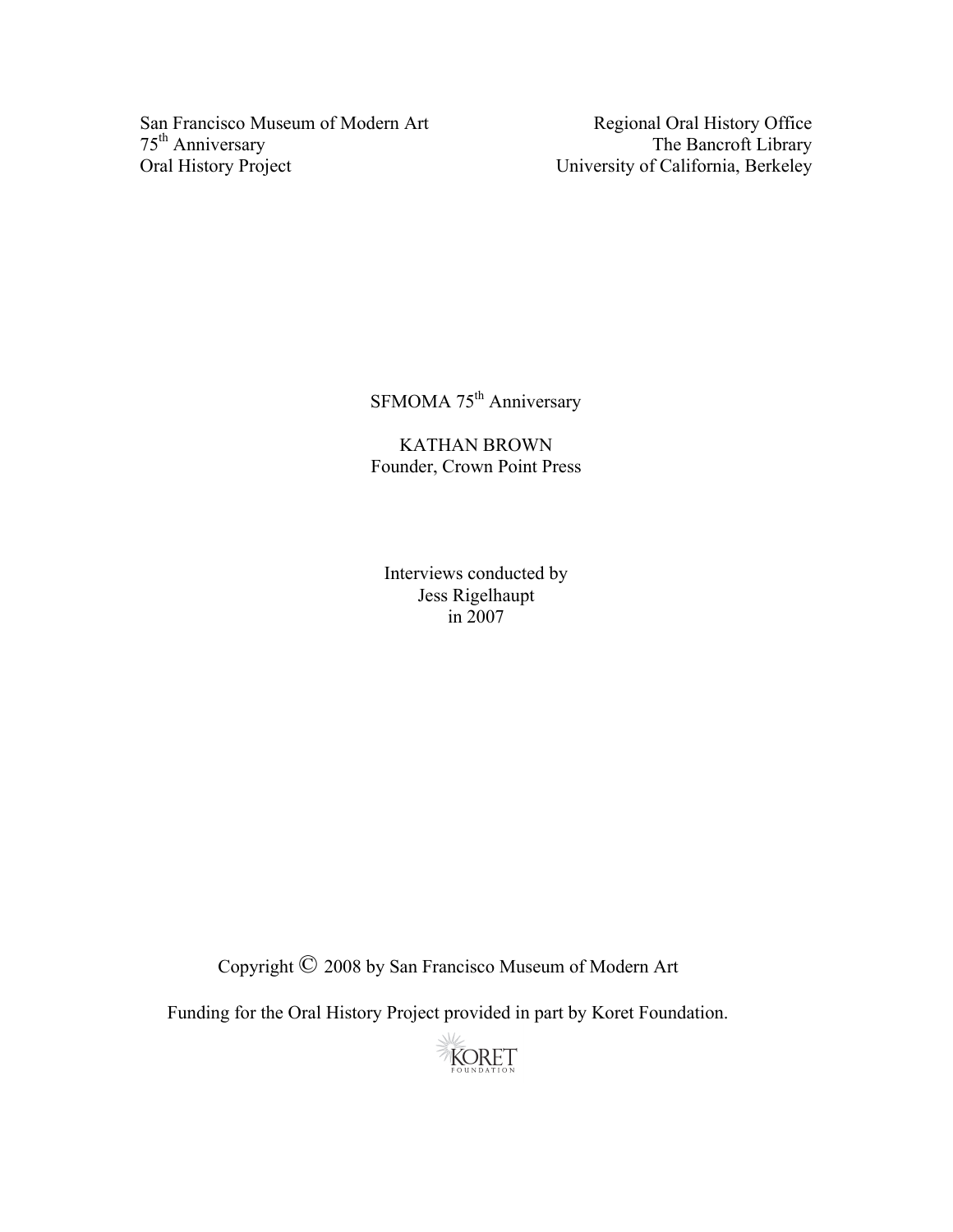Since 1954 the Regional Oral History Office has been interviewing leading participants in or well-placed witnesses to major events in the development of Northern California, the West, and the nation. Oral History is a method of collecting historical information through tape-recorded interviews between a narrator with firsthand knowledge of historically significant events and a well-informed interviewer, with the goal of preserving substantive additions to the historical record. The tape recording is transcribed, lightly edited for continuity and clarity, and reviewed by the interviewee. The corrected manuscript is bound with photographs and illustrative materials and placed in The Bancroft Library at the University of California, Berkeley, and in other research collections for scholarly use. Because it is primary material, oral history is not intended to present the final, verified, or complete narrative of events. It is a spoken account, offered by the interviewee in response to questioning, and as such it is reflective, partisan, deeply involved, and irreplaceable.

#### \*\*\*\*\*\*\*\*\*\*\*\*\*\*\*\*\*\*\*\*\*\*\*\*\*\*\*\*\*\*\*\*\*

All uses of this manuscript are covered by a legal agreement between The Regents of the University of California and Kathan Brown, dated March 29, 2007. This manuscript is made available for research purposes. All copyrights and other intellectual property rights in the manuscript, including the right to publish, are reserved to the San Francisco Museum of Modern Art.

Excerpts of this manuscript up to 1000 words may be quoted for publication without seeking permission as long as the use is non-commercial and the attribution below is included.

Requests for permission or questions should be addressed to SFMOMA Research Library and Archives, 151 Third Street, San Francisco, CA 94103 or  $archives@sfromaa.org$  and should include identification of the specific passages to be quoted, anticipated use of the passages, and identification of the user.

It is recommended that this oral history be cited as follows:

"SFMOMA 75<sup>th</sup> Anniversary: Kathan Brown," conducted by Jess Rigelhaupt, 2007, Regional Oral History Office, The Bancroft Library, University of California, Berkeley; © San Francisco Museum of Modern Art, 2008.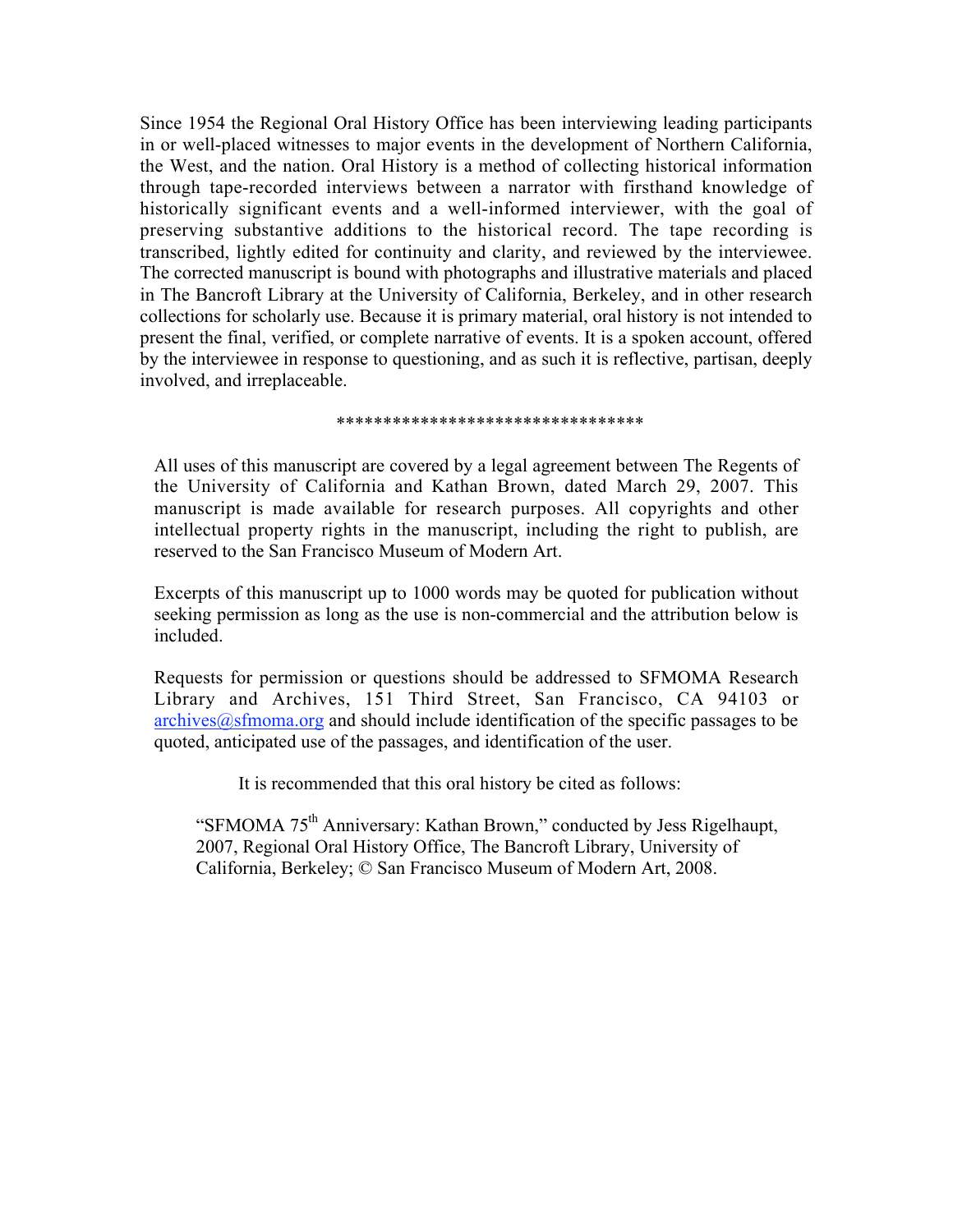# **Discursive Table of Contents—Kathan Brown**

# **Interview #1: March 29, 2007**

Audio File 1 1

Starting Crown Point Press in 1962—working with Richard Diebenkorn—working with Wayne Thiebaud—studies etching at the Central School of Art in London—Parasol Press—selling prints to Bay Area museums—comparing attitude in the 1970s towards works on paper at San Francisco Museum of Modern Art and the Achenbach Foundation—Anneliese Hoyer and Günter Troche—support from Suzanne Foley—growing interest in Bay Area conceptual art—*Space/Time/Sound—1970s: A Decade in the Bay Area, 1979—*Tom Marioni—developing the Crown Point Press program.

Audio File 2 14

On the changing relationship of the San Francisco Museum of Modern Art and the Bay Area art community, 1970s-1980s—Henry Hopkins, Jack Lane, and David Ross—on growing emphasis on performance art and new media—galleries in San Francisco—on collectors—museum board members and prints—move to the new building on Third Street—shift to blockbuster exhibitions in the 1990s—the Alexander Calder exhibition—on the importance and pleasure of working with artists.

# **Interview #2: May 15, 2007**

# Audio File 3 05-15-2007.mp3 28

Move of the press from Oakland to San Francisco—expansion of gallery space in New York—memorable encounters with artists at gallery—the expansion of the art market in the 1980s, as opposed to the previous decade—comparing the print market and the market for paintings—comparing European and American collecting strategies—Bay Area artists and the SF MOMA—comparing the exhibitions of the SF MOMA to other museums around the country, opinions on how Bay Area art might be understood—the relationship to art critics—the journal *Artforum* and the promotion of art galleries and the SF MOMA—discussion of whether or not the SF MOMA has been essentially conservative in its program and acquisition priorities—on framing—more on Parasol Press—Gemini Press—Tamarind Press—the impact that the UC Davis's art department had in the 1970s—other important galleries in the Bay Area—the Campbell Gallery—memories of curators at the SF MOMA—gallery and museum relationships with Japan and China.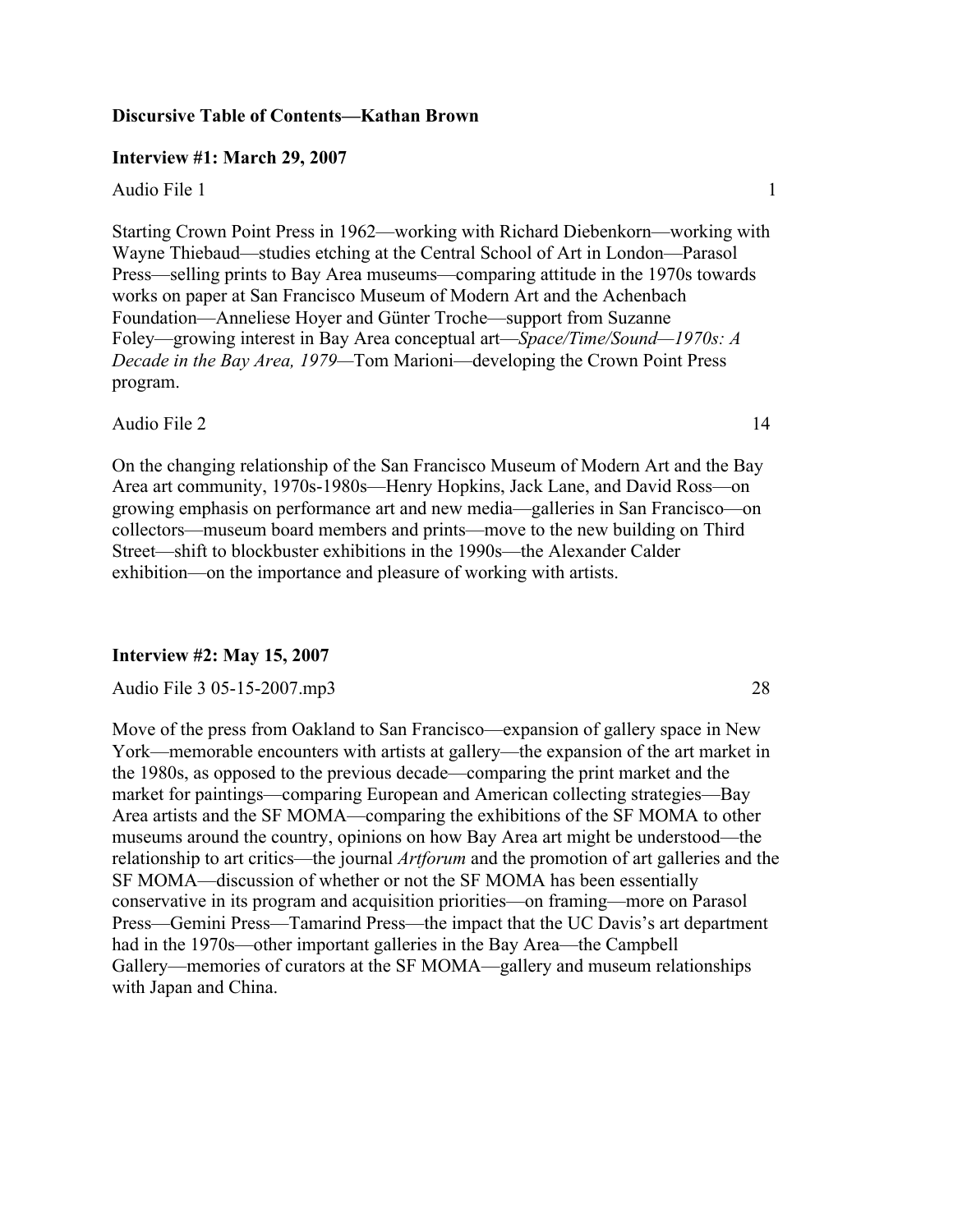### **Interview #1: March 29, 2007**

[Begin Audio File 1 03-29-2007.mp3]

01-00:00:07

Rigelhaupt: Ok, it's March 29, 2007. I'm in San Francisco doing an oral history interview with Kathan Brown. We were going to begin with you talking a little bit about the background of the Crown Point Press.

01-00:00:20

Brown: Well, I started Crown Point Press in 1962. It was really a workshop for myself and my friends. And I, with my husband at the time, Jeryl Parker, we got a storefront in Richmond. We had an open studio with a press, and artists could come and work there, who already knew something about it. We had been in the Bay Area for some time and had relationships, really friendships, with several printmakers already. So it was just a way of having a place to work. We were running a life drawing session at the press at the time. Every week we would have a live model come in, and all of us would draw right on the copper plate. So it was the early sixties, '62. I was very interested in the idea of the figurative work that had been started, really inspired by Diebenkorn, Richard Diebenkorn, going from his abstract work into figurative work. And there were a lot of these figure workshops around the Bay Area, but ours was the only one where people were really drawing on metal. I was very surprised and excited one day to get a telephone call from Richard Diebenkorn, saying that he had heard that I had the situation where people could draw on metal, for etching, and he would like to try that. And I said, "Sure, great." He wanted to know if he could join. [laughs] So he showed up, and he came quite a lot, quite a while there, doing it every week. But he only really wanted one print, and he was hopeless at printing them. I tried to teach him how to print, and he'd just make a big mess. And he only wanted one anyway. It turned out the reason for it was that he felt like he was maybe a little facile, in a way—he was a wonderful draftsman, actually—and that the resistance of the metal was an obstacle. It was the obstacle that was interesting to him. Eventually, I started printing them. Then he would see something at home or—He used the etching as a kind of a crutch or a process that helped him to think. And sometimes if he got stuck with a painting, he would take a copper plate and copy the painting on there—the profile, the figure that was in there and so on—because it would change it into this other medium. It gets it into the bones of the work, as he said, when you worked with this process, which is directly carving into the metal. And that's really all he was doing. He was not using acid, he was using drypoint, which is just simply taking the tool and making a scratch on the metal, with all the resistance of the metal. With etching, you don't have to worry so much about the resistance of the metal, because the acid does the work. Do you want me to stop once in a while, or—[laughs]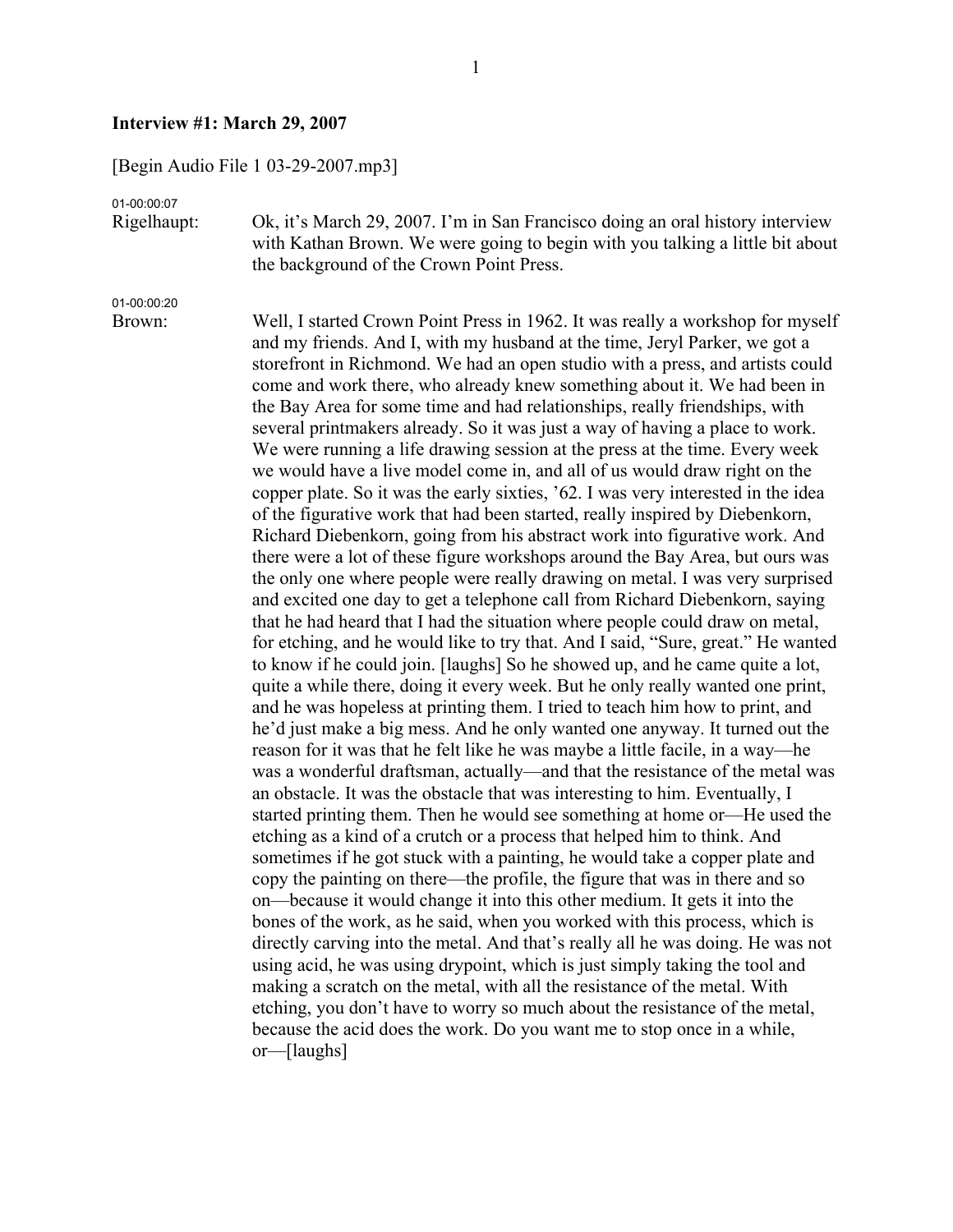- 01-00:03:53 So he did a lot of plates, both in his own studio, from plates that he had taken there, and at Crown Point. Eventually, there were more than a hundred of them there, and no one had done anything with them, except I'd printed one or two for him to look at. So I said, "You know, we should really publish this." So that was my first publication. He whittled it down to forty-one. *41 Etchings Drypoints*, it was called. By that time, I had talked him into trying etching and using the acid, so we had both of them in there. He put them in a sequence that he liked. It was a bound book. We printed half the edition, which was twenty-five, as loose prints, a portfolio, because we figured that would be the way people might prefer to buy them. But to him and to me, the bound book was really the artwork, because it was all about the way he put it together, and the formal sequence, really, of the book. As you page through it, the experience builds.
- 01-00:05:14 Then while I was still working on his book, I thought, this is such a great idea, that we can have these projects, we could have these things that we're making, you know. I had just seen a show in San Francisco at the Art Unlimited Gallery, which was the same gallery I was in, Wanda Hansen had. And it was Wayne Thiebaud. I hadn't heard of him; I don't think very many people had. This was in '64, I think. So I invited him. I just called him up and invited him to come and work, to do a project with etchings that the Crown Point Press would publish. And so he did. That's another story. I learned so much from Diebenkorn and Thiebaud. I was very, very lucky to start out with them. These two stories, I've told in my books and other places, because I really learned how to make a workshop of this type, where the artists are using the piece of metal as a piece of paper, really; using it because of the energy it has, to do work that's completely original. With Diebenkorn, there were certain ways or attitudes he had about how to work in the studio and what role I should have, which was not what they call collaboration, which is a word that's often used in this printmaking world. To him, that was not really it. He wanted it completely to be his work. He just wanted my help, that's all. because it was something he couldn't do. He tried to print, and he couldn't do it. So I always took that attitude from then on in, with everybody. I think the artists really do appreciate it. With Thiebaud, he really didn't want any comments. He made that very clear. He didn't want anybody saying, "Well, that's great," while he was working or anything, because it throws you off, he says. You know, you've just got to think it through yourself. So I, since then, always teach my printers, never comment that's good or bad. Obviously, you're not going to comment that it's bad, so don't say anything good either, unless they ask you. [chuckles] So those two artists really did set the framework for how Crown Point Press grew. Eventually, we did have a book of Thiebaud's and a book of Diebenkorn's. Both of them were half in bound prints and half in books. Then I realized, uh-oh, if you're going to publish something, you've got to try to sell it. The selling of it was what was really tough. Making it was great, and fun and exciting; but when I actually went out to try to sell it, that's where the museums come in. So that was really the very start of the press.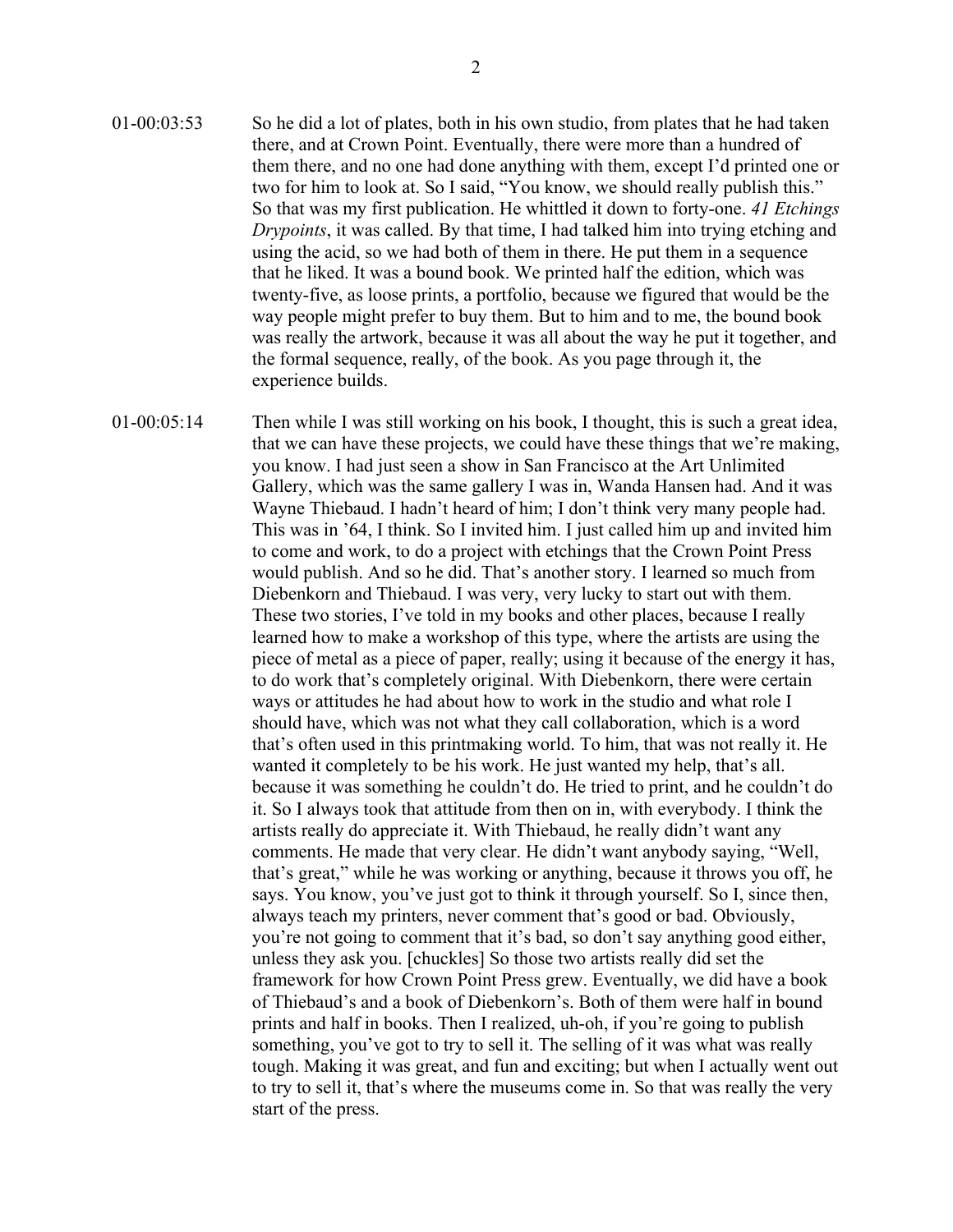01-00:08:27 Since then, you probably know, we've grown and we moved to Oakland into a larger place, at some point. I also worked for other publishers doing what we call job printing during the seventies, because I did find it so difficult to sell things—I couldn't make a go of publishing. I was supporting the press by teaching and having workshops in the studio that people would pay to come to. And at some point, with some publishers, I never got paid for the work that I was doing in printing for them. I was supporting a young child; I was a single mother at that point. I was ready to give it up. Then by accident, I got connected with—that's another whole story, which I don't know if you want. [chuckles]

#### Rigelhaupt: Please.

01-00:09:24

Brown: The big change, which came in, I believe it was seventy—I guess it was the early seventies. '72 was when we first worked with Sol LeWitt. I can never remember dates. I've never been able to. But it may've been '71 or '72, probably '71. So that would mean that it would've been late sixties, '69 or '70, that Wayne Thiebaud was contacted by Bob Feldman of Parasol Press, a publisher in New York, print publisher. First of all, you have to know the difference between printing and publishing. When you print something, you have a workshop, and you make it possible for the artists to do it, and help them, and produce the plates, and print the edition. But you don't usually invite the artist. The publisher gets the artist, and pays. Then they take care of selling it, and it's their problem whether they sell it or not, because they just pay you what you charge for your time. Thiebaud had a project that he wanted to do with a publisher in New York. At the time, really nobody—Etching was just considered to be these little scratchy lines on copper plates. Nobody liked etching. Tamarind Workshop was just starting out—that was supported by the Ford Foundation—and there was a lot of emphasis on lithography, publicity for Tamarind and so on. And other artists were doing lithography because of Tamarind. Everybody thought etching was dead, I think. Or a lot of people did. It was still alive in a few schools. So when Parasol, Bob Feldman asked Thiebaud to do this project, he said, "We want you to do lithographs and silkscreens." Thiebaud said, no, he really wanted to have everything in the portfolio. He wanted to do woodcut, too, and etching. So he did this big portfolio with prints from all four processes, and he asked that I do the etchings. But Feldman insisted that these be in color. He felt he couldn't sell anything unless it was in color. So we set out, Thiebaud and I, to do a large color print in etching. And we did. It was tough to do, because I didn't know how to steel face plates at that time, and it was very tough to keep the colors clear. It's a technical problem that happens with this medium. But we did two—several. It may've been more than two, but there were at least two big color etchings in the group. Feldman was just bowled over. He had never seen etchings that looked like that. He didn't have any idea they could. He liked them better than all the other prints that Thiebaud had done for the portfolio with the other mediums. This isn't actually surprising, because etching really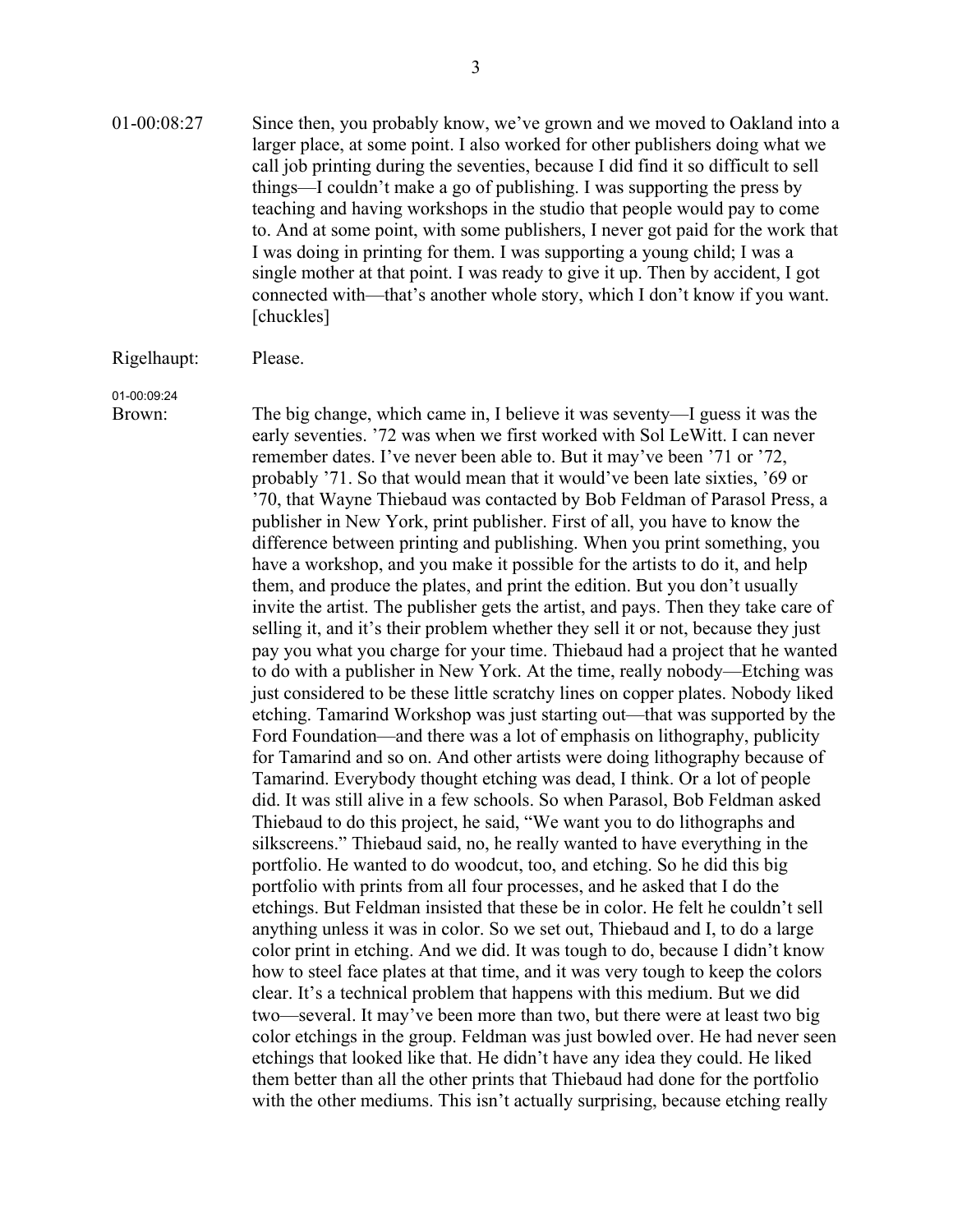does look better, when you put it up against any other thing, a woodcut or a lithograph. There's a real physical reason. Every kind of printing that exists is a surface against a surface, except intaglio printing, which is what etching is, where it prints from the downside of the mark you've made. You've actually carved out your plate, and you're filling the grooves of the plate with ink. Then the paper is molded down into that to print it. You pull it off, and the paper and the print are integral to each other from that time on. So there is an energy there, and a precision, that is not possible in any other way of printing. Etching is more time consuming, it's true; but it sure does look better. So it wasn't surprising, once Feldman got all these prints of Thiebaud's together for this portfolio, he liked the etchings best. So he thought it was me. Maybe to a small extent, it was, [chuckles] but it was probably the process. Anyhow, he started to send New York artists out. He wanted me to do it. He paid me for my time, but he published the work. This worked out really well, because I met some wonderful artists. Sol LeWitt was the first one. They weren't really well known at that time, as they are now. But they did become some of the major artists of that generation. It was Robert Ryman, Chuck Close, Brice Marden and others. So I was able to get connected to the real New York art world.

01-00:14:33 The other thing that happened about that time, in the late seventies, I was doing publishing of my own some. I never really let it go completely. I was mostly working for Parasol during the seventies, but I did do a few of my own projects. I did a project with Bruce Conner. Local people. And more with Diebenkorn. And a project with Fred Martin and a project with Tom Marioni. I invited those people as local artists who were really good and respected. Sometimes I found out that they were respected outside our own world here. For instance, I discovered Tom Marioni because Sol LeWitt suggested that Lucy Lippard come and see me when she was in town. She had just been to his studio. She's a famous art critic from New York. She wasn't famous then, but she had just been to his studio. I hadn't heard of him. He's a conceptual artist, and had been in San Francisco a long time. She said, oh, she was very surprised. And she said, "That's the most interesting work being done out here." So I did try to find him, and I did invite him to work at the press. Then eventually, we got together and we got married, and so he is my husband now. A lot of the attitudes that I had about conceptual art have come from some advice or other from him. But he's always been completely separate from the press. So history, if we're just going to run through quickly the whole section— Rigelhaupt: Well, can I jump backwards a little bit? That first book you made with Diebenkorn. I'm trying to visually picture the size, because some were bound and some were loose. How big was—

Brown: Well, the sheet was the same all the way through. They were about that big.

01-00:16:38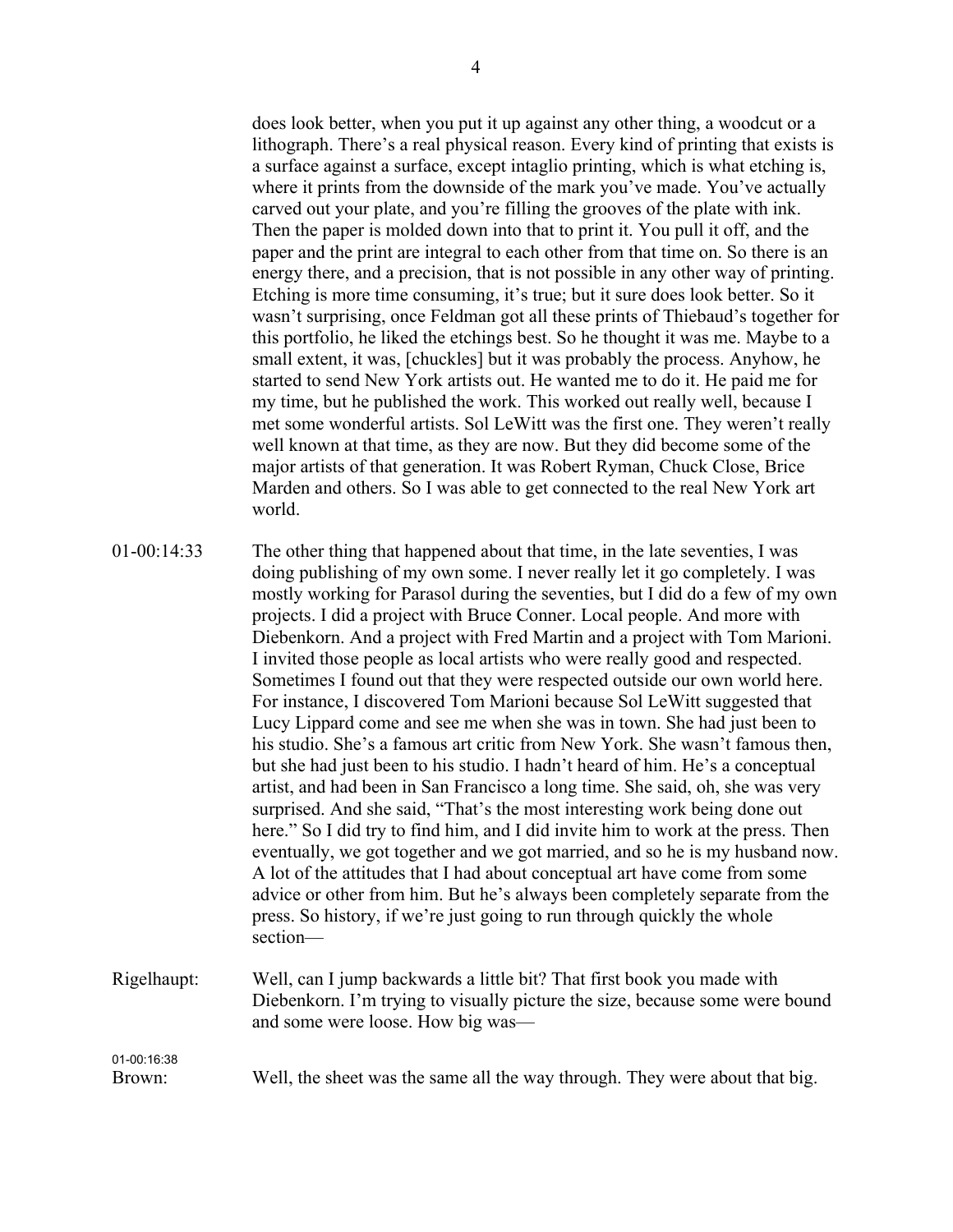Rigelhaupt: So a large coffee table size book.

01-00:16:45

Brown: Yeah, it looked like that. I had the idea from the beginning that I wanted to do books, because that was something I was interested in in my own work, and I had already actually done one of my own, and some others. Because when I learned etching, I was in London. I studied at the Central School of Art in London, where I learned etching. I had actually been to Antioch College for my undergraduate, but I went to London as one of those kind of like year abroad things. Then I went back, after I graduated, for more etching. So anyway, when I was studying in London, I lived near the British Museum, and I would, on the way home, walk through there and usually stop in the print room, where all the students had a pass, and get out, ask for a book, old books. I was very enamored with old books with prints in them. So the book idea was mine, and then the artists got interested in this sequential thing. It was almost like a filmstrip to them. Most of them didn't want a text, but they were very interested in the idea of the sequence. So that's where that came from. Later on, I decided I *wasn't* interested in books of that sort—like you said, a large coffee table book—because it seemed like people, they didn't know what to do with it. It was too precious for the coffee table, and it was too big [laughs] for the book shelf. And you know, you'd just look at it once and put it away, if you had it. Then some people wanted to cut it up and take pages out because they wanted to frame them, and then they felt bad about that. It just didn't seem like a form that was really practical. Then I started, in terms of my own work, to think more about doing some kind of a book that would just be a book that wouldn't be expensive. Anyway, that's another story. [comments between them; recording stops, re-starts]

Rigelhaupt: So you were describing, just a minute ago, the early on, very close connections to publishing, as well.

Brown: Yes, the idea of publishing and trying to sell things.

Rigelhaupt: Can you talk a little bit about who you were working with? You said it was a publisher in New York?

01-00:19:44

01-00:19:32

Brown: Yes, in New York, and that was in the seventies. But there was a whole decade that I ran the press and did publish the Diebenkorn and the Thiebaud books and a couple of others before I got hooked up with Parasol Press. I never completely stopped publishing, even when I was working mainly for Parasol. But then in '77, I made a decision that I wanted to publish more seriously. Part of it was because Bob Feldman—He and I had a very good relationship, but I never suggested any artists to him. He got his own artists, and he had his own idea. But I did want to work with Diebenkorn again. He had moved down to Southern California by then, and he had become more well-known. At that time, that whole early time, he was not known, really,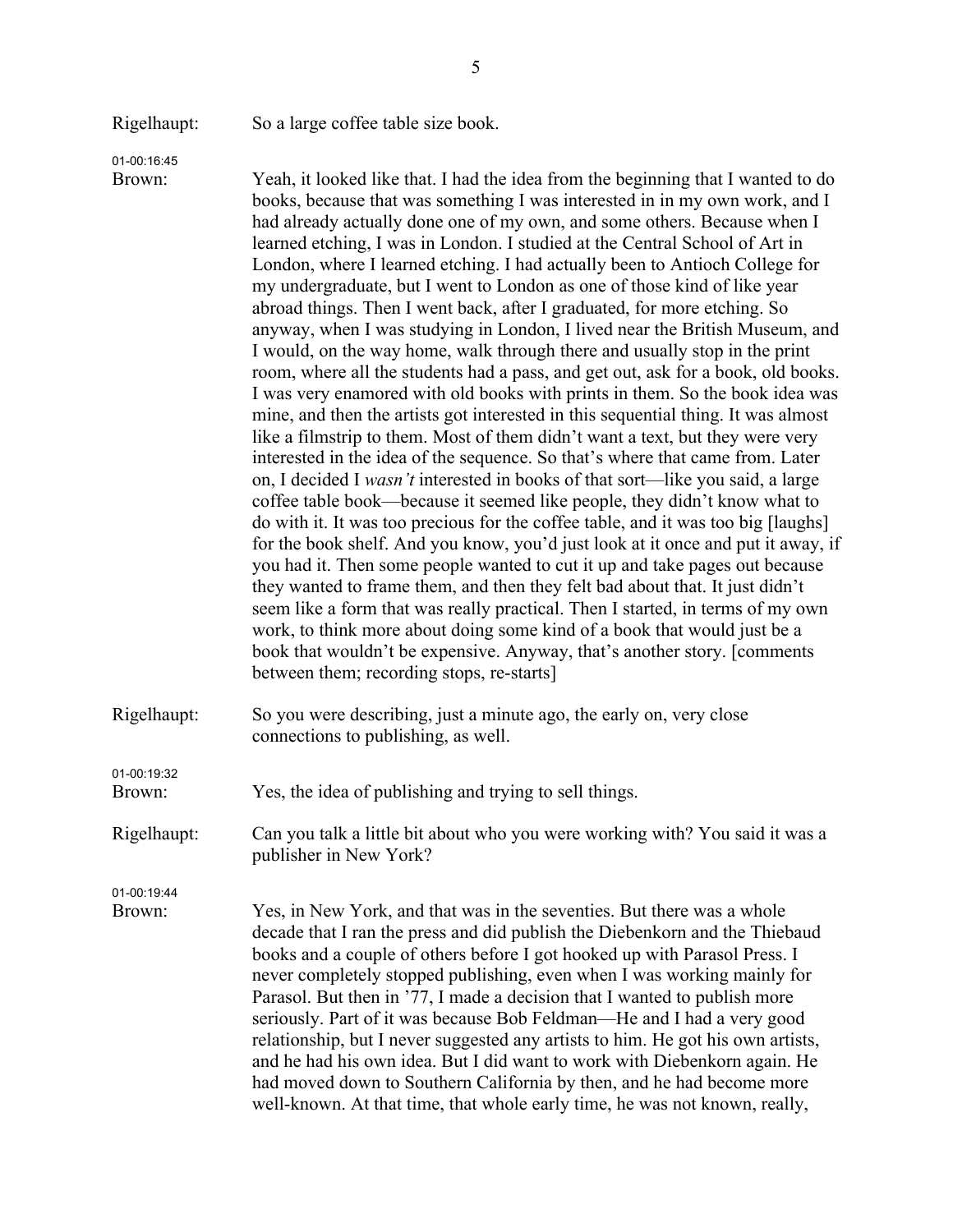outside California, by anybody much. But when Brice Marden came out, he was eager to meet Diebenkorn, and I introduced him. I also introduced Thiebaud and Diebenkorn to each other. They did not know each other before they met at Crown Point. So Diebenkorn, the people that knew his work, many of them really appreciated it. But the ones who didn't appreciate it, didn't. And Bob Feldman was one of the ones who didn't. So even though I suggested that he might want to publish him, he didn't want to. And I did. I had to get him to come back up here from Southern California to work with me, which he eventually did in '77, and helped me, really, to start—That project started a different frame of mind. It wasn't that I totally stopped working for Parasol, but I did really seriously sit down and try to conceive how to make a publishing program that would work, and to think about it as a business for the first time, in a way. My husband, my first husband Jeryl Parker, he and I had the press at the very beginning in Richmond, in the storefront; but he didn't really do much for the press, because he was teaching at California College of Arts and Crafts [now California College of Arts]. It was my baby from the start. But eventually he left and we split up. Then he came back and he wanted a job. He wanted to work at Crown Point at that point, and so we did that. [We were] separated at that time. Then he moved to New York and wanted to set up his own press. So I kind of gave him Parasol Press. I said, "I don't want to do so much work for Parasol anymore; you want to start your own press in New York." So that's what happened. So although I was doing a little bit of finishing things with Parasol, most of their projects were going, at that point, to Jeryl. I really jumped into the deep water and tried to start a serious business of publishing at that point. I had had enough experience with trying to sell the earlier prints that I'd done that I knew that I couldn't do it. So I hired somebody as a salesperson. That's the first person I had hired, except I had had printers, mostly people that I had trained at the Art Institute when I was teaching there. They were students, earlier than that. But now I started to seriously train master printers, and I started to seriously build the business. I took a couple of seminars in how you start a business and how you do it and all that. So that was when—'77 was kind of the—

01-00:23:51 Then in '78, a friend of mine from San Francisco—I still didn't have the salesperson at that time; I hadn't hired anybody, but I'd planned to. But it was just a friend of mine from San Francisco, Helene Fried, and my son, who was about—I don't know how old he was, twelve, thirteen. We went over to the European art fairs, and we had a booth in Basel, [laughs] the big art fair. I knew a lot of people through Parasol and through the artists that I'd worked with for Feldman, so I was able to finagle that. That was '78. We presented a very quiet group of people. It was Pat Steir, John Cage, Tom Marioni, and Richard Diebenkorn. And it was, well, not exactly a big hit, because those were people that people didn't really know. But they did like the printing, and there was a tremendous energy just about being at Basel. So that was the kind of start. We had a sponge. It was, you know, one of those flat ones, compressed. You could buy them from advertising suppliers. And they had a little legend on it. It said something like, "Dip in water, watch the action."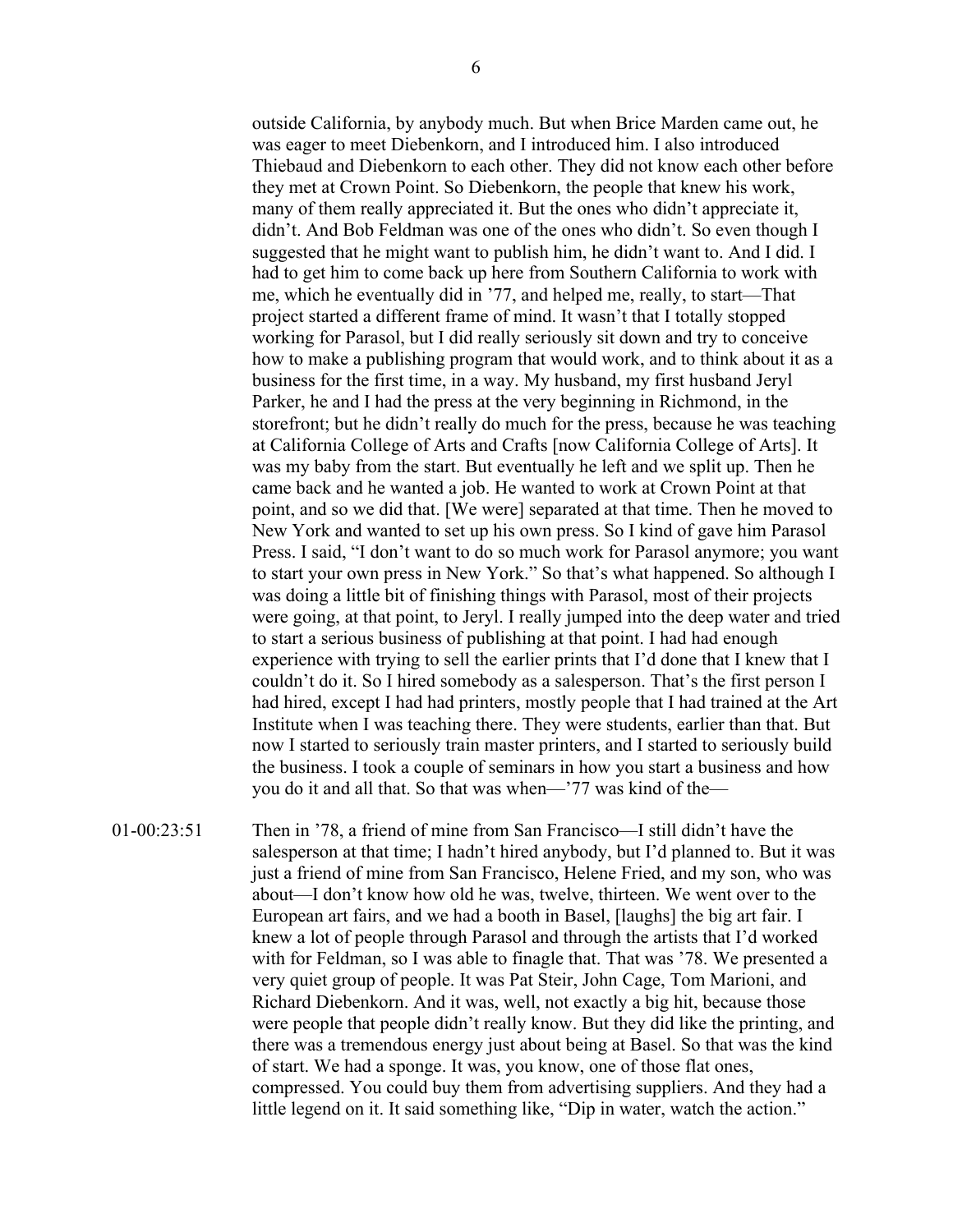|                       | And then you printed your name and address underneath. So it said that, and it<br>was flat, like a calling card sponge; it says, "Dip in water, watch the action,"<br>and then, "Crown Point Press." That was symbolic of how we expected to<br>grow. So that was the beginning of the program that you see here now as the<br>fruition. We're in 2007 now, so it has become a big thing. And I'm very<br>happy about that.                                                                                                                                                                                                                                                                                                                                                                                                                                                                                                                                                                                                                                                                                                                                                                                                                                                                                                                                                                                                                                                                                                                                                                                                                                                                                                                                                                                                                                                                                                                                                                                                              |
|-----------------------|------------------------------------------------------------------------------------------------------------------------------------------------------------------------------------------------------------------------------------------------------------------------------------------------------------------------------------------------------------------------------------------------------------------------------------------------------------------------------------------------------------------------------------------------------------------------------------------------------------------------------------------------------------------------------------------------------------------------------------------------------------------------------------------------------------------------------------------------------------------------------------------------------------------------------------------------------------------------------------------------------------------------------------------------------------------------------------------------------------------------------------------------------------------------------------------------------------------------------------------------------------------------------------------------------------------------------------------------------------------------------------------------------------------------------------------------------------------------------------------------------------------------------------------------------------------------------------------------------------------------------------------------------------------------------------------------------------------------------------------------------------------------------------------------------------------------------------------------------------------------------------------------------------------------------------------------------------------------------------------------------------------------------------------|
| Rigelhaupt:           | So from early on, were artists that had come and print here, were they<br>showing their prints around in galleries, museums?                                                                                                                                                                                                                                                                                                                                                                                                                                                                                                                                                                                                                                                                                                                                                                                                                                                                                                                                                                                                                                                                                                                                                                                                                                                                                                                                                                                                                                                                                                                                                                                                                                                                                                                                                                                                                                                                                                             |
| 01-00:26:14<br>Brown: | Well, if you're publishing, the publisher tries to get shows, if you can. We did<br>that, and Bob Feldman did that for his group. But I don't know now, at this<br>point. We aren't cultivating lots of little shows. We have small editions. This<br>system I've got really is small editions, and we sell them directly to people;<br>and we also sell them to galleries at a discount, and they then make some<br>money when they resell it. But they only buy the things that they want to buy,<br>naturally. So we do need to build our own audience. That was part of the idea.                                                                                                                                                                                                                                                                                                                                                                                                                                                                                                                                                                                                                                                                                                                                                                                                                                                                                                                                                                                                                                                                                                                                                                                                                                                                                                                                                                                                                                                    |
| Rigelhaupt:           | And so that's starting in '77, is that about right?                                                                                                                                                                                                                                                                                                                                                                                                                                                                                                                                                                                                                                                                                                                                                                                                                                                                                                                                                                                                                                                                                                                                                                                                                                                                                                                                                                                                                                                                                                                                                                                                                                                                                                                                                                                                                                                                                                                                                                                      |
| 01-00:27:13<br>Brown: | I think that's when I started to seriously do that, yes. The museums, it's a<br>complicated thing. I know you're interested in the relationship with the<br>museum, and we could go into that. Early on—I guess I have to tell you this<br>story about the San Francisco Museum of Modern Art. You know, I've told it<br>before. This was when I first did the Diebenkorn and the Thiebaud projects.<br>We'd published those, both of them, in 1965. I didn't know what to do.<br>[laughs] Well, we had to sell them, so the first thing I did was to go around to<br>the museums with them. The Achenbach Foundation [for Graphic Arts] did<br>buy them. The Oakland Museum [of California] did too, as I recall. But the<br>San Francisco Museum—They were a hundred dollars apiece, the prints in<br>them. Well, the Diebenkorns, there were forty-one of them. So it was like<br>three-thousand or something like that for the whole thing, because there were<br>forty-one of them in there. And with Thiebaud, there were seventeen, so it was<br>like fifteen-hundred dollars or something like that. But when we sold the<br>individuals, we tried to sell them for a hundred dollars apiece. We couldn't.<br>No one would—I mean, they were very hard to sell at a hundred dollars<br>apiece, at that time. But I offered them to the museums for a lot less, because I<br>wanted them in the collection there, and I thought that would be a good way to<br>start. I think that it was something like the Thiebaud book, which was<br>seventeen etchings—I could check this, but I think it was \$300 that I offered it<br>to the San Francisco Museum for. That's what the Oakland Museum paid, and<br>the Achenbach. The San Francisco Museum said they didn't want it, because I<br>had printed them. They only wanted prints that the artists had printed. So<br>[laughs] you know. So they didn't get those. But the reason was because they<br>had a board member who was a print collector. He had very high principles |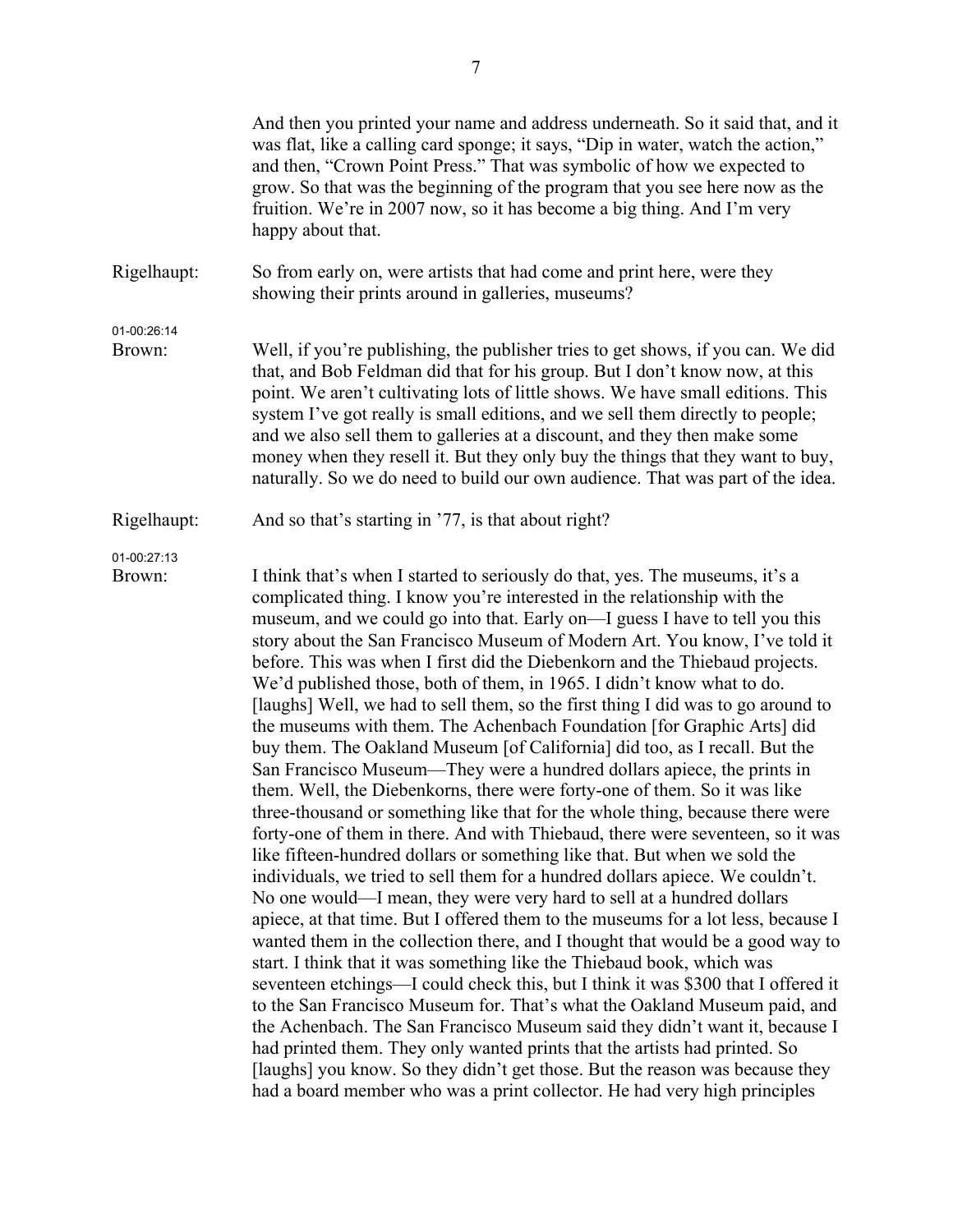about that the artists had to touch the plate and the artists had to print it. There still is a sort of a movement along those lines in this world, in this print world now, although it's pretty well collapsed by now. But at the time, it was very strong. I confess that I could've been easily a part of that at a certain point, because I was definitely a printmaker myself. But the way ours were done were so much about the artists doing all the drawing on the plate, and my assistance, basically, in order to get it done, including the printing. I think another reason for it—I don't blame the museum. I think in its sophistication, the guy was more sophisticated, in a way, about printmaking than the other people, in a certain way. Although I guess the Achenbach was the most sophisticated, because they'd gone completely beyond that, and understood the two streams. But anyway, I think that the problem was, at that time, that really, most people didn't think prints were really art. They were worried that they were getting ripped off in some way, because there were a lot of prints out there done by galleries down in Fisherman's Wharf, of Dali, for instance, where he signed the paper before anybody even printed anything on it, and then they printed a reproduction of a [Salvador] Dali work on there and sold it for a lot of money. That still does happen, I think, occasionally, but it's pretty easy to spot it now. Maybe it wasn't so easy then. But I couldn't convince them, even though I showed them how we did it and everything. So the museum missed out on that one.

Rigelhaupt: Well, if we stay with the museum for a second, do you remember the first time you went to the museum, and what your impressions were?

01-00:31:40

Brown: You mean here, the San Francisco Museum? Sure. They used to do the annuals for the [San Francisco] Art Institute. It was over in the Civic Center, and they had some wonderful paintings, and we used to go there. There was a print collector there, Anneliese Hoyer. She was the one that wanted to buy these things. She was a great, nice lady, you know. She was very welcoming and interested and so on. They had a little bit of a print collection, I think. But I can't remember seeing anything there. We used to go the Achenbach for the prints. Günter Troche was the print person there. They were very supportive. He was very supportive of Crown Point when we first started, as was Therese Heyman in Oakland, as I said. They bought the early things. That gave me a really good push, a really good feeling, you know. I'm happy that they were doing that. Then later, Sue Foley, Suzanne Foley was a supporter of ours, and bought some things for the San Francisco Museum. She was interested in what we were doing, and involved with that. But then at a certain point—I think it was when Van Deren Coke got there as the photography curator—they had—He wanted more room for the photographs, and he wanted more storage room and drawers. So there was a movement afoot to give all their prints, or somehow dispose of all their prints to the Achenbach, because the argument was that they should only do what they could really do well, and that they shouldn't bother with prints since they didn't have that many. Suzanne Foley, she was sort of a general curator, but she had the prints by default somehow.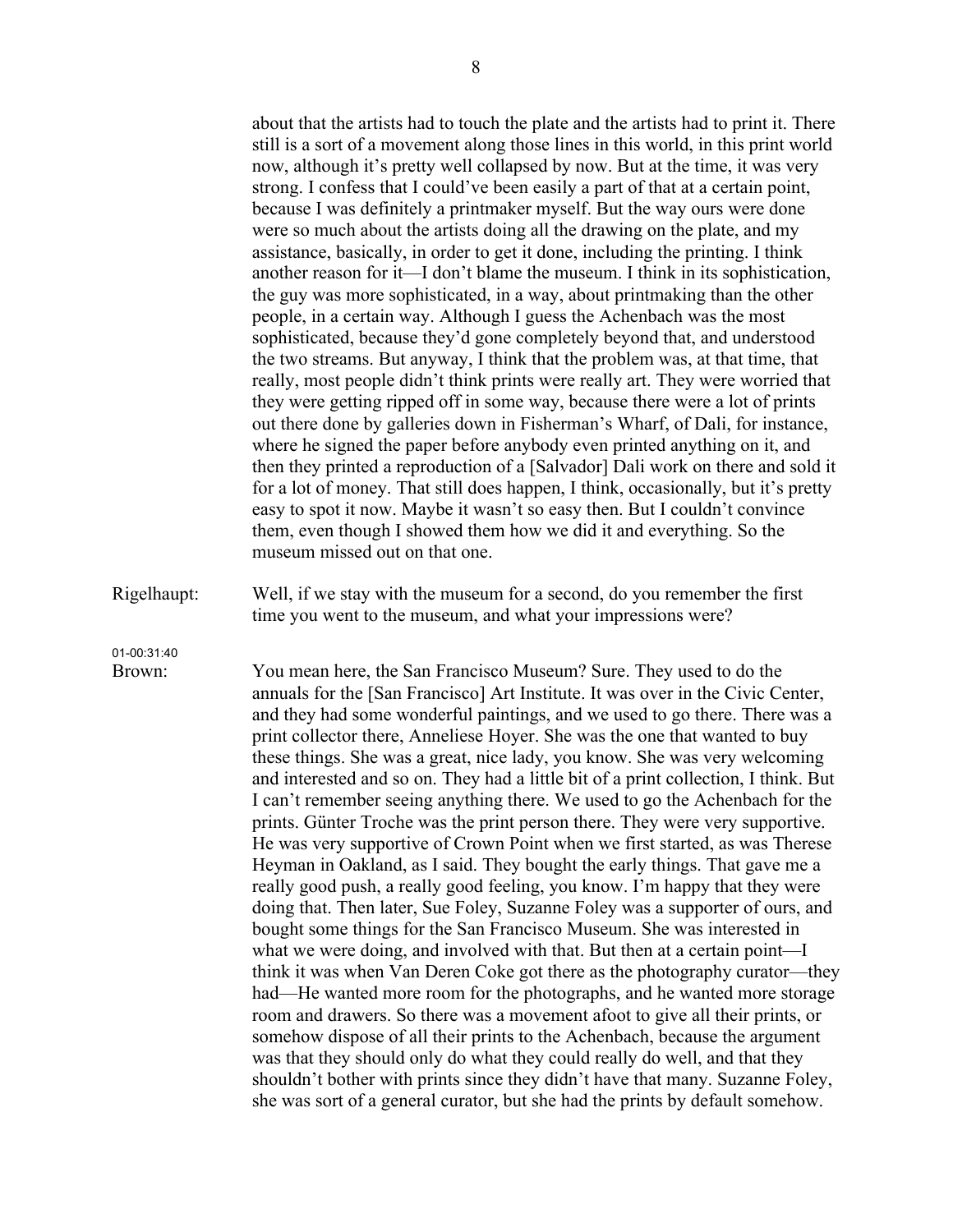But she liked them. She had bought some good ones, not only from us, but from other good publishers in New York and so on. She didn't really want them to do that. So she asked Henry Hopkins if he would see me, to try to make a case that they shouldn't give up their print collection, which I did. They didn't. I don't know if there were other people that argued it, too; probably, there were. But what I said—and I believe this very much, and I think it's coming to pass—is that you can use prints. You don't have to just only have print shows and put all the prints in a little row in the hallway. You can put a print in a main show with a—Maybe you don't happen to have a work by a particular artist, a major work by them, but you want to include them in a show that has some historical purpose or that has some connection. I've seen it [laughs] in New York museums; the Metropolitan [Museum of Art] has always done that. At the time, our museum didn't but they do it now, here at the museum. I notice that every once in a while you see a print included in a show with drawings, or drawings and paintings, as a work that the artist did. It's small, usually, but it's there, and it can represent that artist very nicely. That's why you shouldn't give up your print collection, if you've got a good one. You've got a lot of stuff there that you can keep in drawers. Anyway, that was my argument.

Rigelhaupt: Well, what was your impression of the role the museum was playing, say in the early to mid seventies, in relationship to artists in the Bay Area?

01-00:36:01

Brown: You know, I'm so bad at dates, I can never frame exact dates of anything. But the feeling that I have about the San Francisco Museum was that when Gerald Nordland was there, it was very much about San Francisco artists, and when Henry Hopkins was there it was about L.A., and San Francisco in a certain way. But when Peter Selz came out here from the Museum of Modern Art in New York, he discovered the group of artists he called Funk artists, which was [William] Wiley and [Robert] Hudson and Manuel Neri and Joan Brown. They were doing something really pretty nifty, where they were working with this—It was very anti-New York. It had humor, which nobody in New York was allowed at that time. I knew that, because I'd been working with these minimal artists, [laughs] you know. They didn't, any of them, have much humor in their work, although they might've had it in their person. In fact, they really—Mel Bochner was very adamant that you couldn't possibly have humor in art. He made a big argument about how it could damage art [laughs] to have anything humorous in it. I remember him and Tom Marioni having a big argument about it, because Tom's work was always based in humor. Anyway, there was humor always in the Bay Area, and the Funk artists were part of it. That was what was emphasized from Henry. But there was really something else going on here that was vital, and as Lucy Lippard pointed out, that was really new, and seen by other people in the art world, in Europe especially, with Tom. He and his circle—There were a number of others. Terry Fox, Howard Fried and Paul Kos are ones who come to mind, and Bonnie Sherk, Linda Montano—there were a couple of women involved in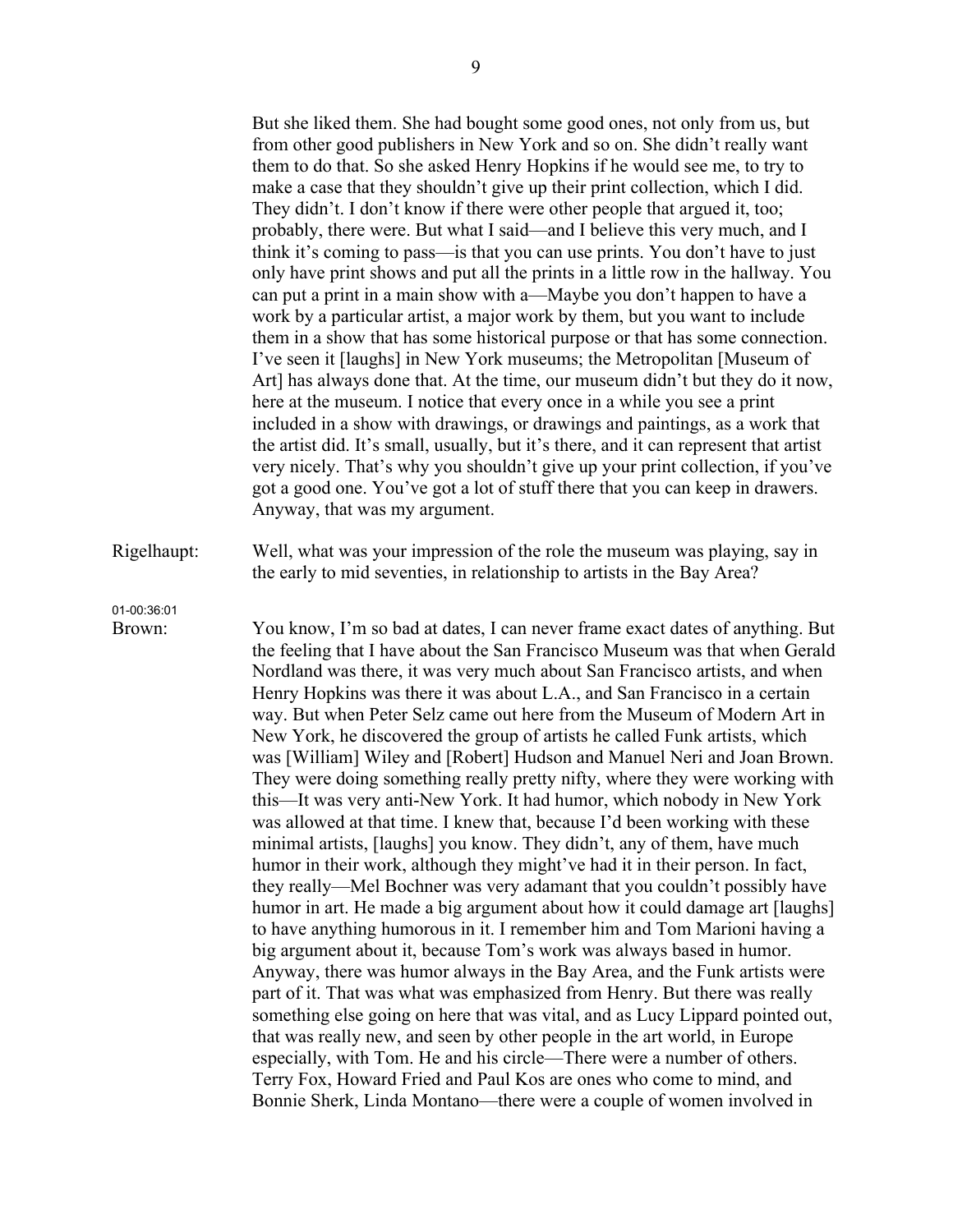that group. Tom went over to the Edinburgh Festival. It was the Richard DeMarco Gallery. When I first met Tom that was what he was doing. He was invited back to many festivals at the time, for the kind of conceptual art that he was doing, which also had to do with humor, actually. He extended that. But the San Francisco Museum would have nothing to do with that. They really didn't want to know. [laughs] So there was always a little bit of a—Because I had gotten friendly with Tom at that point, I was a little annoyed with that, too. But then Sue Foley, because she came over to see the prints—And through the prints, in some way, she got to know Tom's work. Then she realized what was going on. And so she did a show called "Space, Time, Sound: The Seventies" *[Space/Time/Sound—1970s: A Decade in the Bay Area, 1979].* It was sort of at the end of the seventies. She documented all these alternative art space kind of things. Tom's was the first. He had developed the Museum of Conceptual Art; in 1970, he founded it here. Then there were others that kind of sprung off from it, and a lot of the performance work in that catalogue, in that show. Hopkins actually fired her, as I understand it. Anyway, she left right after that show. They were furious. The board didn't like it. So there was not an attempt to understand something really home grown—Because there was conceptual art in the East Coast. Very important. But it was mainly language. And systems. I mean, Sol LeWitt defined conceptual art. I had worked with him, I knew him. Tom knew him, too. He would come here frequently. He came quite a lot, to do projects for Parasol at that time. He was my first New York artist. Still a really, really close friend. So it was clear to me. I knew what that was. And Mel Bochner and a lot of the [work] called conceptual.

01-00:40:53 Tom's definition of the way conceptual art laid out in those days was that there were three approaches: language, systems, and action. Language was pretty much in England (that was its main center), and also in New York, with [Joseph] Kosuth and so on. And Robert Barry. We did, actually, prints with Robert Barry early on. And then systems was LeWitt and others like Hans Haacke centered in New York. And action was developed here in San Francisco, using real time and without theatrics. The action part of it in New York was not really so strong. They had something called happenings, which Tom doesn't really think of as conceptual art, because it mixed with dance and theater. There was the Fluxus group, which was in Europe and came out of Dada. But all these things were interlaced. It was the time. It was the foundation of a lot of the young art that you're seeing today. That's where it started. Tom and the people here were instrumental. He had done this piece in 1970 at the Oakland Museum called *The Act of Drinking Beer with Friends is the Highest Form of Art*. That was what the art critic on the paper said was, "Art to make one foam at the mouth." And [laughs] they really did. The San Francisco Museum foamed at the mouth about it. They really hated it. But it had a tremendous influence. There's a whole social interaction genre of art that's come along since. In every big international show these days, some young artist builds a bar. He was really the first one to do it. So later on, it became clear. But Hopkins himself just didn't see it. I think that was part of it.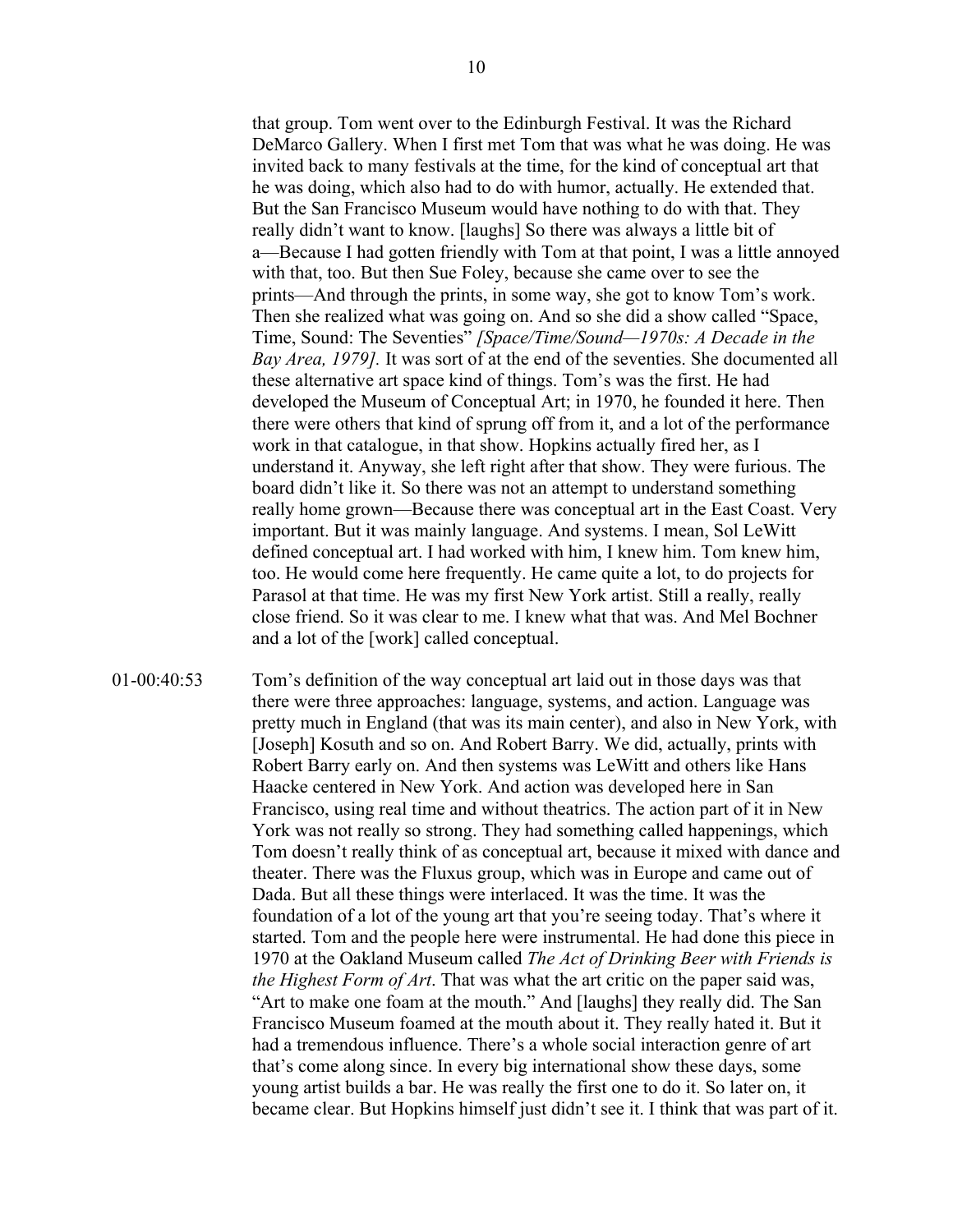I guess the trustees found it upsetting. Also, Tom also pulled what was called a prank [laughs] in 1973, when Nordland left. They couldn't find a new director for a long time. I don't know, a year? They were looking for a director and looking for a director. Tom had started the Museum of Conceptual Art in 1970, which he had in a big open space. It would do shows, which turned out to be important shows. One was called "Sound Sculpture As," which was probably the first sound sculpture show ever. And "All Night Sculptures," which was performances that went on all night. Things like that were historic shows, going on in his museum. It was the first alternative art space in the country. That's been documented now. But he called it a museum, because he had this grand idea about having this new kind of a museum that would be involved with art that was concept based. So when the SF Museum was looking and looking for a new director for so long, he sent out a card, saying that, "The San Francisco Museum is pleased to announce the appointment of Thomas Marioni as director." Anybody should've been able to guess that it wasn't the museum's card, because [laughs] it was a little bit funky. But they didn't. Apparently there were a lot of people upset about it. The card is now in the collection of the San Francisco Museum, so they've gotten over it now. But at the time, I think it upset them. [laughs]

- 01-00:44:32 I mean, my business with Crown Point Press was always entirely separate. But I was connected to Tom. I was also connected to these artists, these minimal and conceptual artists in New York, that the SF Museum didn't care about at the time. I liked Wiley, too. We published Wiley in 1978. Wiley appreciated Tom a lot always, from the beginning. The two of them still are good friends. Anyway, eventually the museum did get a new director, Henry Hopkins. Then there was a whole cycle of directors who were always coming from outside. They hired people from outside the community here, from the East Coast. It swung completely to the opposite. From being a very local museum, where they had local shows, mostly by one group of artists, to an international museum that showed all the artists that everybody in New York and other places were showing and almost completely neglected local artists. So there was a big feeling for a long time that local artists were being neglected. I think they did neglect us, too, and still do. Museum people coming from outside the Bay Area don't generally make much effort—I mean, they don't visit the galleries much so far as I can tell.
- Rigelhaupt: Just so I'm clear on language, when you say publish, does that mean a run of prints, or also in a book?

01-00:46:21

Brown: Well, it does mean both things. But in the case of Crown Point Press, what we're known for is publishing etchings. With us, the way it works is that we invite an artist to come here. They spend two weeks; it's a residency program, as some people have described it. I never thought of that word until pretty recently, when somebody described it that way, because all these nonprofits have this language. But yes, that's what it is. We bring them here, we put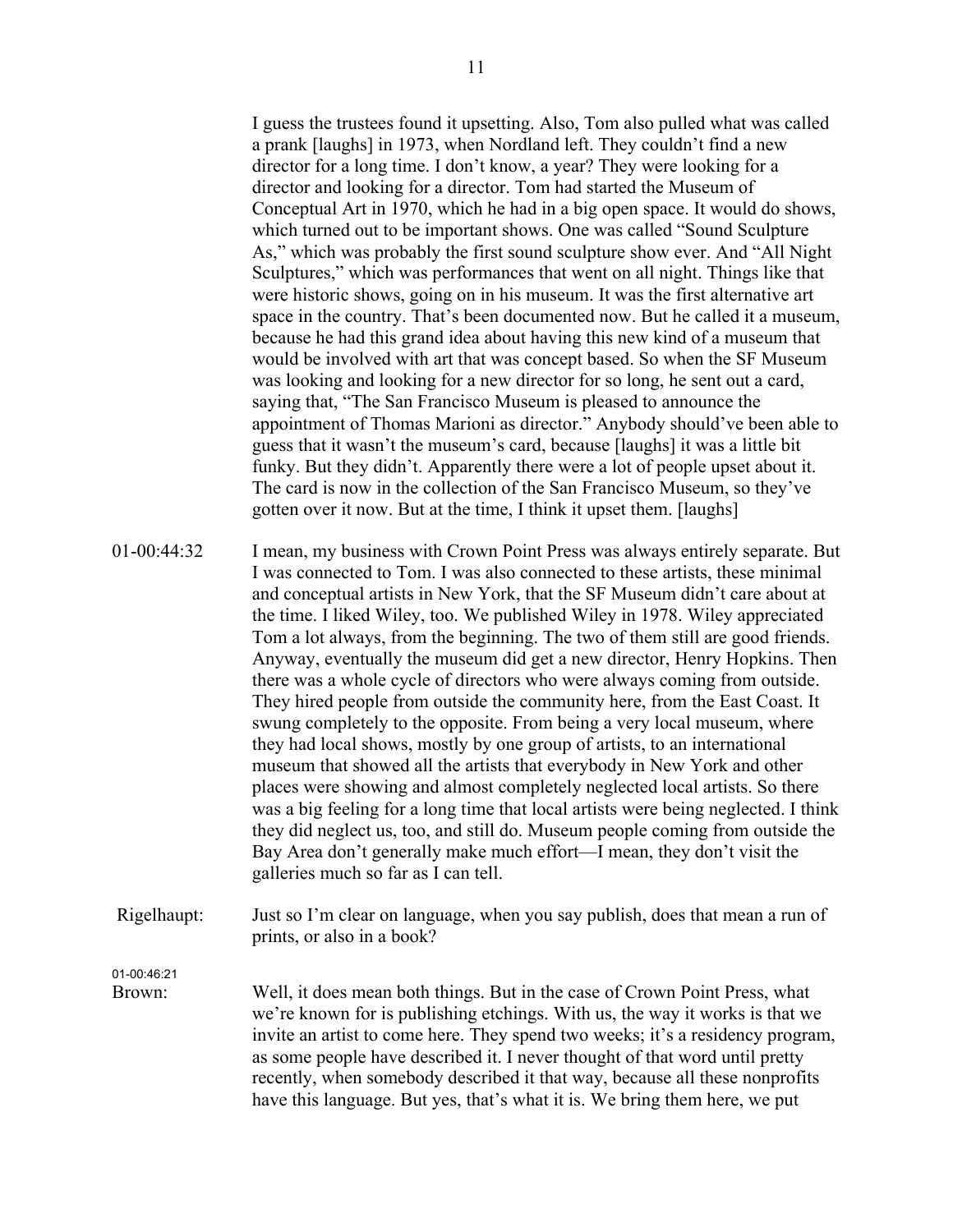them up. And they come from all over the world, really. For example, we brought Günther Brus, who is an Austrian artist, to San Francisco in 1978. Anyway, so we did start right early on with our publishing program, bringing somebody from overseas, as well as doing a couple of local people and a couple from New York. But, yes, publishing means you invite them, they come and they work in the studio, they do whatever amount of work is appropriate for the amount of time and their idea. Sometimes we have to bring them back to finish something, but usually we manage to fit it into the time. Then after that, we sell it. That means doing maybe a book about it or a brochure. Usually, we've done something. We did interviews called *View* for a long time, which have been kind of important, I think, in the art world because they're really in depth interviews with the artists about their work. Then we stopped that and started doing the *Overview*, which is an essay about the work, and color pictures of the prints. It's a little more focused on the prints. The *Views* were more general, talking about their work overall. So those, we've also published. But the chief thing was to publish the prints, and then the other things were supportive works. We've also published some books. We published a book of John Cage's prints, with a text by me that talked about how he set them up and how he did them. I've always had this kind of mission to make prints—[pause] You know, make them useful for people, understandable for people. Of course, I've always wanted to promote the artists that I have invited. I think hard about who they should be, and then once I take them on, I do everything I can for them—to let other people know about them, more than anything, just because I'm so excited about and enthusiastic about their work. One thing that I have tried to do is, for each artist, to see the position of that artist in the world, in the world art scene. I never invite an artist just because the work is pretty or nice. I think even with people that are very young or just starting out, I still think I see that they fit in somewhere in the big picture. So it's kind of seeing that whole picture. So that you do need to have some words, to let people know that. It's good to put the pictures out, but whenever we've been able to afford it, we've done supporting words, which means publishing a book or a brochure or something, or a magazine. We did a magazine called *Vision*, which was really Tom Marioni's project, that he edited and put together, but Crown Point published. But it included the work of a lot of the artists that we've worked with, and so I kind of justified it that way. But he did it his way. That was an important thing in the art scene, too. So yes, we've done two kinds of publishing. But the main thing is the etchings, and that's what we're known for.

Rigelhaupt: The books, then, they also make the artist, and some of the images from the etchings, more accessible.

01-00:50:43

Brown: Yes, that's right. We've included the etchings along with their other work, which is part of the mission I have is that, yes, these are real artworks, and you can see them side by side. So sometimes we've done that. But more recently, our overview is focused on presenting the particular project that we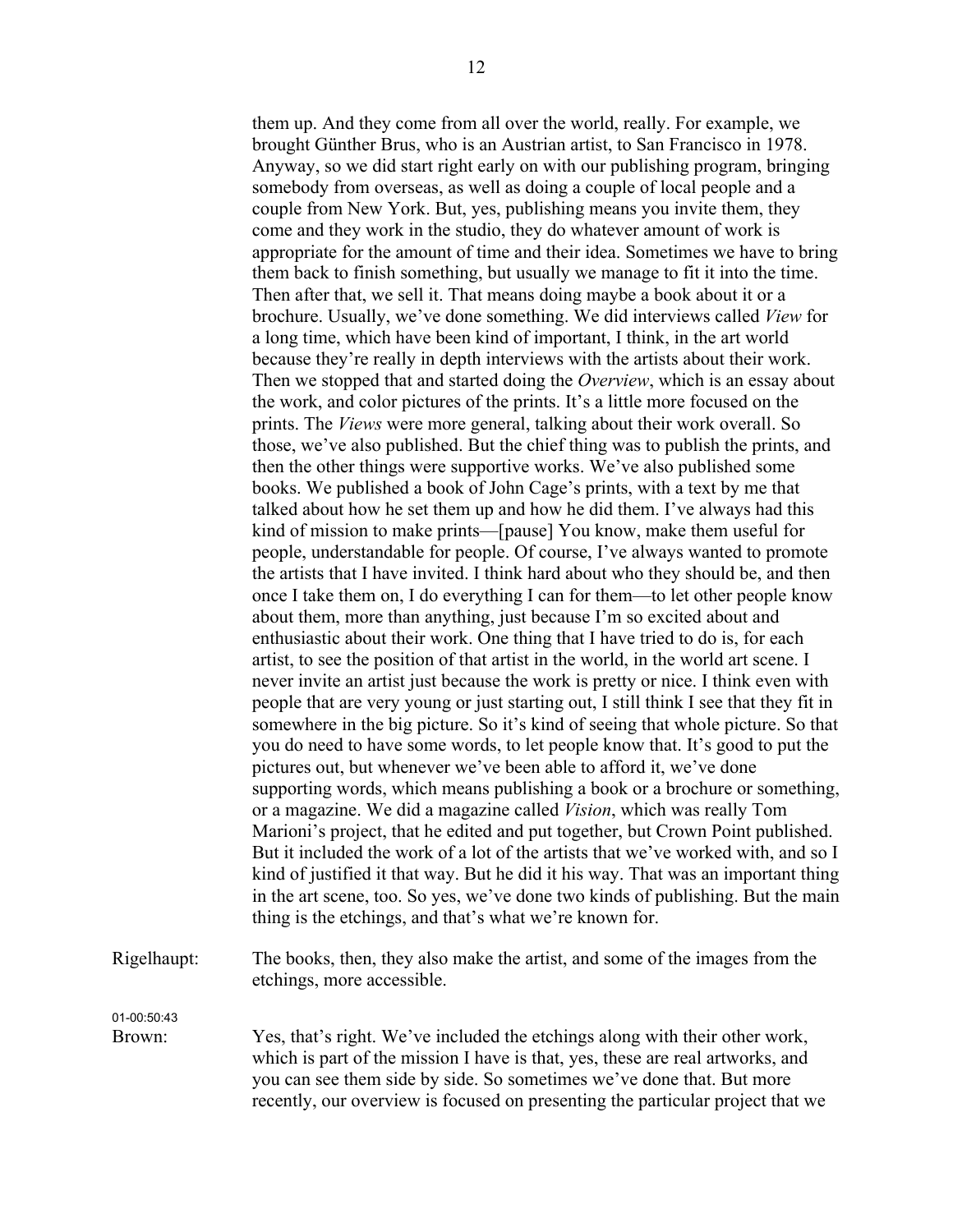did, which is just the prints. Once in a while we'll do something different, that'll include other works of the artist.

Rigelhaupt: So going back to talking a little bit more about conceptual art and the relationship to the Museum of Modern Art here in San Francisco, do you remember about when and how that artwork became more accepted, more a part of the collection of the museum?

01-00:51:36

Brown: Well, as I said, you should really talk to Tom about that, because [laughs] he knows all of it. He's got a very clear—And he wrote a book, which we published, called *Beer, Art and Philosophy*. DAP, D-A-P, distributed it, but Crown Point actually published it. He talks about the museum and the story of conceptual art in the museum at that time, in that book. But I don't know, you know. I really do think it came backwards from the curators appreciating the conceptual art of, first, New York, and then maybe Europe, and then they realized that this had existed here. I don't know what ever happened to all those catalogues of that "Space, Time, Sound" show that Sue Foley did. They were never seen in the museum bookstore, [laughs] after the show closed. Crown Point bought a bunch of them, and we actually still have a few. We've been selling them in our bookstore ever since. But I guess the museum bookstore must've thrown them out, I don't know. They're around, but they're rare and hard to find. Actually, they sell for a lot of money now. But that did document something that really happened here. The art the museum shows still is mostly coming from the East Coast. It's easier to deal with, actually, because it's got more press. Good stuff. I mean, the LeWitt show they had, for instance, was great. That wouldn't have been possible before it happened. By the time that happened, they were ready for it. Brice Marden is just having a show now. When I worked with him, it was 1972, and this is 2007. So they're just starting to catch up, [laughs] you know? The only reason they took that is because it was such a big thing in New York. The same thing with Richard Tuttle. You know, it went to all the best museums in the country. It was a wonderful show, really exciting. I think it's great that they did it. But I don't know if it was entirely without criticism, to do those shows, even the Marden. I noticed they paired it with Picasso, so they could get some business. So there is a little bit different premise or different attitude in museums than in galleries. Galleries are in the forefront. They have to, they want to. The whole idea with us was to go out and see what's really happening in the world, and try to make sense of it early. I know that many of the museum curators want to do that. I'm sure, because I know some of them. They're very smart people, and they really do want to do that. But I don't think it's easy to package in a big organization like that, where you have to make a lot of money from a lot of people coming in. See, we don't have to—We only have to cover our expenses. That's the way I've always run it. I've never tried to make money with it; I've always been happy to cover the expenses of the press. And so far, so good. But I think it's a whole different thing for a museum, and it must be tough for a curator who's smart and interested, like Sue Foley, who got fired.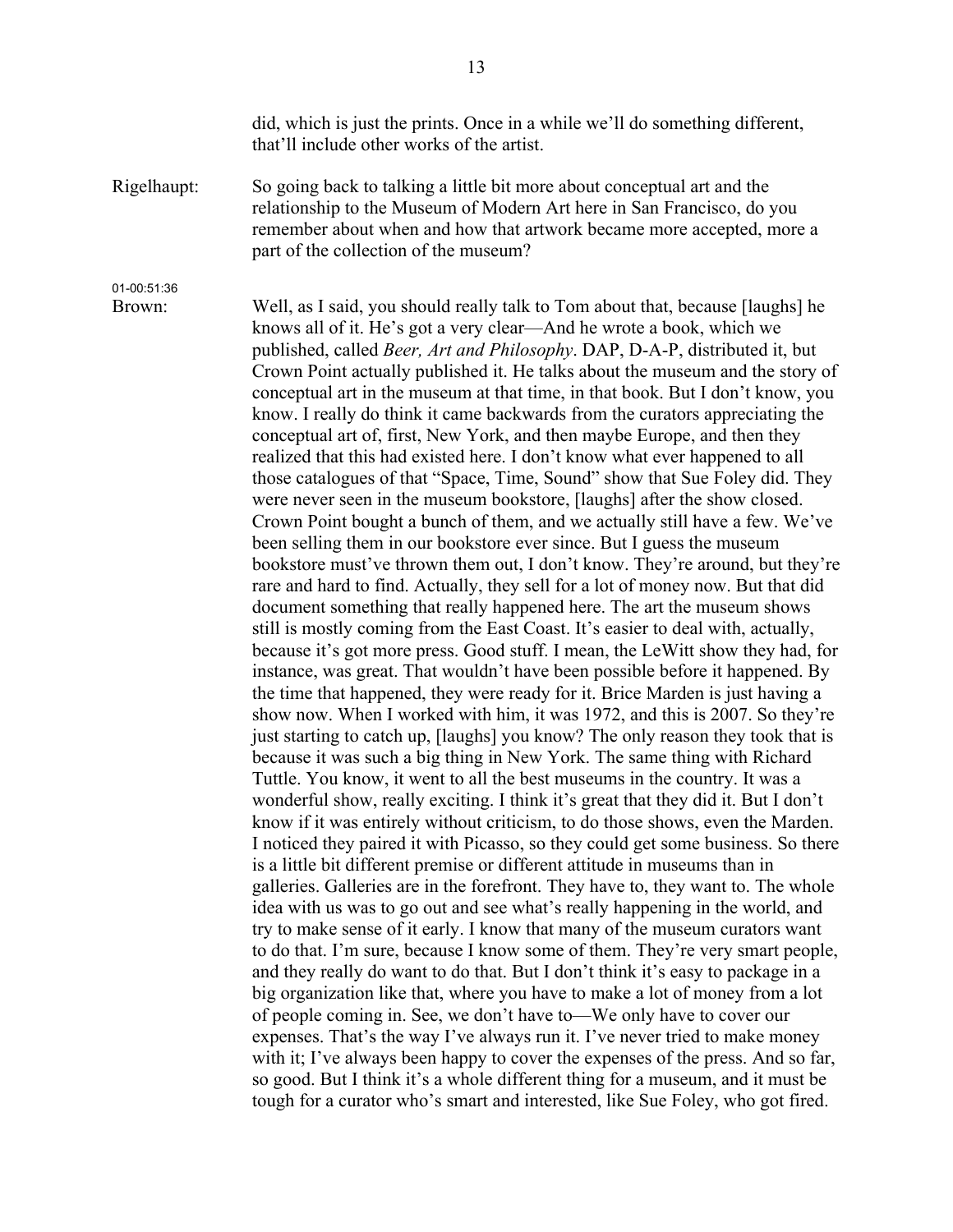Or even Madeleine [Grynsztejn], who's doing such a great job. I have no idea, I've never talked to her about this, but I would imagine that doing a show like the Richard Tuttle show must've been a bit of a hard sell. I mean, she did it, obviously, and it came out well. But I just can imagine that. So imagine doing a show of Tom Marioni. That would be harder. I mean, that would be impossible to sell, even here, where he started out, because the work is not—there isn't a big coffee table book about it. If somebody in New York started a show, then maybe they would take it. I don't know if they would. Maybe not. Probably not, actually, because that world, the museum people, people that support the museum are somewhere in the behind. They're just always going to be behind. They almost have to be. I don't know. I'm not sure why, but I think they probably have to be.

[Begin Audio File 2 03-29-2007.mp3]

Rigelhaupt: So just before we paused, we were talking about the relationship between the museum and Bay Area artists.

02-00:00:14

Brown: And the local people, and we were talking about Henry Hopkins. Then I said, after that there was a period when they were pretty much focused on the outside world. With Jack Lane—I like Jack Lane a lot, a nice man. He did come around the press quite a lot. I don't really have any complaints, for myself. I don't think there was ever any expectation that they would do anything with prints, particularly. But Jack Lane was very—He went around to galleries, people in the gallery world liked him and so on. But between him and the chief curator, as is normal with the relationship between the director and curators in museums, the curator had a lot to say about the shows. But it seemed like Lane and his curator came into the art world kind of late, in a way. They, like a lot of people, started to recognize new stuff with pop art. Pop art, they felt, was really new and exciting and modern. By that time, we were long gone from pop art, [laughs] the people who were really involved in art. But in the museums, everything was from the East Coast that would count. It seemed not to occur to them that there were some local artists who may be making some kind of an impact. The East Coast developed another sort of attitude about performance art, which is really more about theater, and display, and doing little plays. That's kind of gone on into the photos, big photos which are so prevalent now, where a lot of it is—everything's made up, you can't tell what's real and what's made up. That kind of an attitude in some of the art, the kind of flamboyant performance art which was considered so avant-garde, was coming out of the East Coast. So that's all been collected here. But the action art from here was the opposite, in that it was about real time and real actions. Then there was the big [Sigmar] Polke show, and Anselm Kiefer. The Germans were really big, and became big in the international scene. It was almost like, OK, what's the next thing? Oh, the next thing is the Germans. So then they collected a lot of Germans. That was interesting for us to see here. I was delighted, in a way, to be able to see the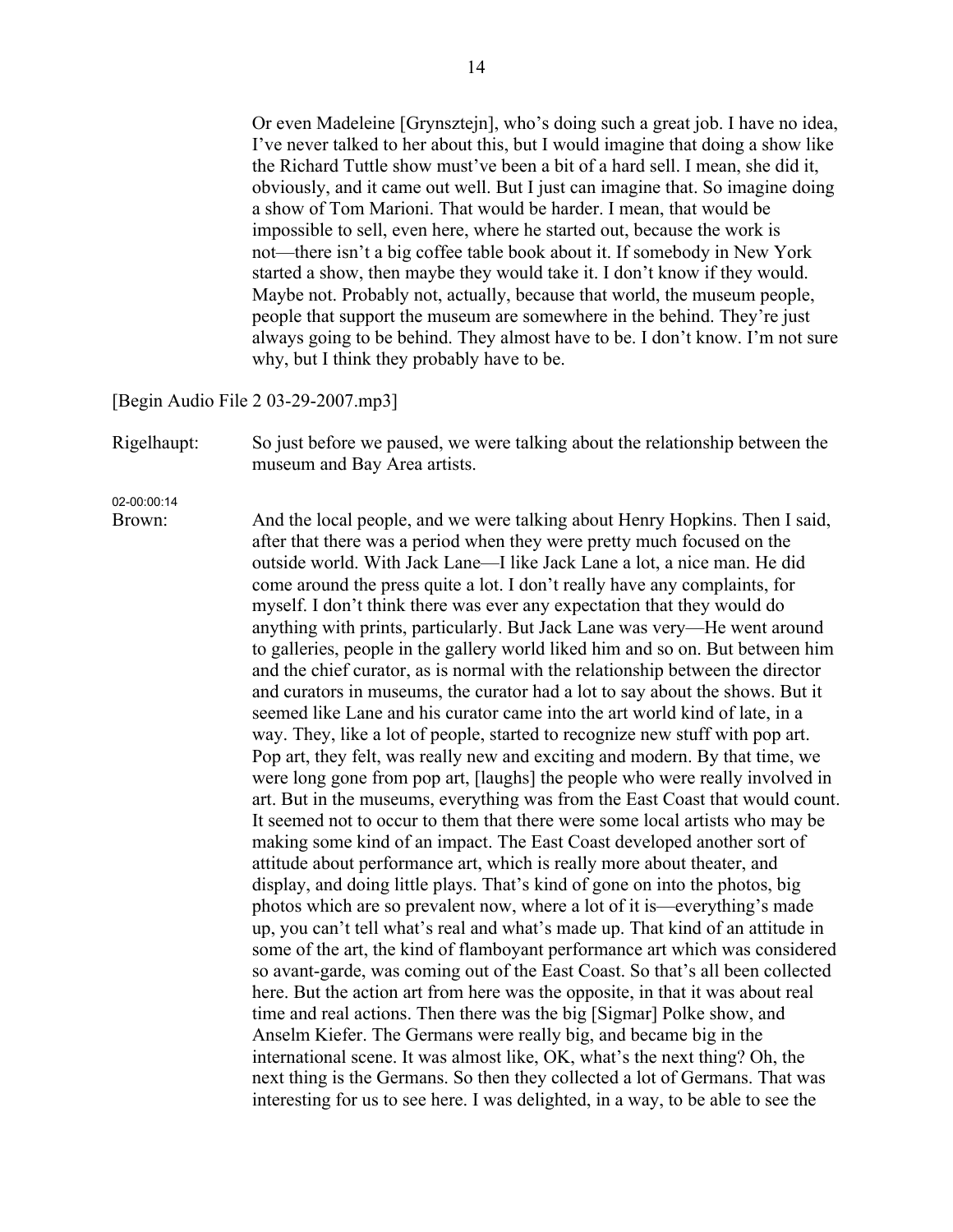real stuff. We had complained before that we never got to see the real stuff, we only got to see the local stuff; and now we were seeing things that were written up in the art magazines, and making our own judgments about them. But still, the feeling was that the curators had come from another world, or from completely outside our world, without any feeling that actually, a real world could exist here, a world that really was connected, and that had a premise and an idea and a logic. I don't think there was a real, in a way, resentment about that. We just kind of felt that what we had here was kind of almost underground, and that's just the way it was going to be. In a way, it's still that way.

02-00:04:39 Then with David Ross, he knew this world. But he really had been somewhere else in the meantime, and I think it was too hard to sell, probably, to actually do shows from the Bay Area art of the seventies. But he did know about it. Now with Neal Benezra and Madeleine, I think they don't probably know about it very much. Somehow, Neal Benezra was from here originally, but I don't think he ever understood or knew about that scene, as far as I can tell. He's a nice man. I think they're doing a really lot of good things. I do think that they are doing local shows. They did a wonderful big show of Robert Bechtle, which was long overdue, and I think was great to have that. That, I know, was an idea that probably was to do a local show of some magnitude, because they hadn't before, for a long time. But I'm glad they did that. But it's still only one, and it's not tremendously experimental at this point. But they're only just bringing in Brice Marden at this point, so that's about where they are, from back in the seventies right now. Except for this odd sort of posing theatrical art, which is all over the magazines now. So they want to be in on that, the big photographs and the performance things, the throwing things around. You know, the way performance art has evolved now to be theater. I don't want to deny that that exists. I just don't find it so interesting myself, because I guess that I've grown up with the attitude of art being different from theater and that it's actual touching and real stuff. So it's just not my taste, a lot of that kind of art. Also, I think it's a little bit depressing, and not necessarily giving back something positive to the world, which I really do believe that there is art out there that's doing that. I think the museums are often emphasizing the opposite, which is okay to a degree. But for myself, I'm not—The thing is, there's a big difference between any nonprofit organization and what I do, because what I'm doing, I can do. I can decide myself. I don't think it's really about taste. Sol LeWitt broke me of the idea of doing stuff by your taste. It was one of the maxims of that time, was that you should—and John Cage, too—detach yourself from that. So I don't think that what I'm doing is about taste; but I do think it's about trying to see some sense in what's going on, what the artist is doing, where they fit, and what positive force it is. I'm just not going to chose somebody that's going to be just full of sadness and decay. Well, I did choose Bruce Conner, [laughs] it's true. But at the time, that was the right thing. I don't think it's the right thing now. But we'll see. I mean, I think it's gone. I think it's over. I think it's been done. You know, the first one, when it was new, when Bruce Conner did it—All this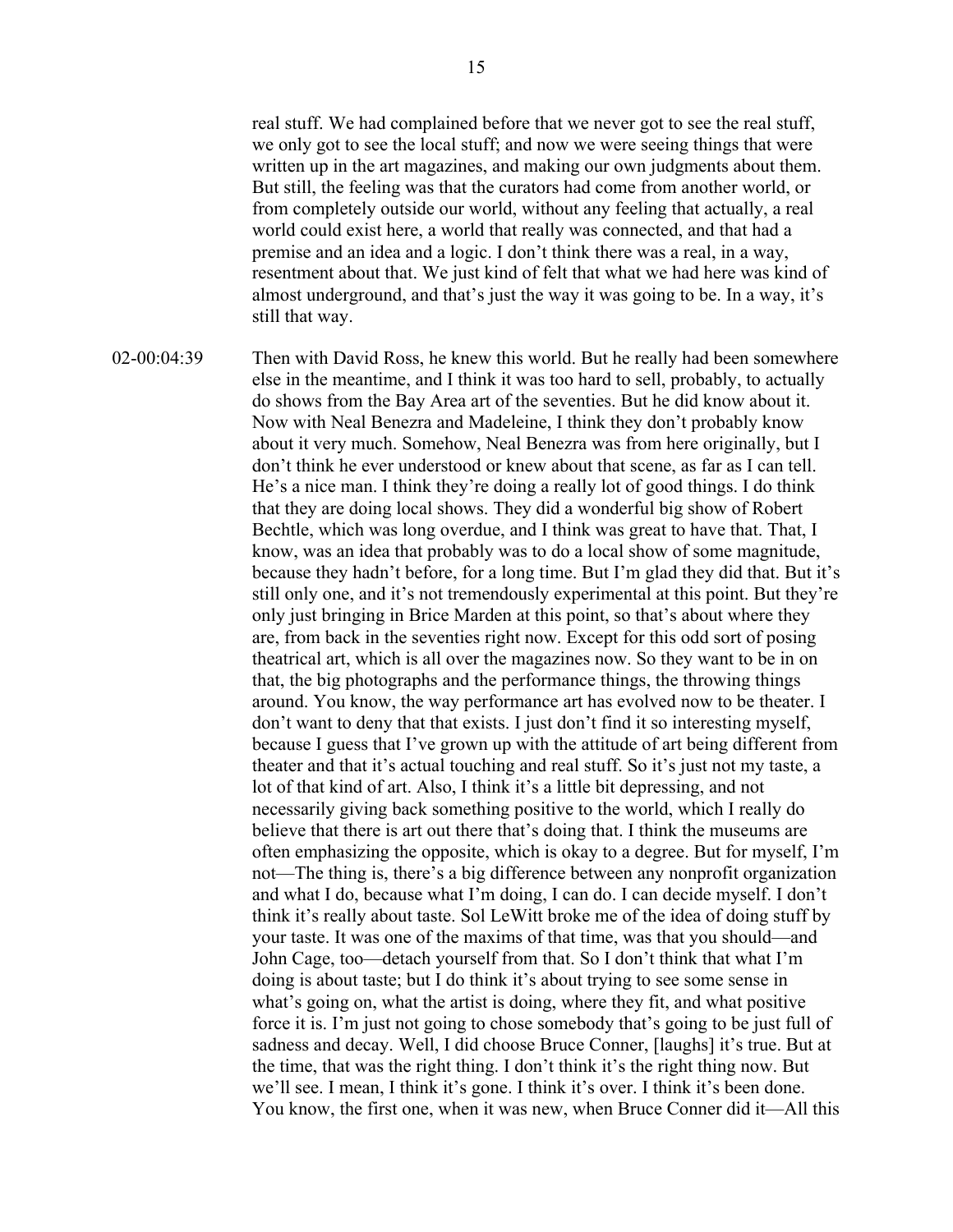dada and surrealism that's going on now, why do it again? They did it. All the dadaists and the surrealists did that. I don't see it right now. But that's OK, they get to do that. They are doing some younger artists, mostly along that vein. And that's fine. But I think that it does make a big difference if you have to get supporters and you have to talk them into stuff. Just like the story I told you about not buying the Thiebauds for a hundred dollars apiece at the museum, because they had a board member who was so vocal about this particular idea he had that a print was no good if it was printed by somebody else than the artist. They didn't buy that because you're doing things by committee. You have to take into account the feelings of your board members. The curator at that time really wanted those prints and really understood them. But she was not allowed to buy them because of this board member. She told me that herself. So that probably still is happening. It's always going to; it's just part of the nature of the beast. You adjust for them to do whatever they can do, and give us a peek into what's going on somewhere else, and maybe show us occasionally, an artist from here. I don't know.

02-00:10:19 You know, though, in thinking about that, it seems to me, just looking at it from afar, that Paul Schimmel, down in Los Angeles at the L.A. MOCA, has actually done something really great for Los Angeles, by giving shows to somebody like Laura Owens, who's a young Los Angeles artist. A big major show, with a catalogue. It's not just a little New Work show, it's—And she's just starting out. I don't know if that's always going to be appropriate for museums, but—I think he gave a big push—Chris Burden, he's done stuff with him. He's done a lot of stuff with the Los Angeles artists in the scene, and he's built that. He's also encouraged his collectors to buy that work. I don't see—You know, it seems like when they go on buying trips for the museum, they always go to New York, here. That's always been the case. It's very hard for dealers here, because there's not very much support from the museums for them. I don't know if there's anything that could be done about this, actually, and I'm not saying it's the museum's fault. It just occurred to me that Paul Schimmel seemed to have broken through that particular thing. But because of the way the whole art world is set up, and you have to get on somebody's list to get the really hot work in New York, and so you have to go to that dealer and buy; and the curator and the patron have to be admired by that dealer, and on their list, and they cultivate each other. That's just how it works. So they can't really buy something from a local artist very well. I mean, a local dealer. They hardly ever do, as far as I understand it, because they really want to save this collector, who's going to buy something for the museum, for the big time, and so they take him to New York. They have to cultivate the big dealers there. So the whole system, it's just the way it works. I think it makes it very tough for an art scene here. That's okay, because the artists can create their own scene. Then at a certain point, they could use a little bit of help. But it's just the way it has happened here over the years. The artists have still done things. If the museum puts in something like this New Work thing that they have over there, that's good. They do local artists, they do the SECA thing with local artists; and sometimes they get some good ones,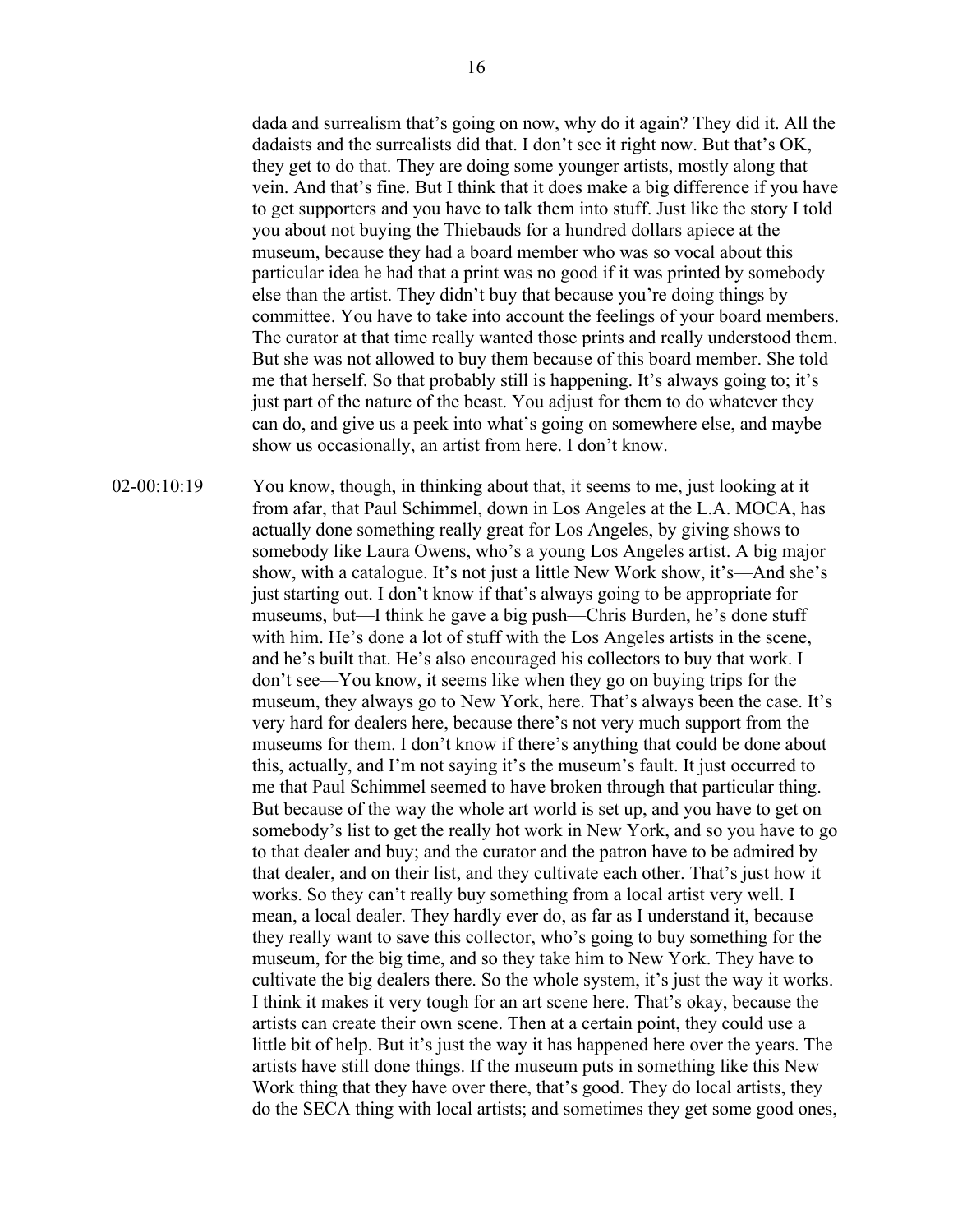|                       | and sometimes they don't. But at least they're doing it, and I think all that's to<br>the benefit.                                                                                                                                                                                                                                                                                                                                                                                                                                                                                                                                                                                                                                                                                                                                                                                                                                                                                                                                                                                                                                                                                                                                                                                                                            |
|-----------------------|-------------------------------------------------------------------------------------------------------------------------------------------------------------------------------------------------------------------------------------------------------------------------------------------------------------------------------------------------------------------------------------------------------------------------------------------------------------------------------------------------------------------------------------------------------------------------------------------------------------------------------------------------------------------------------------------------------------------------------------------------------------------------------------------------------------------------------------------------------------------------------------------------------------------------------------------------------------------------------------------------------------------------------------------------------------------------------------------------------------------------------------------------------------------------------------------------------------------------------------------------------------------------------------------------------------------------------|
| Rigelhaupt:           | Now, when you say art dealers, do they typically have galleries as well?                                                                                                                                                                                                                                                                                                                                                                                                                                                                                                                                                                                                                                                                                                                                                                                                                                                                                                                                                                                                                                                                                                                                                                                                                                                      |
| 02-00:13:30<br>Brown: | Yeah, galleries, I mean. When I said art dealers, I meant galleries. I meant<br>somebody like Paule Anglim Gallery or John Berggruen or Cheryl Haines.<br>Those people are all showing artists from here and artists from other places,<br>both.                                                                                                                                                                                                                                                                                                                                                                                                                                                                                                                                                                                                                                                                                                                                                                                                                                                                                                                                                                                                                                                                              |
| Rigelhaupt:           | Well, what galleries would you talk about in San Francisco that you think<br>have had perhaps the largest impact?                                                                                                                                                                                                                                                                                                                                                                                                                                                                                                                                                                                                                                                                                                                                                                                                                                                                                                                                                                                                                                                                                                                                                                                                             |
| 02-00:13:59<br>Brown: | Those ones, I think, over the years. I think all three of those are very important<br>galleries. And Jack Hanley has been an important gallery and impact here,<br>too, although I'm not crazy about a lot of the art that he shows. But he's there,<br>and it's youthful art. I mean, he's produced some kind of stars outside San<br>Francisco, or he's shown them, like Chris Johanson and that group. I think the<br>museum shows Chris Johanson, also. So yeah, there are a few galleries here.<br>There's others, too. Catherine Clark Gallery. There's galleries. I'm not the<br>best one to ask. Valerie Wade, who's my director here at Crown Point now, is<br>much more in touch with the gallery scene. She goes to the art dealers<br>meetings and goes around the galleries a lot more than I do, at this point. I<br>used to be more in touch with it, but I just haven't had enough time to do<br>everything lately.                                                                                                                                                                                                                                                                                                                                                                                           |
| Rigelhaupt:           | Were there galleries that you recall were cultivating work from Crown Point?                                                                                                                                                                                                                                                                                                                                                                                                                                                                                                                                                                                                                                                                                                                                                                                                                                                                                                                                                                                                                                                                                                                                                                                                                                                  |
| 02-00:15:17<br>Brown: | No, not really. Who <i>sold</i> it? No. Mostly, dealers, regular art galleries don't<br>care too much about prints. Not anywhere. Like one of them said to me, "It<br>costs just as much to sell a drawing or a painting, for us, [as] to sell a print.<br>And we get a lot more for those." So they always want to emphasis the artist's<br>primary work. I can't blame them for that. You know, they have a hard<br>enough time managing it. They might take a few of the prints to have in the<br>back room, but we actually don't even like them to do that, because it doesn't<br>give them as much respect as we'd like, to have sort of a few prints in a bin<br>somewhere. If we loan something to a gallery for a show, we want it to be<br>included in the show, on the wall, in a frame. Otherwise, we won't give them<br>anything on consignment; they have to buy it. If they're going to buy it<br>outright, they're going to buy the Wayne Thiebauds, they're not going to buy<br>Brad Brown. Even if they'd been showing Brad Brown in their gallery,<br>actually. They don't buy the prints, because they have plenty of other Brad<br>Browns. [laughs] They have drawings and paintings. So we have to build our<br>world some other way. I knew that right from the beginning. It's just the way<br>it is. |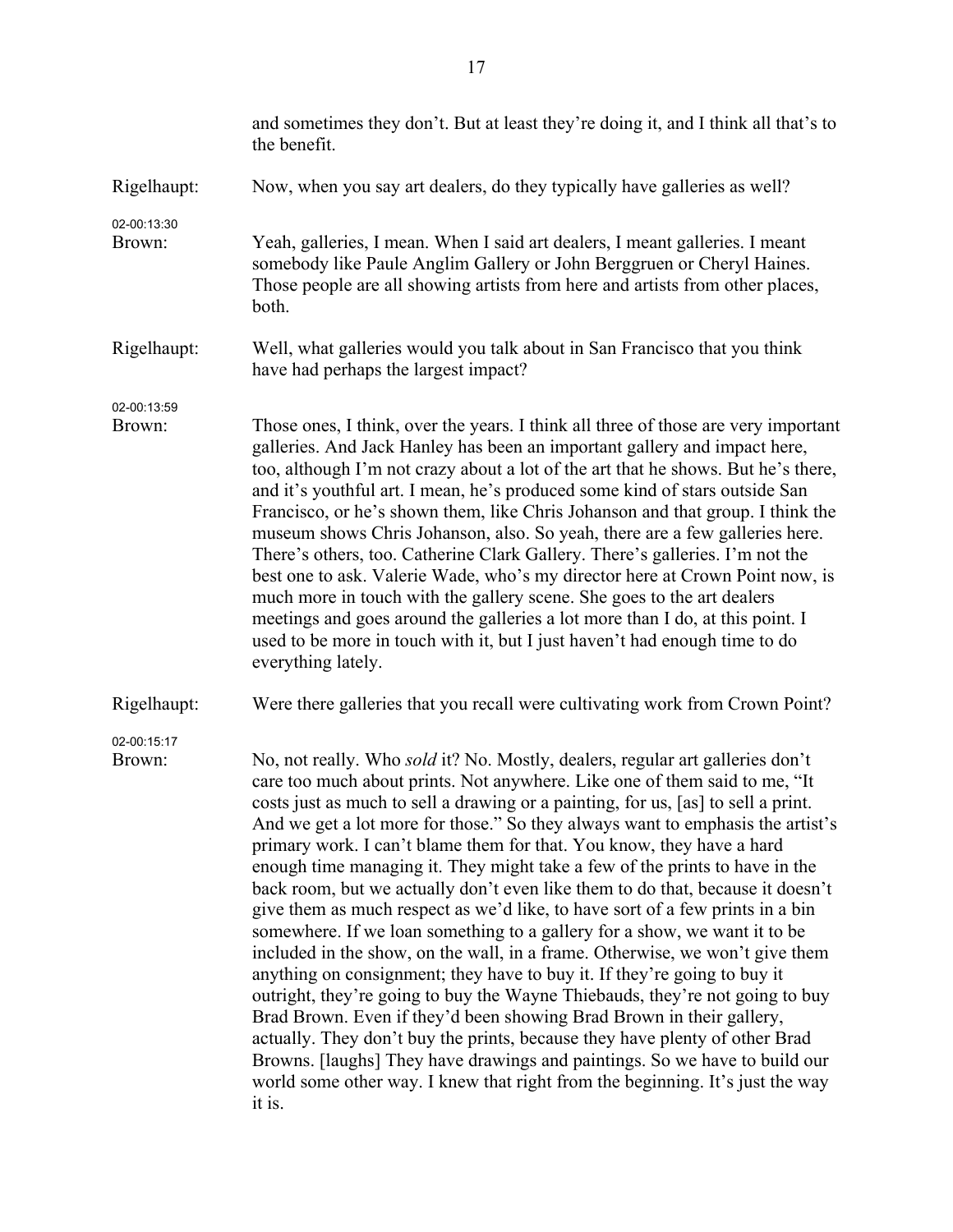| Rigelhaupt:           | Do you know which prints that were done here are part of the collection at<br>SFMOMA?                                                                                                                                                                                                                                                                                                                                                                                                                                                                                                                                                                                                                                                                                                                                                                                                                                                                                                                                                                                                                                                                                                                                                                                                                                                                      |
|-----------------------|------------------------------------------------------------------------------------------------------------------------------------------------------------------------------------------------------------------------------------------------------------------------------------------------------------------------------------------------------------------------------------------------------------------------------------------------------------------------------------------------------------------------------------------------------------------------------------------------------------------------------------------------------------------------------------------------------------------------------------------------------------------------------------------------------------------------------------------------------------------------------------------------------------------------------------------------------------------------------------------------------------------------------------------------------------------------------------------------------------------------------------------------------------------------------------------------------------------------------------------------------------------------------------------------------------------------------------------------------------|
| 02-00:17:05<br>Brown: | No, I don't. They have a number of early ones, because Sue Foley bought<br>them. And they're good. They've shown them once in a while. I don't know,<br>though. Can't remember. Wouldn't be so hard to find out. They haven't<br>bought any—Well, yes. They bought a Chris Burden print from us, at some<br>point recently. An old one. We found an old one we thought was sold out,<br>actually, and for some reason, they wanted that particular one. I do think<br>they're starting to think of them that way, as well: We need this particular<br>thing from this particular artist. To fill in or whatever, for a show, or for<br>whatever reason. I don't think they buy prints otherwise.                                                                                                                                                                                                                                                                                                                                                                                                                                                                                                                                                                                                                                                           |
| Rigelhaupt:           | Which curators do you remember working most closely with?                                                                                                                                                                                                                                                                                                                                                                                                                                                                                                                                                                                                                                                                                                                                                                                                                                                                                                                                                                                                                                                                                                                                                                                                                                                                                                  |
| 02-00:18:04<br>Brown: | The only curator I've ever really known very well and liked is Sue Foley, over<br>there. And Anneliese Hoyer, who was the printmaking curator when I first<br>came to San Francisco. I liked her. But I mean, I like Madeleine. She comes<br>over here quite a bit to shows, and comes to openings. I like it that she likes to<br>come in and see the prints. I don't really expect that she's going to buy them<br>or sell them or show them or anything. I think she just likes to see them,<br>which is wonderful. I love curators who like to see art, [laughs] who like<br>looking at art and want to go out and look at it. I see her socially a little bit,<br>too, and I think she's very good. But I rarely see Neal Benezra over here. But<br>I don't blame him for that, because I think he must be really busy, and it's<br>probably a little bit off his radar screen, in terms of-Because you know,<br>they're not the major thing. I think they have other fish to fry, and they're<br>busy. I think if they're doing a good job for their community in whatever<br>they're doing, it's fine. If they do come over here, it's probably just for their<br>own interest and bene—You know, if we happen to have a show that intrigues<br>them for some reason. It's not really to keep up with what we're doing or what<br>prints are doing. |
| Rigelhaupt:           | Would you characterize SFMOMA across the decades—and maybe there's<br>been some change across the decades—as more orthodox or more unorthodox,<br>as far as the exhibits they've put together?                                                                                                                                                                                                                                                                                                                                                                                                                                                                                                                                                                                                                                                                                                                                                                                                                                                                                                                                                                                                                                                                                                                                                             |
| 02-00:20:23<br>Brown: | More orthodox than what?                                                                                                                                                                                                                                                                                                                                                                                                                                                                                                                                                                                                                                                                                                                                                                                                                                                                                                                                                                                                                                                                                                                                                                                                                                                                                                                                   |
| Rigelhaupt:           | Well, let's say in relationship to MoMA in New York.                                                                                                                                                                                                                                                                                                                                                                                                                                                                                                                                                                                                                                                                                                                                                                                                                                                                                                                                                                                                                                                                                                                                                                                                                                                                                                       |
| 02-00:20:30<br>Brown: | Oh, I'd say much more. Much more orthodox than MoMA in New York.                                                                                                                                                                                                                                                                                                                                                                                                                                                                                                                                                                                                                                                                                                                                                                                                                                                                                                                                                                                                                                                                                                                                                                                                                                                                                           |
| Rigelhaupt:           | And would you say that's true internationally, as well?                                                                                                                                                                                                                                                                                                                                                                                                                                                                                                                                                                                                                                                                                                                                                                                                                                                                                                                                                                                                                                                                                                                                                                                                                                                                                                    |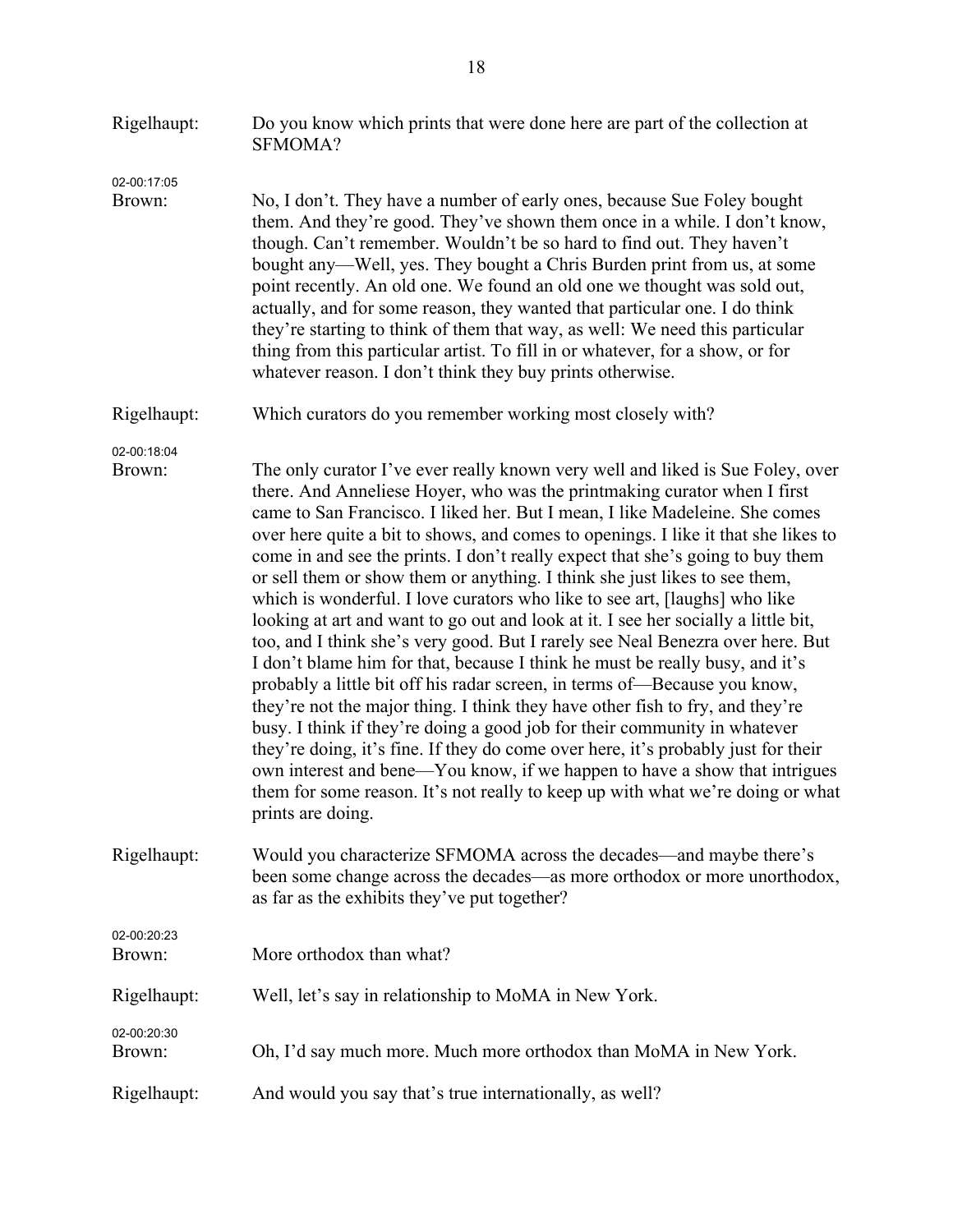02-00:20:41

Brown: Yeah. Yeah. They're pretty conservative here. They follow somebody else's lead. Always have.

Rigelhaupt: Do you have an opinion as to why that's formed the way it has?

02-00:20:57

Brown: I don't know. I guess because we're out here in the sticks. [laughs] We bring somebody in who's from a major museum from somewhere else, and they think they're going to the sticks anyway, so—I think it's—[pause] It must be that. Well, MoMA New York, we even supplied some. I mean, Gary Garrels went there, you know? I'm not sure what he did there. I don't know if he did anything with any artists that he might've run into here. Usually, they have their favorite artists. It doesn't have very much to do with any particular place. Anybody can only have so much in their consciousness. So it's hard to know. But it was interesting, though, when from the *New York Times*, Michael Kimmelman the critic, gave a talk over here at the [California] College of Arts that used to be CCAC, somebody asked him about the museum here, in the questioning, or San Francisco. Maybe it was even what did he find interesting in San Francisco. He said, "San Francisco's great. It's so lively. And they had the Eva Hesse show, and it wasn't in New York. And they're doing all these things." He listed all the things from New York artists that the San Francisco museum was showing. He was kind of talking about the art scene here in San Francisco as being so great, because of New York shows that weren't in New York, that were shown here. So maybe we are more adventurous, in terms of his mind and that we did those. But he didn't know or see that there might've been any show from here. I mean, the Bechtle show, he didn't mention that, for instance. He could've. He could've said, "Oh, and yes, there was this—" He only mentioned the New York shows, [laughs] which was interesting, I thought.

> But that's alright. We're one big international art scene now. It's just that the artists here, because there aren't really any critics and so on, they don't get the kind of time in the limelight that they maybe deserve. So they all move to New York, and then we don't have the scene here. But somehow, we do have a scene here. We've always had a scene here anyways. Because, you know, when I graduated from college, from Antioch, everybody in the art department, which was small, but everybody was going to either the East Coast or the West Coast. And they were either going to move to New York, or they were going to move to San Francisco or Los Angeles. But mainly San Francisco, I think. It occurred to me at the time—I think I even wrote it somewhere—that all the people who were really ambitious and career oriented were moving to New York; and all the people who were searching their souls or trying to find their place in the world went to San Francisco. And there [were] the beatniks out here, and that was all about trying to find out where you were and who you were. And those people all moved this direction. And those people are still here. And they're just not going to go out there and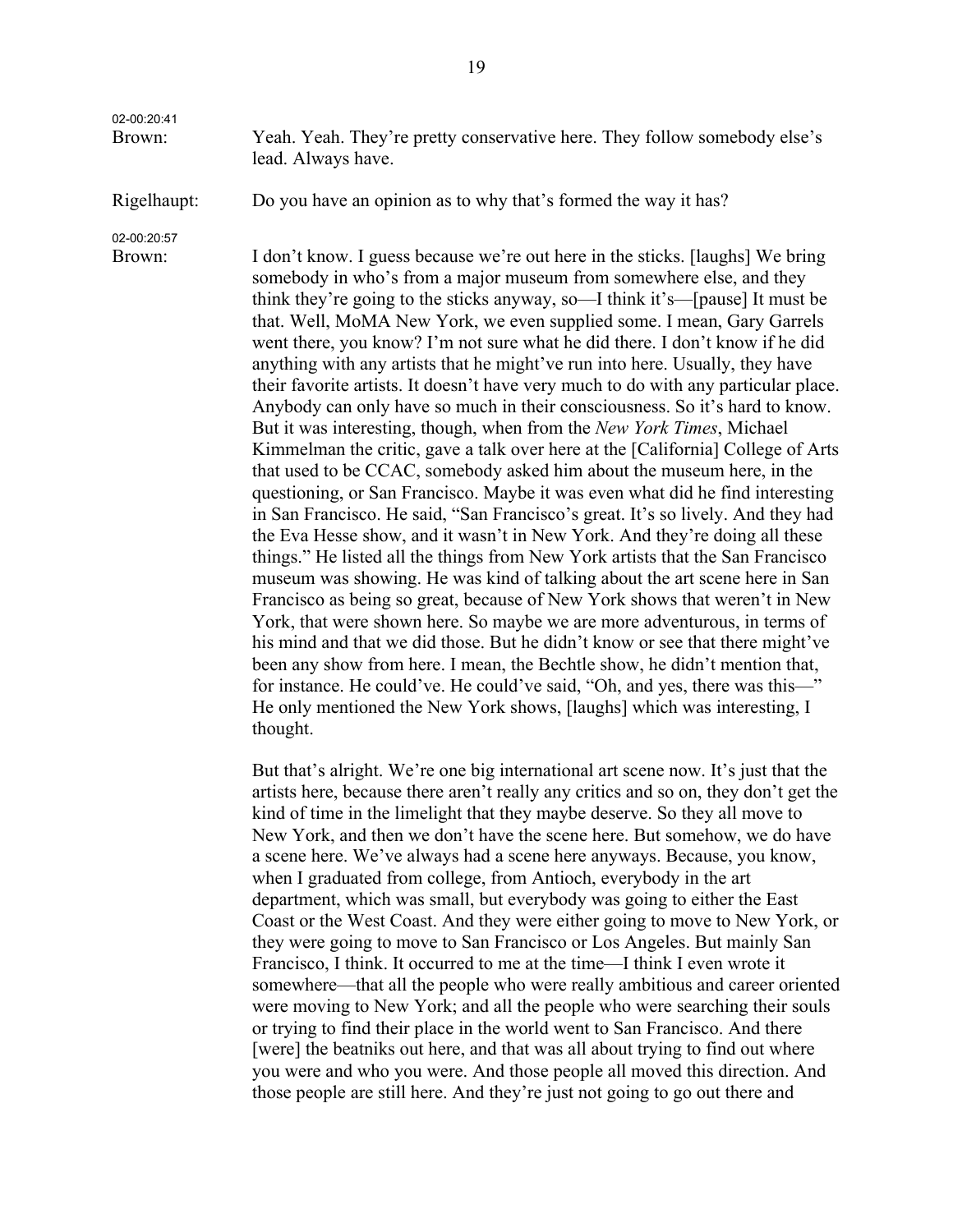| up with Wiley's group. So that was okay, you know? They can't do<br>everything.                                                                                                                                                                                                                                                                                                                                                                                                                                                                                                                                                                                                                                                                                                                                                                                                                                                                                                                                                                                                                                           |
|---------------------------------------------------------------------------------------------------------------------------------------------------------------------------------------------------------------------------------------------------------------------------------------------------------------------------------------------------------------------------------------------------------------------------------------------------------------------------------------------------------------------------------------------------------------------------------------------------------------------------------------------------------------------------------------------------------------------------------------------------------------------------------------------------------------------------------------------------------------------------------------------------------------------------------------------------------------------------------------------------------------------------------------------------------------------------------------------------------------------------|
| Well, how would you compare, say, the art scene and the museum, perhaps, to<br>what's going on in Los Angeles?                                                                                                                                                                                                                                                                                                                                                                                                                                                                                                                                                                                                                                                                                                                                                                                                                                                                                                                                                                                                            |
| It seems very lively in Los Angeles, doesn't it? But I hardly ever go down<br>there, so I don't really know. I just notice that the L.A. MOCA is doing a lot<br>of things that I like, artists that I like.                                                                                                                                                                                                                                                                                                                                                                                                                                                                                                                                                                                                                                                                                                                                                                                                                                                                                                               |
| But do you gather there's a sense that there's more galleries?                                                                                                                                                                                                                                                                                                                                                                                                                                                                                                                                                                                                                                                                                                                                                                                                                                                                                                                                                                                                                                                            |
| Yes. Definitely, a lot more galleries down there, and they're promoting it.<br>There seems to be an energy among artists. They're not leaving Los Angeles<br>anymore. At least that, according to Laura Owens, who we worked with from<br>there and whom I like very much. I think she's a very good artist, an<br>important artist in that, you know, she's developed something that's original<br>and could be a stream. But she says that there is an energetic interaction<br>among artists of her generation, and that there's no need to leave. That they<br>are being noticed outside, which we know is true. She just got one of those<br>Berlin grants, so she and her husband, who is an artist too, have moved to<br>Berlin for a little while. But I got my report of Los Angeles from her. It does<br>seem as though there's really something going on. [pause] I guess there is<br>here, too, that sort of centers on the Jack Hanley Gallery. I don't know the<br>people involved with that, really, but I think there is something. But whether it<br>makes it kind of into the big time is the question. |
| So I asked you about which prints are in SFMOMA. Are there Crown Point<br>prints in other big museums?                                                                                                                                                                                                                                                                                                                                                                                                                                                                                                                                                                                                                                                                                                                                                                                                                                                                                                                                                                                                                    |
| Oh, yeah. Everywhere. The Achenbach Foundation at the Fine Arts Museums<br>of San Francisco has our archive. They have one of each of everything we've<br>printed or published. So they have all those Mardens and Rymans and<br>everything, and [Claes] Oldenburgs, from the old days, and then all these new<br>ones, too. They don't show them, really, very often, but they have them.<br>Someday they'll show them. They do occasionally; I shouldn't complain. But<br>mostly, it's just like all the others. They really want to show the Jasper Johns<br>more than they want to show—I didn't ever work with Jasper Johns. Then<br>when they do show them, they mainly want to emphasize Diebenkorn and<br>Thiebaud, which is fine by me. They're great artists, and I appreciate them.<br>But there's a lot of raw material there that they haven't used yet.<br>Then the Oakland Museum has quite a good collection from the old days,<br>because they did support us early on. They sort of ran out of money. I know                                                                                            |
|                                                                                                                                                                                                                                                                                                                                                                                                                                                                                                                                                                                                                                                                                                                                                                                                                                                                                                                                                                                                                                                                                                                           |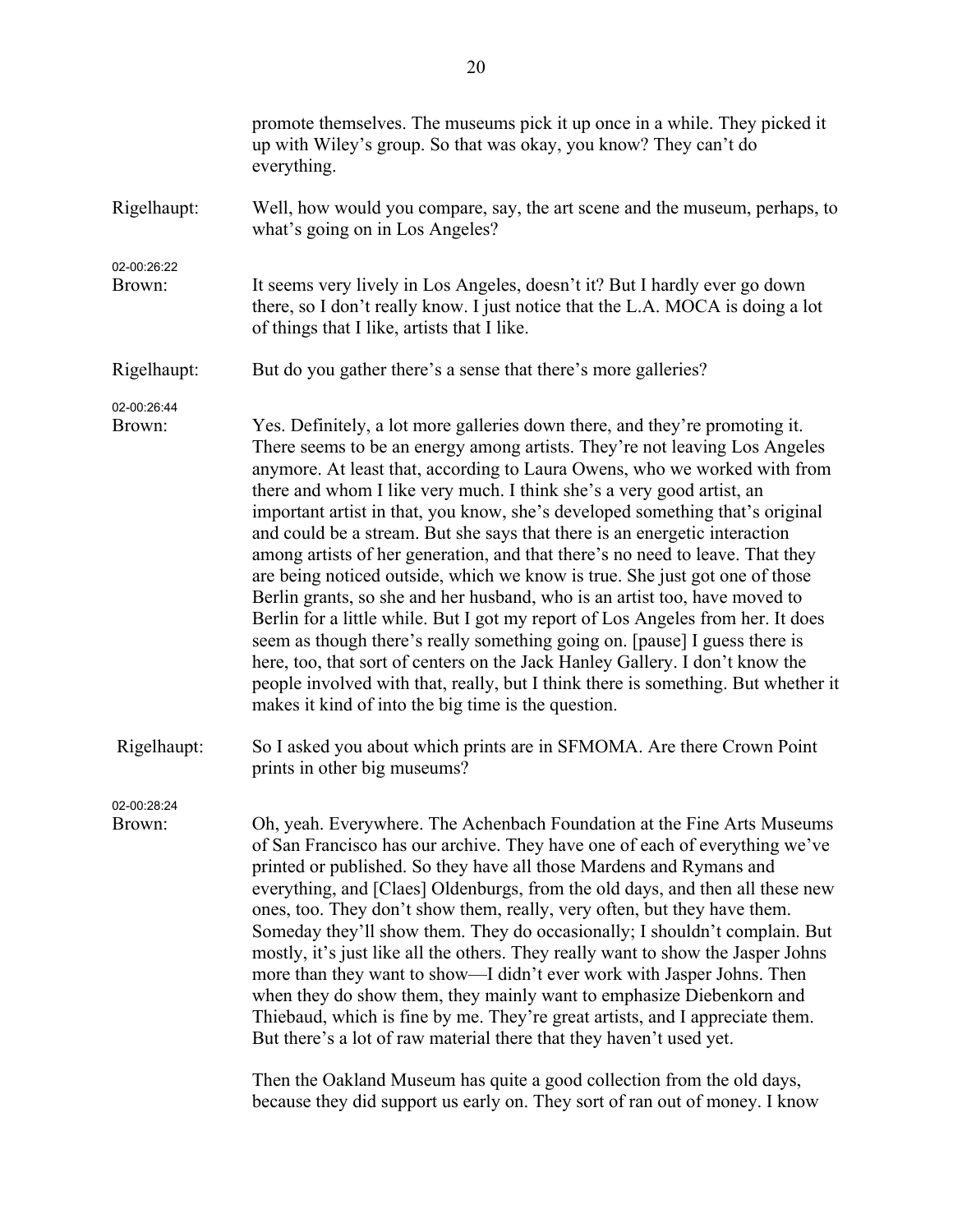that they would've liked—the people over there are very—First Therese Heyman and then Karen Tsujimoto have been interested in trying to collect things. But I think they just don't have any money. So those local museums have major Crown Point collections, or major print collections generally. I mean, actually, the Achenbach's a huge print collection. And you know, the National Gallery [of Art] has our archive, too. And New York MoMA has quite a lot of prints they've bought of ours. But over the years, not as much, because they do depend a lot on donations, which we don't do. But they buy things once in a while. They have a lot of prints from earlier days. So yes, they're in museums. And other museums buy them. They buy them from time to time. Anybody making a serious print collection. The Portland [Art] Museum has a lot of them. They have a print curator up there, a really serious print collection in Portland. But anybody who has a serious print collection is going to have our prints.

Rigelhaupt: Do you have collectors that have shown a particular interest in work coming out of Crown Point?

02-00:31:02

Brown: There are a few people who are print collectors. Right now, it comes to mind, is Jordan Schnitzer, who lives in Portland, actually. Collects a lot of prints from all over, from everyone. He has a huge print collection. Lois Torf in Boston, long ago, was a big—they created terrific print holdings, including ours and a lot of other print publishers. But you know, there's not that many people who stick to prints. Mostly, our customers are people that—Or Valerie would like to say *clients*, not customers. But they're people who just like to—They're little people. You know, they can't afford big paintings. They know the art and they like it, and they want work to hang up in their house. Because these are prints, they're reasonable in price. But they're real art, and we have a lot of people that buy for themselves.

> We started so many people out in buying art that they then later buy other things. But this is the beginning, because it's less expensive. They're just regular people. Like, not really wealthy people, generally. The really wealthy people, they say, "Oh, I don't buy prints." Even if they like us and come to our parties and so on, which we appreciate, they often say that. "I don't buy prints." That's because they have so much money they can afford to buy other things. But there are a few people that buy both. Valerie would know them better than me. But there's still a—it's very hard to break it down. They just don't know that it's the real thing; they think it's somehow less. So they're going to buy the most important art. But that's okay. I mean, it's part of—I really like being in that position of supplying the work to the little people. [chuckles] If there's some that collect major, major paintings and also buy major prints, then that's all the better. And there are a few. I can't remember right now. I wish I could. I haven't been connected very much with clients for some years now. I did at first. I've always had someone working with me that has done the work with the clients.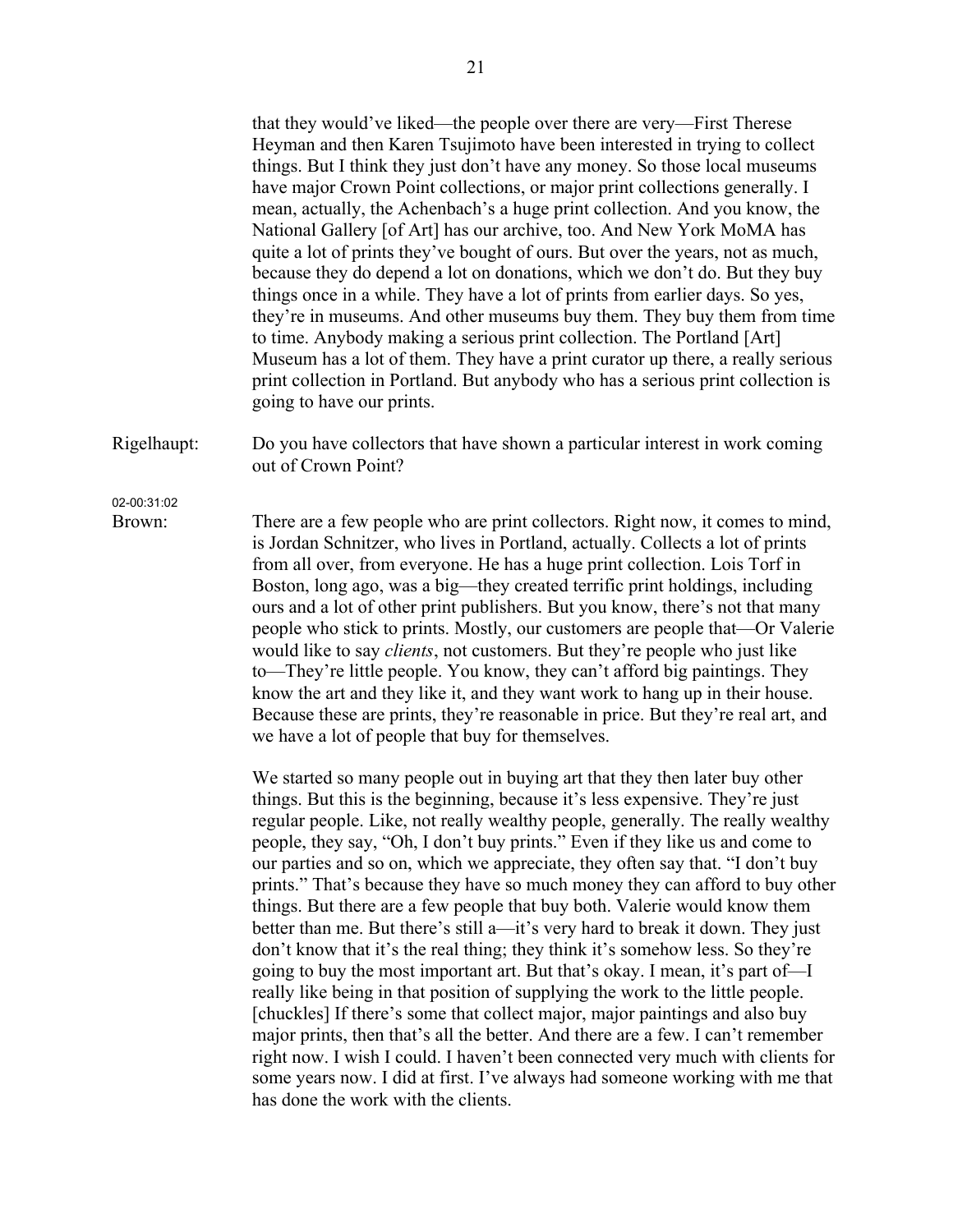|                       | I've worked with the artists in developing the press. Now I'm working more<br>with the books and developing the educational part of it. That seems to be<br>what I do best. So it's better to have someone else do the client parts. I can't<br>tell you our clients' names, but I know they're there and I love to see them.<br>When they come I say hello and all that. Because they love it. They love the<br>work so much. There's real personal enthusiasm and excitement that you can<br>see when they come in. That's always very rewarding. |
|-----------------------|-----------------------------------------------------------------------------------------------------------------------------------------------------------------------------------------------------------------------------------------------------------------------------------------------------------------------------------------------------------------------------------------------------------------------------------------------------------------------------------------------------------------------------------------------------|
| Rigelhaupt:           | Well, I certainly had heard that there were a couple of members on the board<br>of trustees at SFMOMA that had collected Crown Point prints. So I was just<br>curious-                                                                                                                                                                                                                                                                                                                                                                              |
| 02-00:34:47<br>Brown: | Yeah, who they would be. Well, Byron Meyer comes around quite a lot. He's<br>a nice man, and we enjoy having his company. But I can't recall that he's ever<br>bought anything. Maybe once or twice.                                                                                                                                                                                                                                                                                                                                                |
| Rigelhaupt:           | I think the names that I heard mentioned were Mary Keesling—                                                                                                                                                                                                                                                                                                                                                                                                                                                                                        |
| 02-00:35:05<br>Brown: | Oh, well, Mary Keesling, yes. She was always a fan. I mean, she's out of the<br>picture now for a long time, but yes, Mary Keesling was a nice friend of ours.<br>She also would bring people, which is great.                                                                                                                                                                                                                                                                                                                                      |
| Rigelhaupt:           | And I don't know which Haas first name.                                                                                                                                                                                                                                                                                                                                                                                                                                                                                                             |
| 02-00:35:30<br>Brown: | Whose?                                                                                                                                                                                                                                                                                                                                                                                                                                                                                                                                              |
| Rigelhaupt:           | One of the Haases.                                                                                                                                                                                                                                                                                                                                                                                                                                                                                                                                  |
| 02-00:35:32<br>Brown: | One of the Haases, yeah.                                                                                                                                                                                                                                                                                                                                                                                                                                                                                                                            |
| Rigelhaupt:           | There were a number on the-                                                                                                                                                                                                                                                                                                                                                                                                                                                                                                                         |
| 02-00:35:38<br>Brown: | Mrs. Haas, yeah, maybe. Valerie would know that. You know who was our<br>really wonderful fan is Phyllis Wattis. And her grandson is still a client, Paul.<br>He comes. She introduced him to us, and he still buys things and comes over,<br>and seems to really enjoy the prints. Phyllis Wattis was great. She even took<br>one of our workshops, where she learned to print herself. She made a plate<br>and printed some and gave them out to her children. They still have them<br>hanging up in their house, Phyllis' print.                 |
| Rigelhaupt:           | OK, so just before we pause—Well, let's shift gears after the pause, actually.<br>What was your impression of how the museum changed when it moved into<br>its new space?                                                                                                                                                                                                                                                                                                                                                                           |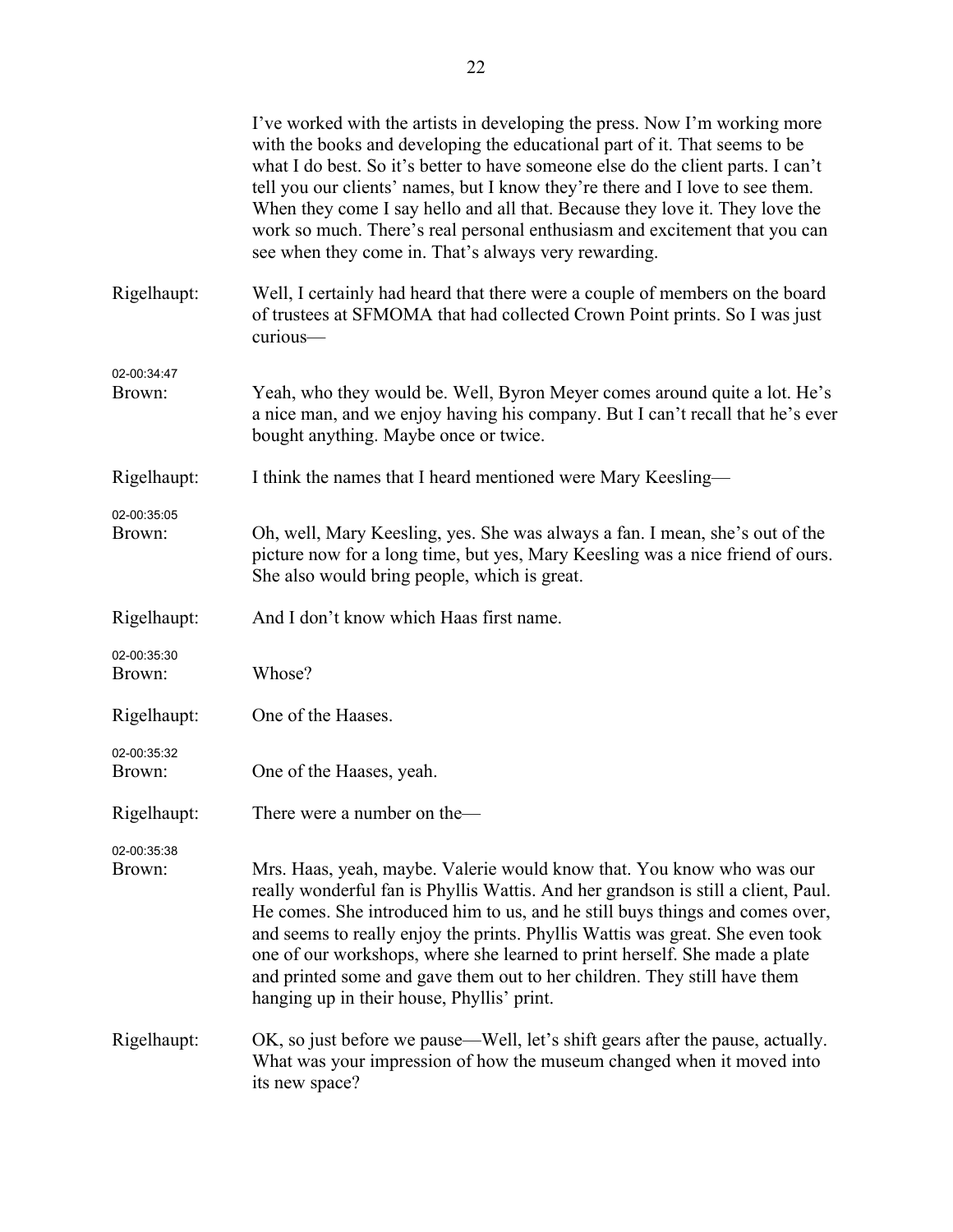| 02-00:36:29           |                                                                                                                                                                                                                                                                                                                                                                                                                                                                                                                                                                                                                                                                                                                                                                                                                                                                                                                                                                                                                                                                                                                                                                                                                                                                                                                                                                                                                                                                                                                                                                                                                                                                                                                                                                                   |
|-----------------------|-----------------------------------------------------------------------------------------------------------------------------------------------------------------------------------------------------------------------------------------------------------------------------------------------------------------------------------------------------------------------------------------------------------------------------------------------------------------------------------------------------------------------------------------------------------------------------------------------------------------------------------------------------------------------------------------------------------------------------------------------------------------------------------------------------------------------------------------------------------------------------------------------------------------------------------------------------------------------------------------------------------------------------------------------------------------------------------------------------------------------------------------------------------------------------------------------------------------------------------------------------------------------------------------------------------------------------------------------------------------------------------------------------------------------------------------------------------------------------------------------------------------------------------------------------------------------------------------------------------------------------------------------------------------------------------------------------------------------------------------------------------------------------------|
| Brown:                | Into the new space. Well, it's wonderful to have them here in the<br>neighborhood. We're right around the corner. We actually were here first,<br>which is so nice. It's been very beneficial for us commercially, because people<br>make a trip to the museum and here at the same time. So I'm very happy<br>about that. Also, we have a nice restaurant downstairs in our building, that<br>people use sometimes when they're in this area and they're making a little day<br>of it. It's so nice to be in the area. I love the museum. I love to go over there.<br>I'm pleased to be able to see shows of important, you know, important shows,<br>New York shows. And glad they did the ones we talked about, the Richard<br>Tuttle, the Brice Marden. It was just thrilling. Kiki Smith. Some of those were<br>just great to have. And the Bechtle and—I like pretty much all the shows. I<br>like the way they put up the permanent collection, and to be able to see some<br>of those good pieces that they have. So it's a terrific boon to the community to<br>have it there. I like that they brought the New Work idea back. So, you know,<br>I think they're—I don't want to seem like I'm complaining about them when<br>I've said that there's lacks in this or that, or there's not—Because I think they<br>do what's in front of them to do. And by the nature of them, they have the<br>people that work with them, and it's wonderful that they do; they need to have<br>the support of people to build it. So I don't know. [laughs] I mean, if I were<br>organizing the show, I might have some different show, but that's not here nor<br>there, you know. I can do my thing and do what I want, and I'm happy to go<br>and see what they're doing. [pause] |
| Rigelhaupt:           | Do you think—                                                                                                                                                                                                                                                                                                                                                                                                                                                                                                                                                                                                                                                                                                                                                                                                                                                                                                                                                                                                                                                                                                                                                                                                                                                                                                                                                                                                                                                                                                                                                                                                                                                                                                                                                                     |
| 02-00:39:03<br>Brown: | I think the new building is great. I think it's terrific to have it there.                                                                                                                                                                                                                                                                                                                                                                                                                                                                                                                                                                                                                                                                                                                                                                                                                                                                                                                                                                                                                                                                                                                                                                                                                                                                                                                                                                                                                                                                                                                                                                                                                                                                                                        |
| Rigelhaupt:           | Did it change the focus to a more international art than local?                                                                                                                                                                                                                                                                                                                                                                                                                                                                                                                                                                                                                                                                                                                                                                                                                                                                                                                                                                                                                                                                                                                                                                                                                                                                                                                                                                                                                                                                                                                                                                                                                                                                                                                   |
| 02-00:39:12<br>Brown: | I don't know. Maybe, because there was more room, probably. But I don't<br>know if it was the museum that changed the focus; I think it was the director,<br>when Jack Lane came in. That was before we had this museum, he changed<br>that focus. That's actually to the good. Being able to have the shows. I just<br>hope they do continue to do the kind of—well, the Eva Hesse show is a good<br>example—the kind of a little bit—you know, for the major, big, whole<br>community, they may not understand some of the things, like the Tuttle or the<br>Eva Hesse. But it's really important to do that, and I'm very pleased that they<br>do. I know there may be—Because it's a private museum, it's easier for them<br>to do it than, say, out at the de Young.                                                                                                                                                                                                                                                                                                                                                                                                                                                                                                                                                                                                                                                                                                                                                                                                                                                                                                                                                                                                         |
| Rigelhaupt:           | What do you think of the blockbuster exhibits that they've done, like the<br>Calder exhibit?                                                                                                                                                                                                                                                                                                                                                                                                                                                                                                                                                                                                                                                                                                                                                                                                                                                                                                                                                                                                                                                                                                                                                                                                                                                                                                                                                                                                                                                                                                                                                                                                                                                                                      |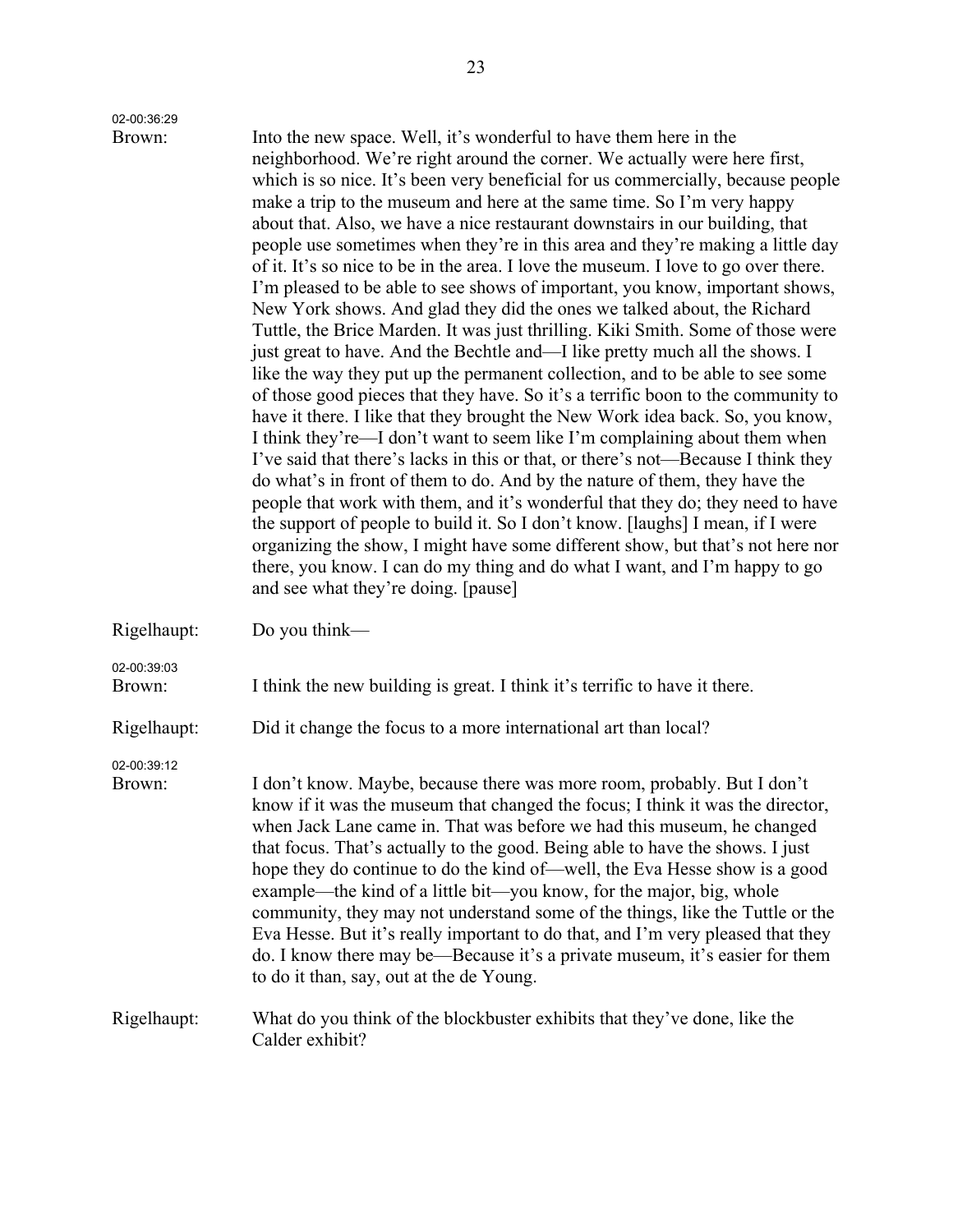| 02-00:40:22           |                                                                                                                                                                                                                                                                                                                                                                                                                                                                                                                                                                                                                                                                                                                                                                                                                                                                                                                                                                                                                                  |
|-----------------------|----------------------------------------------------------------------------------------------------------------------------------------------------------------------------------------------------------------------------------------------------------------------------------------------------------------------------------------------------------------------------------------------------------------------------------------------------------------------------------------------------------------------------------------------------------------------------------------------------------------------------------------------------------------------------------------------------------------------------------------------------------------------------------------------------------------------------------------------------------------------------------------------------------------------------------------------------------------------------------------------------------------------------------|
| Brown:                | Well, those are potboilers. So you may need to do some to make money and<br>bring in the crowds. They're perfectly fine. I mean, the Calder show was a<br>nice show; it was fun to see once. But it didn't make any difference to<br>anybody, really. I mean, maybe it did to some of the general public that came<br>in, and that's probably a perfectly okay function. But I just hope the potboilers<br>don't overtake the more adventurous ones. But I do think probably there has<br>to be a balance like that, because they've got to stay alive. They've got an<br>ambitious setup now, that's expensive, in the new building, so they probably<br>have to do something like that sometimes. Just as long as they don't sacrifice<br>the others. You know, only do that or mainly do that.                                                                                                                                                                                                                                |
| Rigelhaupt:           | Did they do big shows like that in the seventies and the eighties, in your<br>memory?                                                                                                                                                                                                                                                                                                                                                                                                                                                                                                                                                                                                                                                                                                                                                                                                                                                                                                                                            |
| 02-00:41:27           |                                                                                                                                                                                                                                                                                                                                                                                                                                                                                                                                                                                                                                                                                                                                                                                                                                                                                                                                                                                                                                  |
| Brown:                | Well, they had a couple potboilers, for sure. There was a big fashion show, as<br>I remember, of somebody. Dior or I can't remember who it was. [laughs] That<br>was a little embarrassing, but—And I'm sure they were doing them, yeah.<br>[pause] Oh, it was Issey Miyake, I think. That's who it was. He paid for it too,<br>I think. They shouldn't sell the shows like that. Like if the designer is going to<br>have a big show, and they give the museum a big donation. Like, they did at<br>the Guggenheim, as I understand it. I think that there was at least one show in<br>the old museum that was like that. But I don't think that's something they<br>would do now, from my vantage point. How would I know? They do tend to<br>show, I guess—everybody thinks that they tend to show the artists that their<br>board collects. But again, I think that's very common among museums. It's<br>just that we hope that they'll be collecting people who will last, and not just<br>the hottest thing of the moment. |
| Rigelhaupt:           | So is that a common relationship, as far as exhibits and museums, that there is<br>a close dynamic with museum boards and their collections?                                                                                                                                                                                                                                                                                                                                                                                                                                                                                                                                                                                                                                                                                                                                                                                                                                                                                     |
| 02-00:43:07           |                                                                                                                                                                                                                                                                                                                                                                                                                                                                                                                                                                                                                                                                                                                                                                                                                                                                                                                                                                                                                                  |
| Brown:                | I have no inside knowledge about that, but it's commonly thought that that's<br>the case.                                                                                                                                                                                                                                                                                                                                                                                                                                                                                                                                                                                                                                                                                                                                                                                                                                                                                                                                        |
| Rigelhaupt:           | But there hasn't been discussion among Bay Area artists that SFMOMA does<br>that any more than any other large museum.                                                                                                                                                                                                                                                                                                                                                                                                                                                                                                                                                                                                                                                                                                                                                                                                                                                                                                           |
| 02-00:43:22<br>Brown: | I don't think any more than anybody else, but I think it's accepted on the<br>street that that's what happens and that that's where it is. I don't know if you<br>can avoid it. It's a kind of a wheel, you know. Naturally, you hire the curator<br>because they have an idea of what they feel is important. They're hired for<br>their expertise, right? So therefore, they believe that these things are<br>important, so they're going to communicate that to the board members. You<br>would want the board members to take their advice and buy something from                                                                                                                                                                                                                                                                                                                                                                                                                                                            |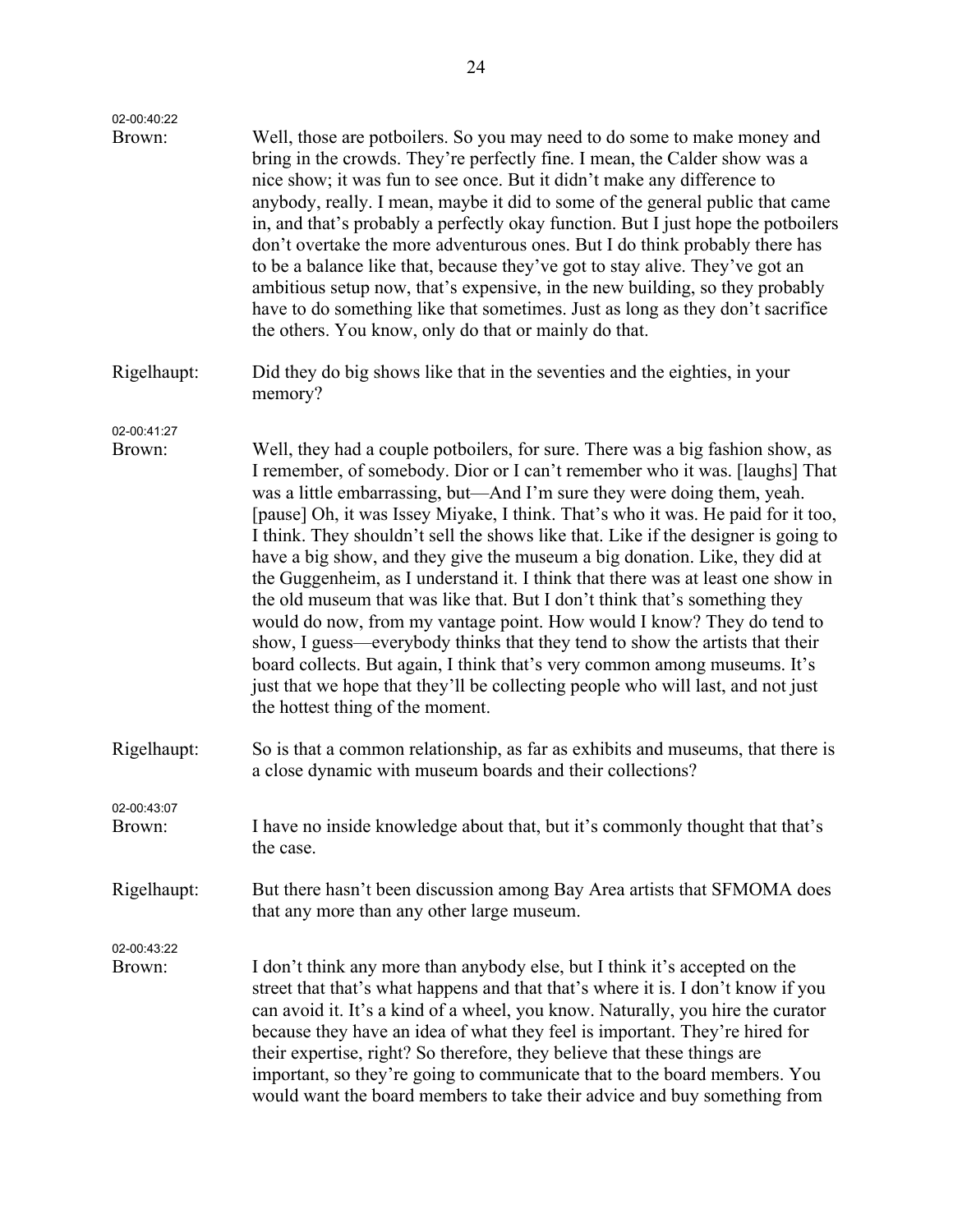those artists, so that it would go into the collection, if it really is important. And so it becomes a kind of a circle. So finally, it probably gets down to who you hire. If it all works correctly. If you don't hire the best people, then you get a little bit less strong collection for the long run. But nobody can really tell that until the long run.

Rigelhaupt: So it sounds as though part of the role of curators and directors is to educate the board as to what to collect.

02-00:44:42

Brown: I think that's what they do, don't you? I mean, it's pretty obvious. They certainly think that's part of their role. I think it would be nice, actually, if somehow, the board required new people that come into the Bay Area to work for them to bone up a little bit on the history of Bay Area art, and how it might be seen by other people in the world; that if there's catalogues or books out there by other people about Bay Area artists, maybe somebody could give them that material and they could read it, so that they can see that it's not just local stuff that isn't of any importance. Even if the artists that are here have reached the star status that some have, it took much longer. Diebenkorn and Thiebaud are both big stars now, but it took a really long time for them to reach that point. Much, much longer than you would've imagined if they'd been in the East Coast. But that's because we don't have the PR system. You know, museum, magazine, mainly, all that. And so it just takes longer. Even Ed Ruscha in Los Angeles, it took a long time for him to reach—And he's everybody's favorite now, but—They had a retrospective of his at the San Francisco Museum early on, which was great that they did that, before he was really—That was one of Henry's things, I think. So that was good.

> But something like that, it would be nice if they might look around and see what's going on. Not necessarily only at the young artists. Just to see that there really has been a continuous scene. And I think it really is continuous. There's not that many artists around here. It's like New York was in the seventies; everybody knew everybody. So for instance, Tom Marioni's center of gravity was the conceptual world. Bill Wiley's center of gravity is this funk art world. Diebenkorn is Diebenkorn and the whole Bay Area figurative thing. Thiebaud is not really a pop artist, but somewhat connected there, has more that kind of a vision. Robert Bechtle is a realist, and one of the very first absolutely primal realists, a photorealist. And with Tom Marioni, he was more of a social realist. His was really what he called real social realism. So anyway, these are our major artists, major historic artists from this whole period. Bruce Conner is in the dada-surrealist-funk.

> Okay, there they are. There's a big array here. And look how different they all are. Each one of them has a little satellite of other artists that are working in that area. Not necessarily followers, but all quite independent and quite good. So this is a real scene. It's got to be. It's not some Podunk kind of thing. It seems like a lot of the curators that come in, I think, don't see that. They don't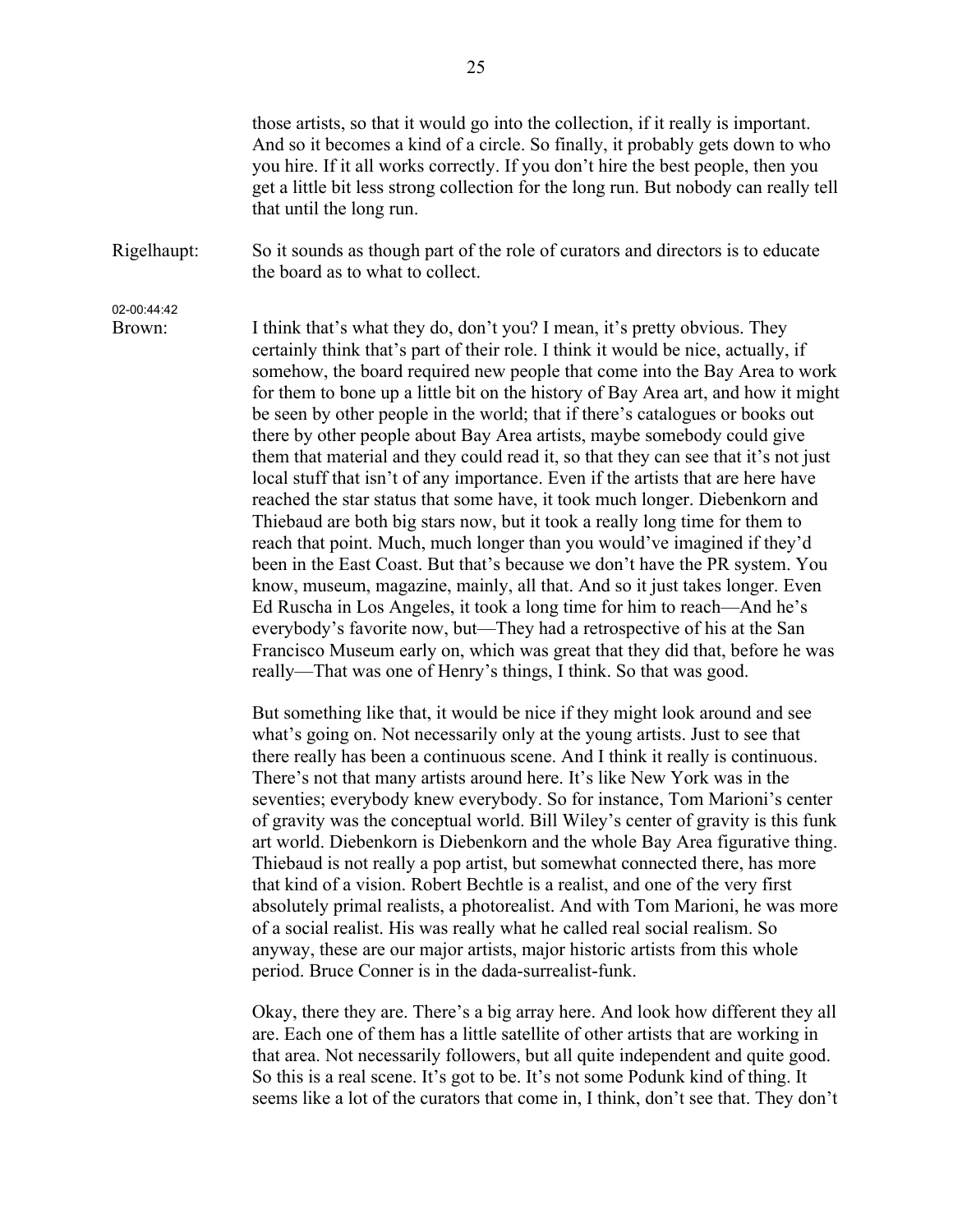see that there's been really important—Because it's not so cohesive. It doesn't look very cohesive from the outside. I just named all these different styles. But these were all people who were doing these styles in the forefront of these styles; not copying them later, but forming them, developing them. The idea of doing figurative work after abstract expressionism. It took a little while for New York to catch up, but Diebenkorn really did start that. The same thing with the conceptual art. [It] came out, in a way, of the combination of the Bay Area figurative and the Bay Area funk, which was—The Bay Area funk was a kind of a joke on Diebenkorn, in a way; it's like a thumbing their noses at it. It was making it funny, but still keeping it kind of rough. And it still had to do with figuration. And then the conceptual art that Tom did also had to do with something that appeared at first glance to be slight, light and funny, which was in reaction to New York, which was against the heavy, heavy abstract expressionist, the sort of divine or, you know, sublime, all that sort of thing that was going on. And the pop art in New York was, of course, a reaction to that. But the conceptual art idea of also using the figure—because it was *really* using the figure in a performance, with the conceptual people—came out of the Bay Area figurative, in a way, and came out of Funk in a way, because everything was very low tech.

They did interact with each other. And they all know each other. Each built on the others and then another whole stream developed. There's not so much antagonism, really, as there is in New York. It's a kind of a—And then Bechtle is a really—he hangs out at Tom's Wednesday interaction things. And he's a painter and a realist. But I think that he came out of the Diebenkorn stream, too, with the realism idea; but he had to do something different, so he got the idea to use the camera. Because you have to break away from—you have to thumb your nose, in a way, at what's gone before. But this whole scene is a whole circle. There's an energy that's been going on for a long time. Each thing is feeding the other thing, and they're all there and important. There's a lot of the young artists, like Charles Linder, and even Chris Johanson has been to the Wednesday meetings with Tom Marioni. So I'm just saying it's not [that] nothing's going on.

Rigelhaupt: Is that one of the things—and maybe this'll be the last question for today—one of the things that's exciting about Crown Point, is that you get to work with young artists? 02-00:52:06

Brown: I get to work with a lot of different artists. We can do young artists once in a

while. Because there's really no market for them, and it has to be completely developed from scratch, you have to be very cautious that there's a possibility to develop a market, even if it isn't there. You have to kind of balance it out with some other projects. I mean, all these things have to play into my consciousness, which don't, maybe, in the museum. They have a different kind of worry about that, with those kinds of trustee things, which is worse. But anyway, I like working with our young artists. But we're very selective about that. Maybe we can do as much as we would like to. There's so few that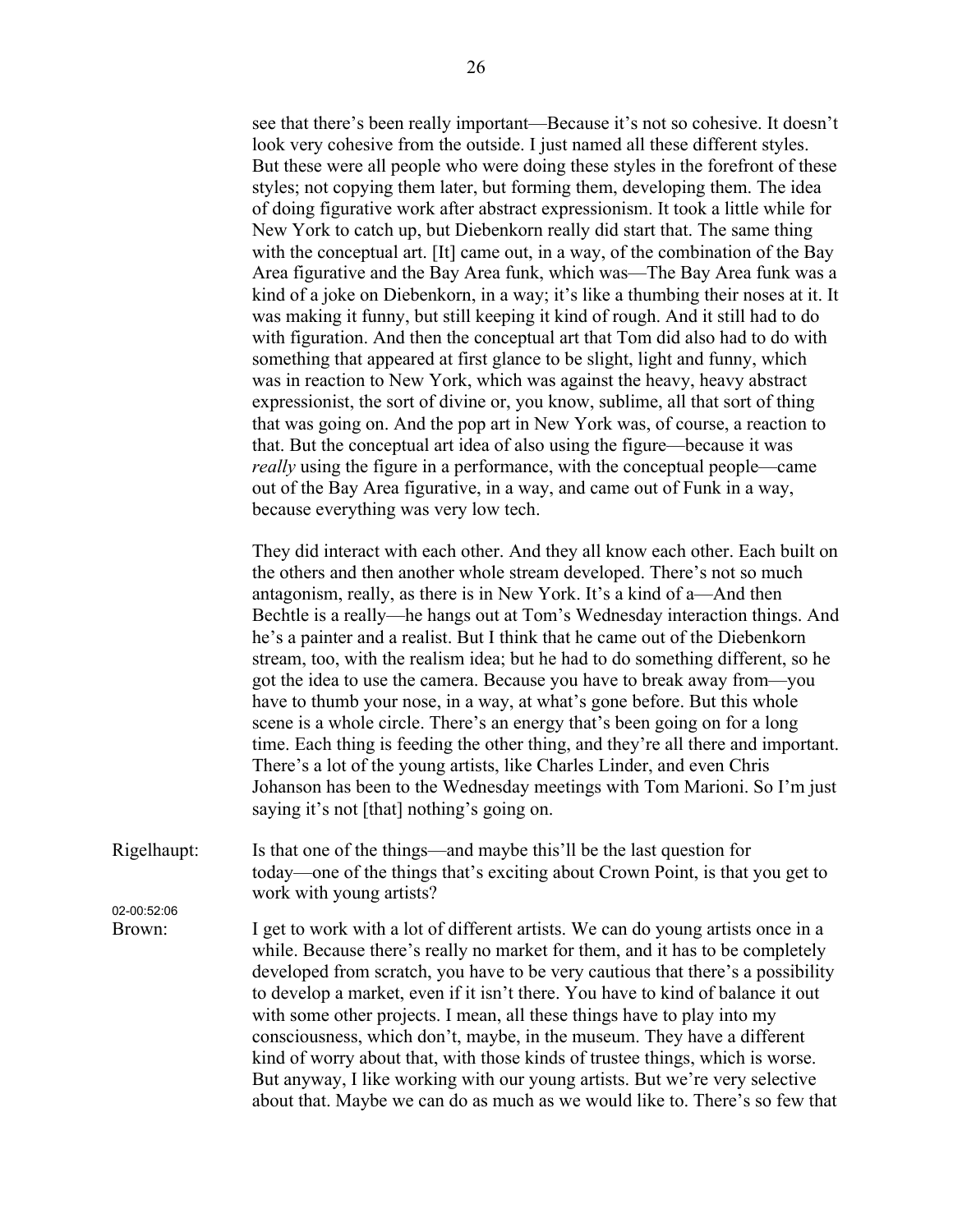I think are really—I think it's got to have a lot of potential to last. The only way I can see to figure out whether it'll last is to see if I can make any sense of it, in terms of the stream, the kind of thing I was talking about. My biggest pleasure is working with artists young and old. I like just finding out new ideas, and finding out what they're about, and seeing how they approach things, and having a chance to talk to them about art. We can hang out and throw around the ideas. You see there really are ideas and it's not just coming in and making something pretty, you know? It really is an attempt to make sense of the world. That's what I'd like to do, and they sure do help me with that.

Rigelhaupt: I think that's a great place to end for today.

02-00:54:00 Brown: [laughs] OK.

[End of Interview]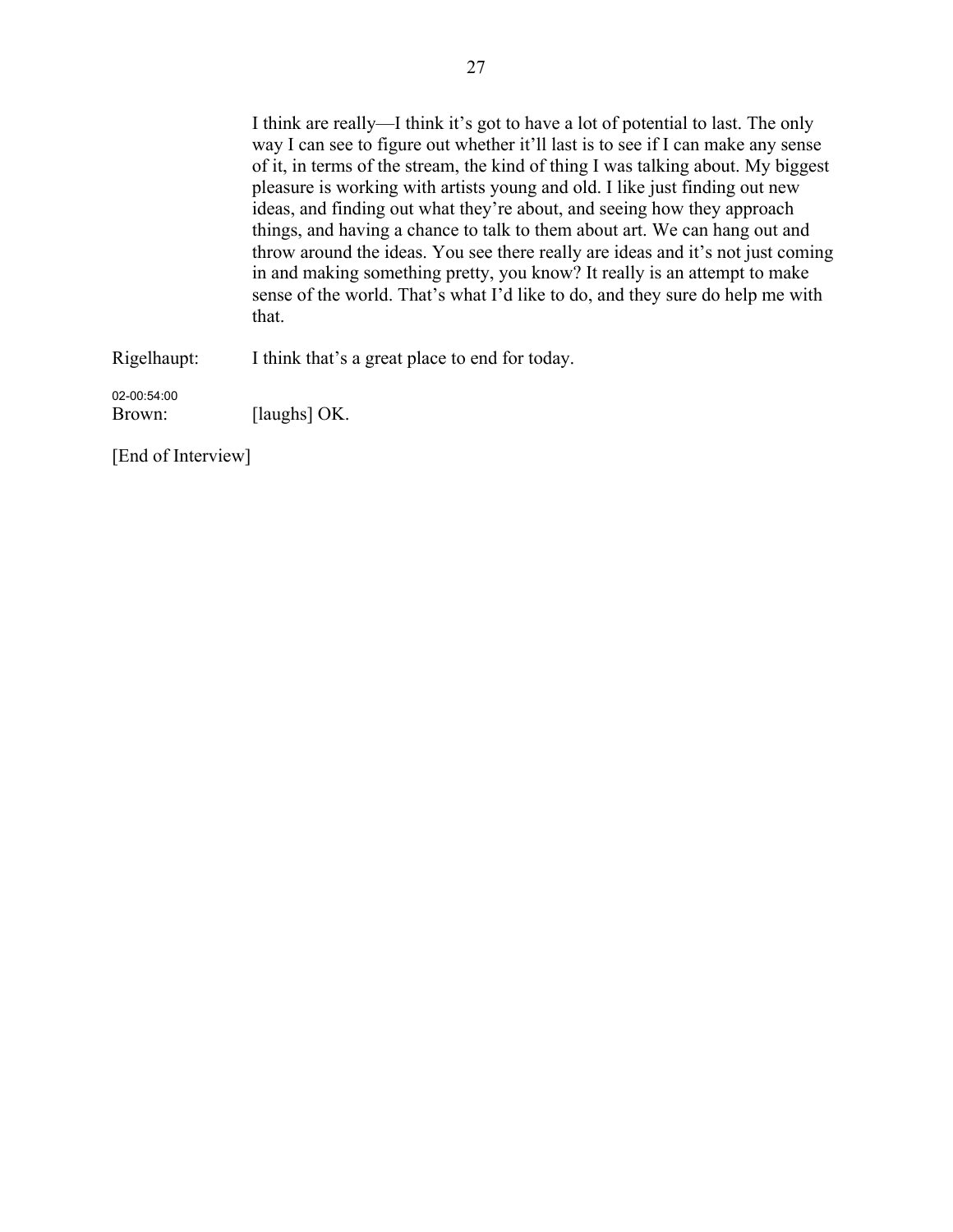#### **Interview #2: May 15, 2007**

[Begin Audio File 3 05-15-2007.mp3]

03-00:00:05

Rigelhaupt: I'd like to begin today is if you could talk about the press's move to San Francisco from Oakland.

03-00:00:22 [material deleted]

03-00:02:19 We decided to make the move to San Francisco in 1986. It was a wonderful studio in Oakland, and we had our way of working there. We had a gallery downstairs that people would come to, although it was a little difficult for them to get over to Oakland. But they came. I didn't actually have any real ambitions to move, but the University of California owned the building, which was an artist's building, [with] a lot of artist studios in there, besides us. They decided that they needed to make more money, and they raised the rents on everybody, really a lot. I figured if we were going to be paying that much rent, we might as well be in San Francisco. So we moved. So did everyone else. It was lucky for us that it happened, because the move to San Francisco was really terrific for us. We found a place at 871 Folsom Street, which is a loft building, an old brick building. It was the most beautiful etching studio you could ever imagine. In fact, even though we've had really beautiful studios always, each in its own way, the one on Folsom Street was just a dream. It was more beautiful even than this one, which is hard to imagine, because this is so nice. There was just something about it; it was just a lovely space. Skylights and windows. On the top floor, and then we later took the floor below for offices. We loved Oakland, actually. The artists loved going to Oakland, as a matter of fact. But San Francisco is another notch up, and it has been great, also.

Rigelhaupt: Before I started recording, you were talking about the expansion of gallery space in New York.

03-00:04:43

Brown: In New York. We had done that the year before. We had done that in '85, the year before we moved the studio to San Francisco. I had hired Karen McCready, who was absolutely wonderful, and a great help and partner to me for, not technically a partner, but in the sense that she really created the audience, the New York audience for Crown Point Press. It was a tremendous step, when I hired her in '83. She had been working out of a small little upstairs gallery, shared with Margarete Roeder for her little gallery called Margarete Roeder Fine Arts, because we really were small and couldn't afford anything, but she wanted to just see if she could build a New York audience. At that time, in '85, we did take a very big step, in that she found a wonderful space in a building on the corner of Prince and Broadway, just starting to be a gallery building and later became a famous gallery building. She was really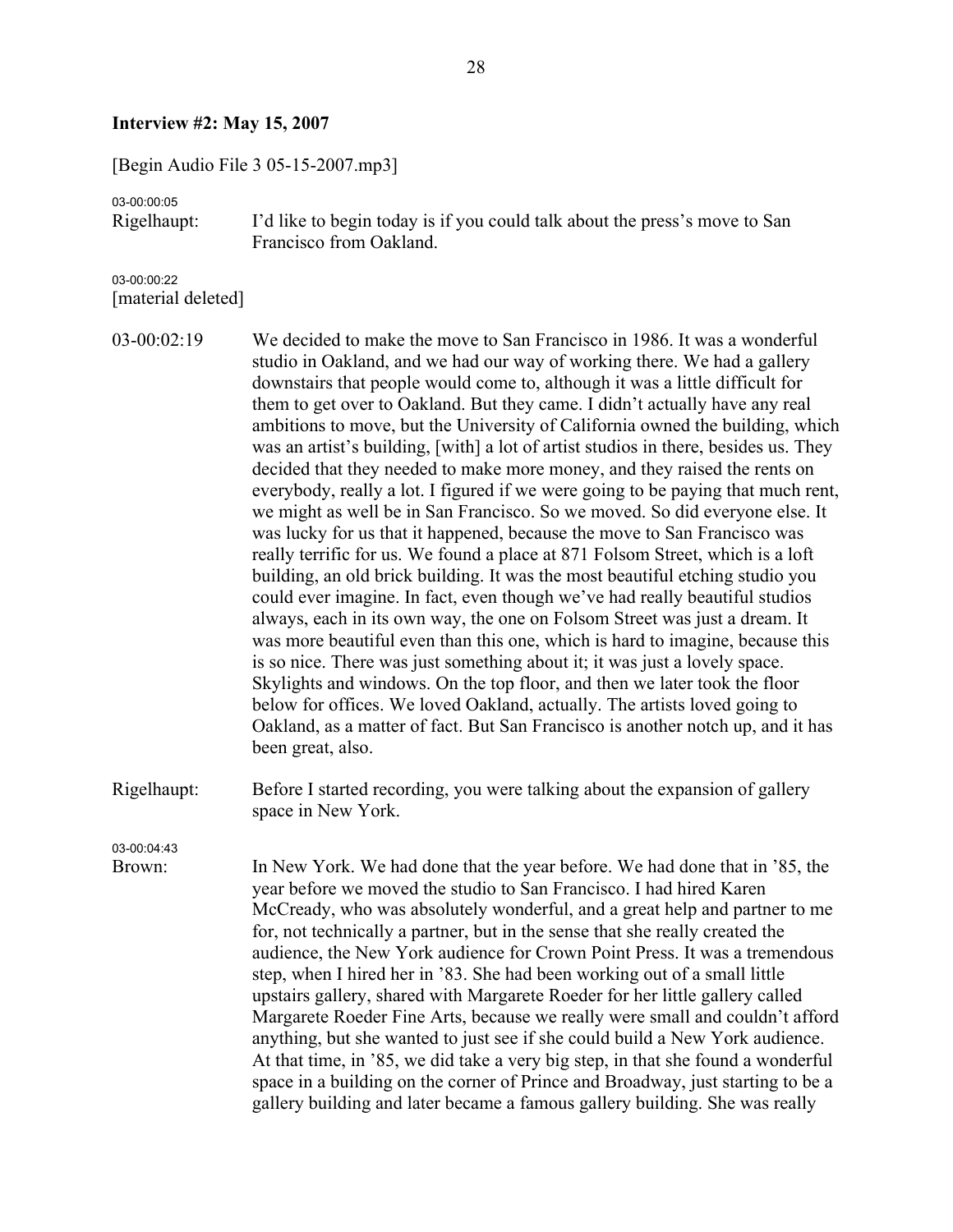one of the first ones there. The great achievement of it is not only putting Crown Point Press into the New York consciousness, but putting prints there; because there really was not, and really has never been what I called a freestanding print gallery, except for one that was done by a consortium of print dealers for a very brief time, maybe seven or eight years earlier, called Prints on Prince Street. But this was a real gallery, in a gallery building, that was dedicated just to prints. It's Crown Point Press Gallery, and it was mostly Crown Point Press work. But Karen often did group shows of various kinds that included other prints. So it was a very exciting development for this world. She made it work. It lasted for ten years.

Rigelhaupt: Could you talk a little bit about which artists were most memorable that you worked with during the 1980s?

03-00:07:50

Brown: I don't know if having a gallery there made that much difference, but I had been really interested in conceptual art, partly because of Tom Marioni, my husband. You asked about the artists that we worked with in the eighties. The Japan project had quite a big influence there, because that was a different concept from—I had concentrated on etching for so long, and it was coming up to the twentieth anniversary. Somehow it seemed like it would be good to try something else. But I didn't want to do litho, because I didn't know anything about it, and never really liked the way it looked very much. But I had made a trip to Japan, for another reason, and I had the notion that—They had this old process of woodcut there that no one seemed—The old masters seemed to know how to do it, but not young people. It's not the same as the Western-style woodcut. It's using watercolor, and it's very layered. It's the same style that [Kitagawa] Utamaro and [Ando] Hiroshige used. We were able to find—Because I had a printer who was born in Kyoto and had come over to the Art Institute in San Francisco to study when I was teaching there. I hired him as a printer, Takada, Hidekatsu Takada. He was able to get a green card and stay. He still lives here, he has a gallery here in San Francisco. Because of his living in Kyoto and having contacts there, we were able to get an artist there, who we established a working relationship. Shoichi Ida, he was very helpful. We had a master, an absolute master woodcut artist, a printer, Tadashi Toda, whose family had printed for Hiroshige. It had been handed down.

> We started taking our artists to Japan to do work with him. That was a wonderful interlude. It lasted for ten years, and we took two or three artists a year. So because there was a novelty of going to Japan—Most of the artists I invited were very well known artists, but they hadn't ever had an opportunity to go to Japan at that time. Now everybody goes to Japan all the time, but in the early eighties, that wasn't the case. So Al Held and Alex Katz and Eric Fischl and David Salle were all really important names in New York. They might not have thought they wanted to come out to San Francisco at first, but they did want to go to Japan. So we did work with [them]. Then later, they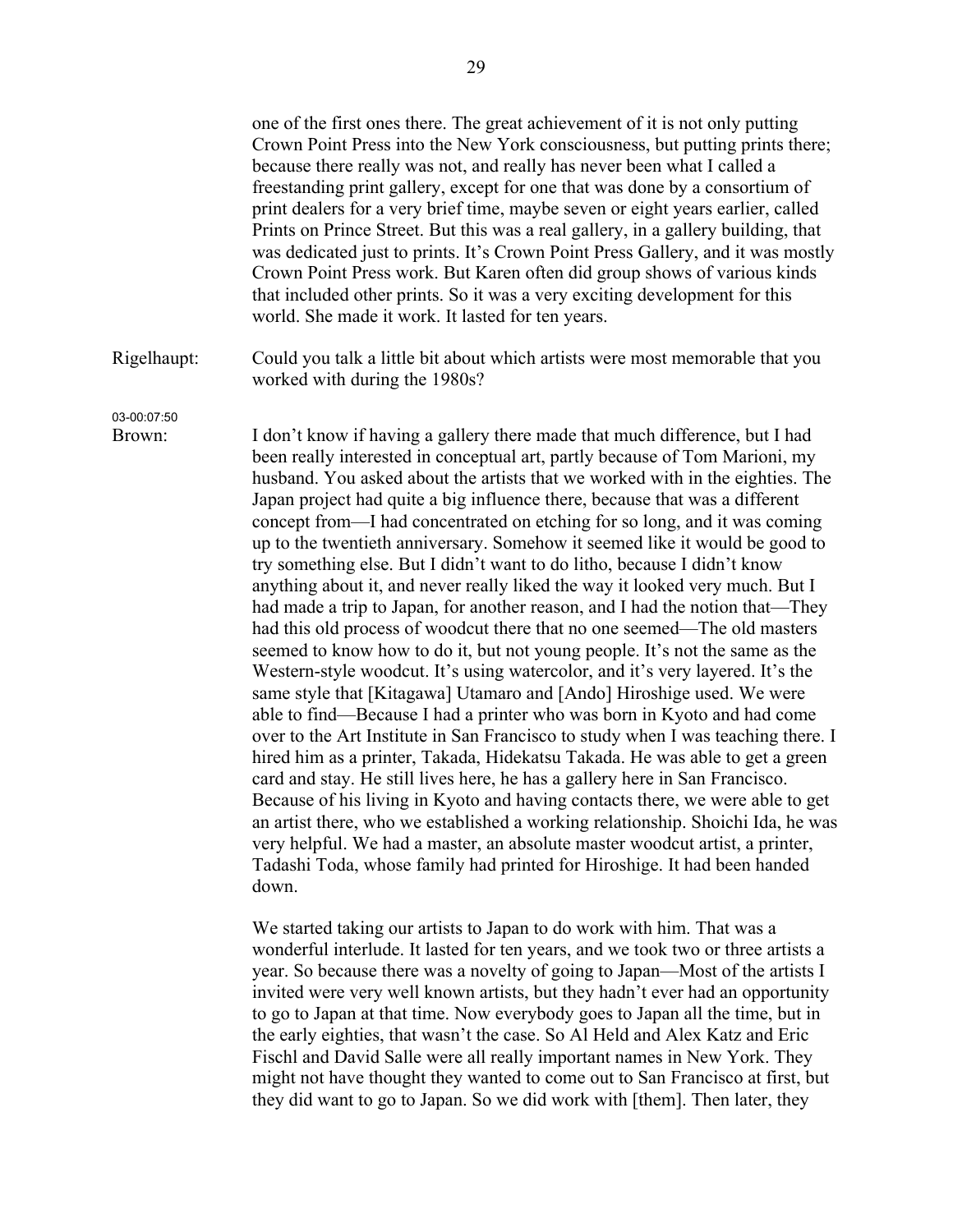|                       | wanted to come to San Francisco. Well, not Fischl and Salle; I never did get<br>70                                                                                                                                                                                                                                                                                                                                                                                                                                                                                                                                                                                                                                                                                                                                                                                                                                                                                                                                                                                                                                                                                                                             |
|-----------------------|----------------------------------------------------------------------------------------------------------------------------------------------------------------------------------------------------------------------------------------------------------------------------------------------------------------------------------------------------------------------------------------------------------------------------------------------------------------------------------------------------------------------------------------------------------------------------------------------------------------------------------------------------------------------------------------------------------------------------------------------------------------------------------------------------------------------------------------------------------------------------------------------------------------------------------------------------------------------------------------------------------------------------------------------------------------------------------------------------------------------------------------------------------------------------------------------------------------|
|                       | them back. But Al Held became a regular, and we made some fantastic work<br>with him. There were others, too. We also took a lot of the artists that we'd<br>worked with before to those places. Francesco Clemente and Pat Stier were<br>early participants in the Japan project. So in our galleries we started to mix the<br>two mediums, the woodcut and the etching, about that time.                                                                                                                                                                                                                                                                                                                                                                                                                                                                                                                                                                                                                                                                                                                                                                                                                     |
| Rigelhaupt:           | And in your memory, did you get a sense that there was an expanding art<br>market in the 1980s, versus the 1970s?                                                                                                                                                                                                                                                                                                                                                                                                                                                                                                                                                                                                                                                                                                                                                                                                                                                                                                                                                                                                                                                                                              |
| 03-00:12:34<br>Brown: | Oh, yes, absolutely. Of course. That's why we were able to do a gallery in<br>New York. Everything changed in the early eighties. That's why we were able<br>to do the Japan project, too, we could pay for that, because it was not cheap.<br>Japan costs were <i>huge</i> at that time. But because there was this wonderful art<br>market, which mostly was for paintings, but lifted all boats, as they say,<br>[laughs] we were able to do a lot better. In the seventies, you might as well do<br>the conceptual artists, who were so interesting. We brought Jannis Kovnellis<br>over here to do prints in '78, I believe it was. It was before he'd ever done<br>anything much in this country. Also Daniel Buren. So we brought European<br>artists. We didn't actually have much anticipation of selling them, and we<br>didn't sell them very well then. Later we did. But it didn't matter almost,<br>because you couldn't sell much of anything. [laughs] You just had to figure<br>out, you know, a way to make it work, and balance it. Like all galleries do,<br>you have some who sell more and some who you know aren't going to sell,<br>but you want to do it. So you balance it that way. |
| 03-00:13:49           | Anyway, there was a little bit of a shift because of the market in the eighties,<br>that we were able to get artists that we could sell for more money, and we<br>could certainly sell.                                                                                                                                                                                                                                                                                                                                                                                                                                                                                                                                                                                                                                                                                                                                                                                                                                                                                                                                                                                                                        |
| Rigelhaupt:           | Why do you think the art market expanded in the 1980s?                                                                                                                                                                                                                                                                                                                                                                                                                                                                                                                                                                                                                                                                                                                                                                                                                                                                                                                                                                                                                                                                                                                                                         |
| 03-00:14:31<br>Brown: | Well, I don't know. Things happened in the economy, right? We were in a<br>recession and we had a huge inflation in the seventies. There were a lot of<br>problems in the economy generally. It probably affects us. But in a funny way,<br>something like this, a business like this isn't affected as much as, say, the<br>hardware store, in a recession. I guess because the people that buy from us<br>generally have money. But the people that buy prints don't have as much<br>money as the people who buy paintings; so that is much more true for the art<br>market in general. In the print market, we're in the middle there, between the<br>hardware store customers [laughs] and the painting gallery customers. Then<br>the eighties, things changed in the economy. They just did. It went up and up,<br>just dizzyingly, and then collapsed at the end of the eighties. Dramatically.                                                                                                                                                                                                                                                                                                         |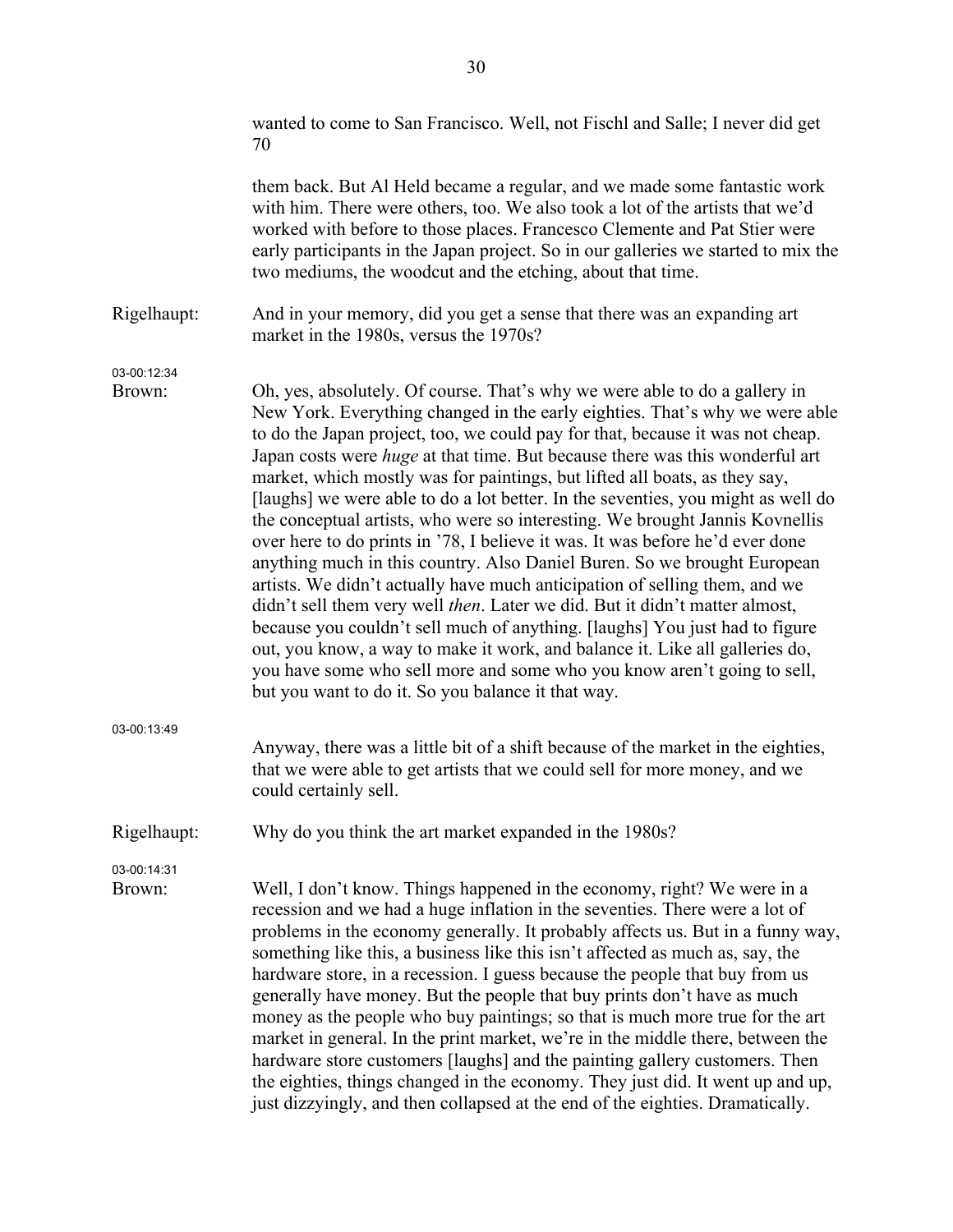| Rigelhaupt:           | Could you say more about the collapse?                                                                                                                                                                                                                                                                                                                                                                                                                                                                                                                                                                                                                                                                                                                                                                                                                                                                                                                                                                                                                                                                                                                                                                                |
|-----------------------|-----------------------------------------------------------------------------------------------------------------------------------------------------------------------------------------------------------------------------------------------------------------------------------------------------------------------------------------------------------------------------------------------------------------------------------------------------------------------------------------------------------------------------------------------------------------------------------------------------------------------------------------------------------------------------------------------------------------------------------------------------------------------------------------------------------------------------------------------------------------------------------------------------------------------------------------------------------------------------------------------------------------------------------------------------------------------------------------------------------------------------------------------------------------------------------------------------------------------|
| 03-00:15:50<br>Brown: | Well, just everything fell out for everybody, right? '90, '91, that was a<br>recessionary time in this country. It certainly affected the art market. But the<br>art market went crazy first. It's sort of happening again now, the art market's<br>starting to go crazy like that. So I'm hoping the same result doesn't happen<br>afterwards. Some people are saying there's going to be a recession. I don't<br>know. I did see it happen then. It may be different now, I don't know.                                                                                                                                                                                                                                                                                                                                                                                                                                                                                                                                                                                                                                                                                                                             |
| Rigelhaupt:           | Do you have a sense of what role galleries were playing in creating price<br>increases in art during the early eighties?                                                                                                                                                                                                                                                                                                                                                                                                                                                                                                                                                                                                                                                                                                                                                                                                                                                                                                                                                                                                                                                                                              |
| 03-00:16:40<br>Brown: | It seemed like, to me, that was when there were big-time—You know, [Leo]<br>Castelli was the big time one then, like [Larry] Gagosian is now. They could<br>be king makers. But you know what's different, Castelli had a lot of artists<br>that he was very loyal to, that didn't make very much money. It strikes me<br>that Gagosian is not like that, but I don't have any firsthand information about<br>that. I've never been that much involved with the sales part of it, because<br>Karen McCready was running the sales program then. Valerie Wade runs it<br>now. They're both much more astute about that sort of thing than me. So I<br>kind of just paid attention because of connecting—you know, trying to see<br>how we could manage the business and having talks with whoever was, then<br>and now—Unfortunately, Karen McCready died a few years ago. She had<br>cancer. But she really did a terrific job for us. We closed the gallery in New<br>York just before that, as a matter of fact, because we just couldn't afford to<br>keep it open anymore in the sag that happened in the early nineties.                                                                                         |
| Rigelhaupt:           | Do you have a sense of what dynamic was going on with SFMOMA, in the<br>expansion of the art market in the early eighties?                                                                                                                                                                                                                                                                                                                                                                                                                                                                                                                                                                                                                                                                                                                                                                                                                                                                                                                                                                                                                                                                                            |
| 03-00:18:37<br>Brown: | No, I don't think I have any sense of that. Somehow, people complain a lot<br>about the museum supporters being really only interested in the art that<br>everybody else is interested in, and that there's the same-You go around the<br>country, and you see the same artists in every museum, because they're the<br>ones who somehow got chosen. But those are not all necessarily the ones that<br>are selling so well. It's very curious, because there are some smart curators<br>who see somebody like Kovnellis's influence, and would buy something of<br>his. I believe we have something over at our museum which we don't see very<br>often anymore, because it's been replaced by more current things. But you<br>know, really, it's hard to know. It's really hard to know. I think that as you get<br>younger and younger curators coming in, sometimes they don't—Especially<br>in this country; in Europe, they're very scholarly. But often there isn't the<br>same sort of knowledge here of who did what first. So you look at a<br>collection, and sometimes you think, "Oh, well, that artist is just copying so-<br>and-so." And then it seems that the curator never heard of so-and-so, you |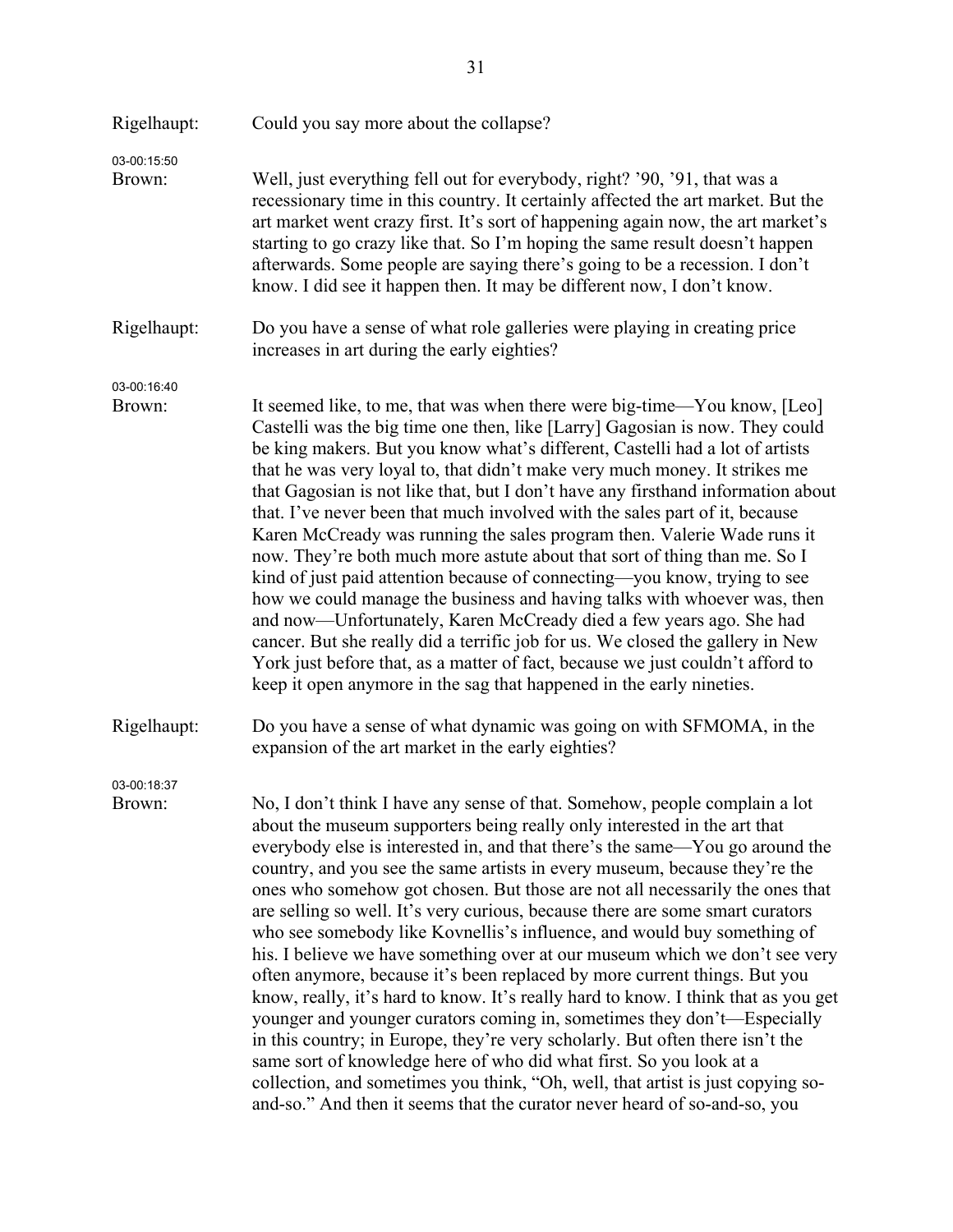know? So it's a funny kind of—A lot of it just depends on who happens to be being promoted by powerful galleries.

You want me to tell you a little theory about it? I think I may have done this before, on your other program, about the Bay Area, in that kind of scene, that my idea, from being around here a long time, is that artists have been very interested in figuration, or the idea of the body or the figure, for a long time. Diebenkorn probably had something to do with that, and David Park and the group of people around him—[Elmer] Bischoff—when Diebenkorn switched over to that. But then the funk artists took that and played with it and turned it upside-down. Because Peter Selz came in here from New York MoMA and showed that work and gave it a name, at the UC Berkeley [Art] Museum, the outside world got to know about it. And it was good, it was good art. That was what the SFMOMA was mostly collecting. Wiley and Hudson and [Roy] De Forest were their main people at that time. Still based on the figure, in a way. Just a funny turning upside-down of that. But there was another art that was going on at the same time, really, just coming in a tiny bit later—it started around 1970—which was the Bay Area conceptual art, which is also based on the figure and the body; but it was the actual body. I think that one of the essays that Tom Marioni wrote about it at that time was called "Real Social Realism," where you actually had a person. You know, you had a performance, and it was all about not having an object. So it was ephemeral. His museum started in 1970. He set it up, a little bit tongue-in-cheek, as a—But a museum, because he felt that that's what was needed, was museum support. He was able to get a little bit of a grant from—

03-00:23:23 He applied to the NEA at that time for a museum grant for it. They wanted to support it, but they didn't want to call it a museum. So they invented a new category, as I understand it, called alternative art spaces, to give him a grant for it when he first started it. They were small grants. \$5,000, something like that, he got for two or three years there. I mean, it was not funding, the way they talk about it these days. But it was in his own studio, and he did a number of important shows, which no one at the museum here went to. Or noticed. One of them called "Sound Sculpture As" which was in 1970, when he first started; it was the first show. But anyway, that was probably the first sound show ever. Sound as sculpture. He did one called "All Night Sculptures," where people did actions or sort of tableaux. But there were bodies, instead of paintings of bodies. All night. The museum was open all night, and anyone could come in at any time during that night. That was it for the show; it was only that one night. A number of important things like that, for that time. But really it wasn't noticed, aside from his small world. Then, Suzanne Foley did that exhibition called "Space, Time, Sound" at the museum. Made a little catalogue for it, and documented a lot of alternative art spaces that had grown up in the meantime. A lot of material is in that catalogue about that scene, that I still think that most of the people at the SF Museum don't know about. Someone came in recently, who was just recently hired at the California College of the Arts, a new curator, and wanted to buy that book, because we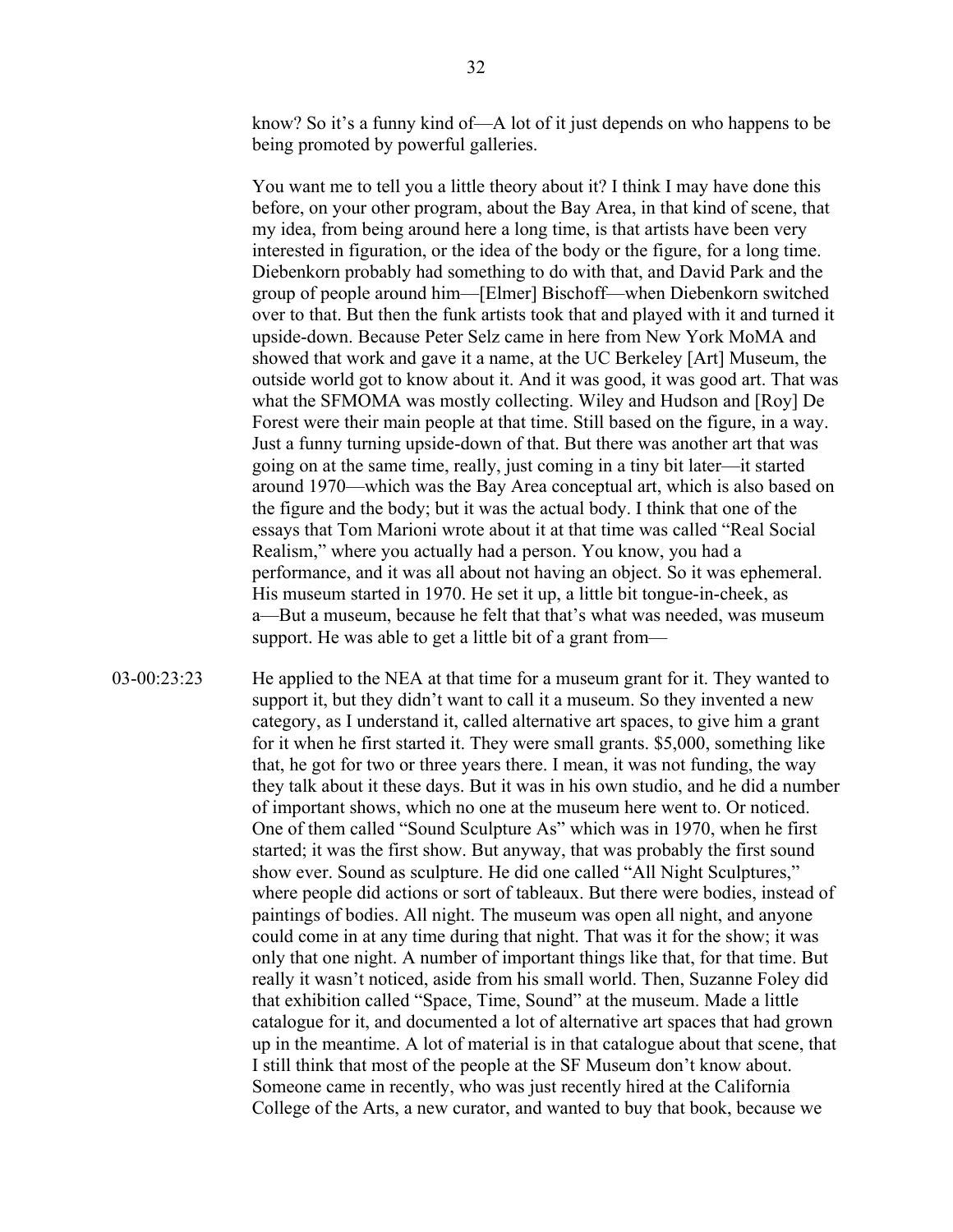have a few copies. We're the only ones that still have it, I think, because I bought a bunch of them at the time, and they were down in the basement. But they said someone had told them that this scene happened, and they really didn't know about it. I doubt, I wonder, has anybody over [at the museum] actually read that book? I'm not sure. I think they don't realize how important this scene was, to people outside, even.

I may have said this; I'm sure I said it before, in a different way, but this is where I think these gaps are. At the time, they were concentrating so hard on funk, which was fine; but they just never could make a leap to something else. But there was an actually very logical leap that artists picked up. I don't know what's gone since then. I guess the next thing has been the kind of Chris Johanson thing, which is a kind of funny art again, storytelling and cartoons and so on. It also might fit in the long line of figurative art from the Bay Area. Those are very young artists. Anyway, it does seem that a lot of the curators, when they're hired from outside, come in with the notion, with the thought that nothing really important could've occurred here. It used to be that the museum *only* showed that Funk Art; but now there's not a trace of it anywhere. I was just over there at the permanent collection, and there's no Wiley or any of those people on display right now. It changes; there has been. But there's nothing up right now from anybody, really, from around here, that I could see. I know they don't have much room. They want to show the newest things they buy, and they've bought some good newer things, like Kiki Smith and so on.

Rigelhaupt: You said that a lot of the museums have a lot of similarities with one another in what they're showing. In thinking about the years you've been in the Bay Area, has that always been true at SFMOMA, that it has shown similarities with other museums in the US?

03-00:28:24

Brown: Oh, it's probably been always true. I think of the time of Henry Hopkins as much more supporting of local people. His own local people. Not the ones I was talking about, the conceptual people, but a lot of people from Los Angeles and from here. Curiously, they were being collected outside too, because there was a little bit of a push from this area. When you get a curator from outside here and they don't take any trouble to find out what really might seriously have been happening over years here, they segregate the work. It's the same feeling about prints. It's something extra and special, something you kind of want to give a little time of day to, so you put a little special room that says The Print Room or—It's usually in the back, or it's a corridor or something. It's the same kind of thing, you have a Bay Area Room. They did have one room where they had a lot of Bay Area art when they opened the museum, and it was segregated. I don't think there's even a Thiebaud up right now. But of course, at a certain point, with Thiebaud and Diebenkorn, they know they're very popular, so they want to have those out there. But back when I first started to work with them, and for a long time afterwards, that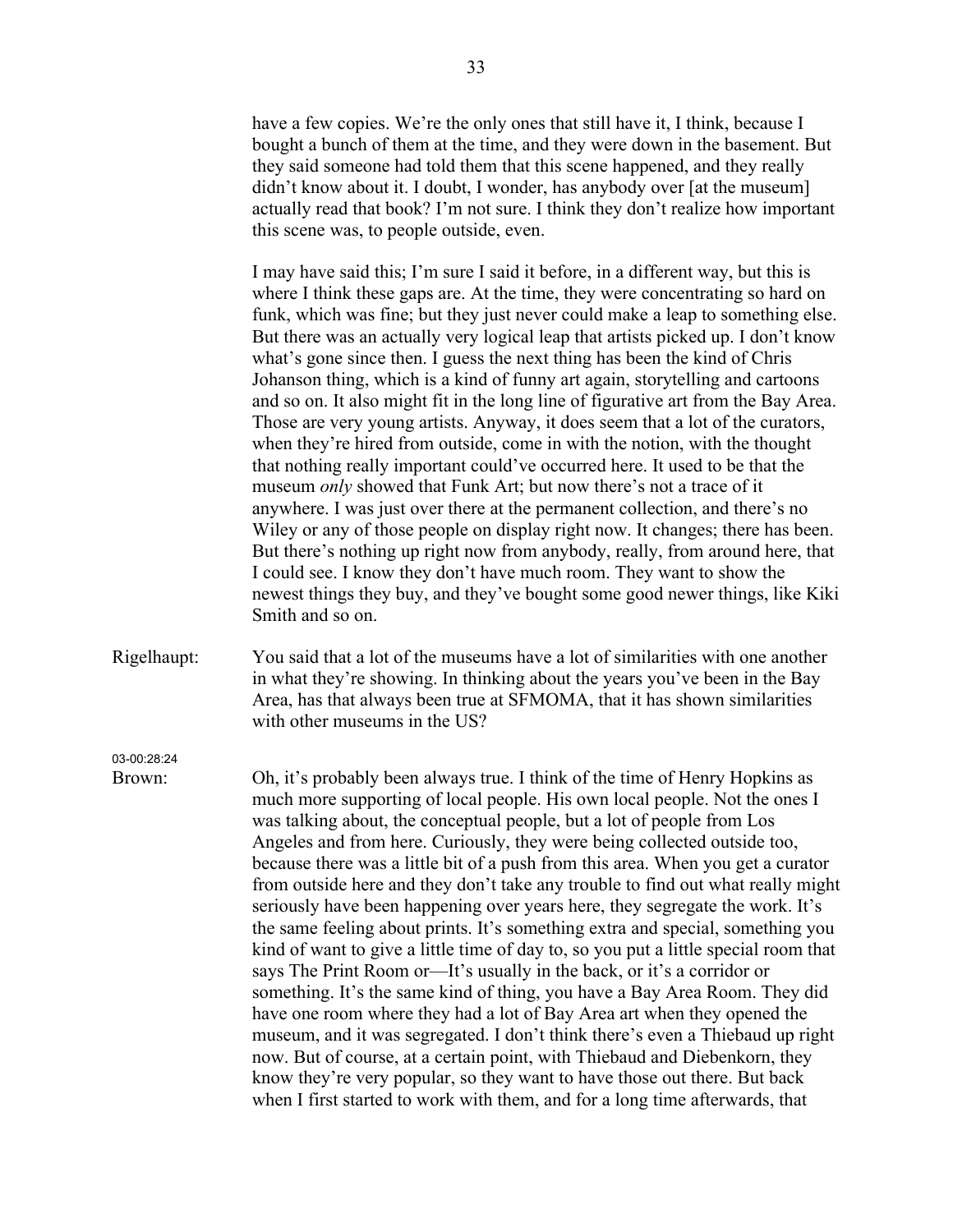|                       | wasn't the case. They would've been segregated right in with the others. But I<br>do think that when a museum does really get behind it—And it has to be<br>somebody who not only just picks out new work. They do this show, which is<br>great, and they have a little committee and they have collectors go around to<br>studios. They pick out some art they like. So it's like, "Oh, that's nice." You<br>know, "I think we'll pick that." Then they show it, and maybe it's good and<br>maybe it's not so good. But it's a little bit isolated. There's no attempt to place<br>it into an art history context, or a real world context, or a whole world context.<br>There's no attempt to make sense of why anybody's doing anything as they're<br>doing it, here; why it's different here from anywhere else. Maybe it isn't<br>anymore, because the world has gotten so small; but once it was.                                                                                                                                                                                                                   |
|-----------------------|---------------------------------------------------------------------------------------------------------------------------------------------------------------------------------------------------------------------------------------------------------------------------------------------------------------------------------------------------------------------------------------------------------------------------------------------------------------------------------------------------------------------------------------------------------------------------------------------------------------------------------------------------------------------------------------------------------------------------------------------------------------------------------------------------------------------------------------------------------------------------------------------------------------------------------------------------------------------------------------------------------------------------------------------------------------------------------------------------------------------------|
| Rigelhaupt:           | Have there been moments that SFMOMA did a better job highlighting Bay<br>Area work? Or in your experience, has it always had its own sort of separate<br>room, as you were describing?                                                                                                                                                                                                                                                                                                                                                                                                                                                                                                                                                                                                                                                                                                                                                                                                                                                                                                                                    |
| 03-00:31:07<br>Brown: | Oh, everybody does whatever they can do, you know. When you hire people,<br>they do what they're interested in. That's what they should do, because that's<br>what they know. Maybe, I would say, they should go out to galleries and try to<br>make some sense of the context that they're in, as well. But I don't know. You<br>know, I don't think that—[pause] I think they do it to some extent; but I don't<br>know that there's been a—I just think it's human nature, it's a natural thing. If<br>somebody who was the director actually said to them, "Here's some books<br>you have to-" Like, everybody ought to be required to read "Space, Time,<br>Sound." Everybody ought to be required to read the Diebenkorn, or at least<br>look at the Diebenkorn and the Thiebaud catalogues, and the funk art<br>catalogues, you know; and really, when they first come here, see the history of<br>the place in an art way. Because then they would at least be able to temper<br>what they see outside by what they would be able to understand, actually, has<br>been a vibrant and whole and ongoing art scene. |
| Rigelhaupt:           | Do you have any favorite hidden gems in SFMOMA's permanent collection?                                                                                                                                                                                                                                                                                                                                                                                                                                                                                                                                                                                                                                                                                                                                                                                                                                                                                                                                                                                                                                                    |
| 03-00:32:43<br>Brown: | Hidden gems? [laughs] Oh, you know, there's things that I like, but I don't<br>really know; it's hard to bring things up. It's funny, I can't visualize anything<br>right now. [laughs] So I don't think that question's going to be a good one.<br>I'm just saying the same things over again I said the first time, I have this<br>horrible feeling.                                                                                                                                                                                                                                                                                                                                                                                                                                                                                                                                                                                                                                                                                                                                                                    |
| Rigelhaupt:           | What about the world of critics? What's been the dynamic you've experienced<br>in working with critics in some of the promotions, perhaps, of Crown Point?<br>And if you could also speak to their relationship to SFMOMA.                                                                                                                                                                                                                                                                                                                                                                                                                                                                                                                                                                                                                                                                                                                                                                                                                                                                                                |
| 03-00:33:32<br>Brown: | Well, critics do make a difference, especially the critic for the newspaper; and<br>usually, there's only one. Once we had a couple or three, you know. When                                                                                                                                                                                                                                                                                                                                                                                                                                                                                                                                                                                                                                                                                                                                                                                                                                                                                                                                                              |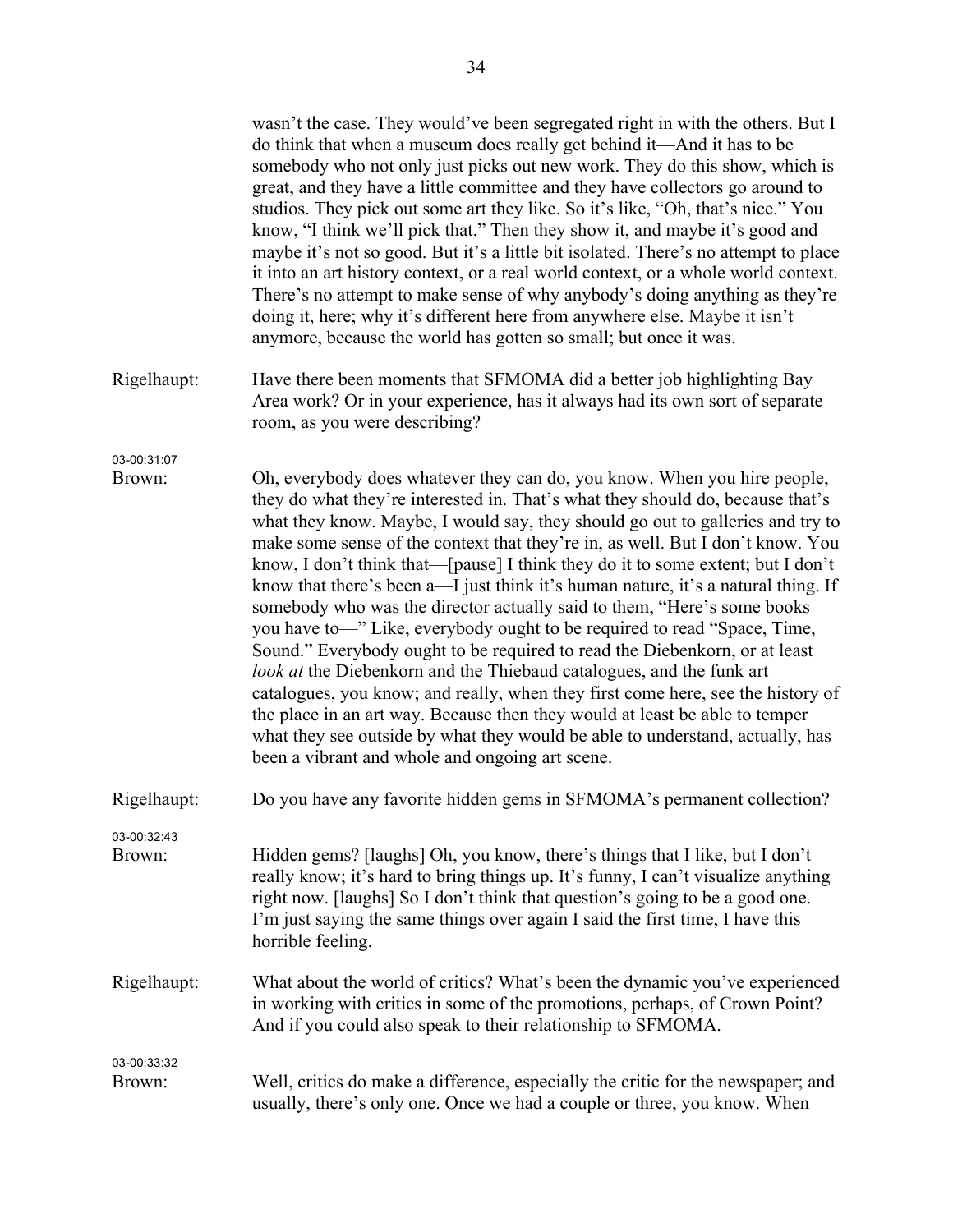Thomas Albright was alive, there was him. Then we had David Bonetti for a while, as well as [Kenneth] Baker. That was great, because we had two papers. But now we only have one paper and one critic. So it makes a big difference to artists, if he pays attention to them at all. Baker does try to make some historic ongoing connections. But he is one of the ones that should read these books I've been telling you about, because even though he's been here for maybe fifteen years, he comes from the East Coast, and he writes always from an East Coast viewpoint. He often writes little asides that indicate that he doesn't think there really could be anything seriously great going on here. So I have mixed feelings about him. But everybody has their own personal take on whatever they're doing, and from wherever they came from. But if there were a really great writer, great critic, who did try to understand the scene here, I think the story would be different about how many people know about it outside here.

But again, I think that the critics generally take the same kind of approach I've said about the curators, and they really, deep down, don't think there's anything that's of world importance that's happening here. So just when they do something about local work, it's sort of a matter of wandering around and saying, "Oh, yeah, I think that's pretty," or "I like that." Baker usually says, "Oh, it resembles so-and-so, but it's like Sol LeWitt," or "It resembles David {Salle?}," or it resembles whatever, and pull some example and then make a comment which may or may not—[laughs] You know. Which is true. I mean, I guess almost all art that's done resembles something. Most of the art that's out there isn't going to last and isn't going to be very important. So that's probably the only way you can do it. But if you really did think that there was something important going on in this community, and you searched for a thread—I know Baker doesn't like to hang out with artists, or know artists, or see artists, or talk to artists, because he's afraid he might get influenced somehow. I think a lot of critics have a kind of an arrogant feeling that it matters a lot what they say, and so they don't want to—You know, it's like they're trying to be fair and balanced. In fact, in the long run, it probably doesn't matter that much. Except that if there were somebody who was really good and really connected, like Dave Hickey was in L.A. for a while—He was living there and he was really writing wonderful stuff about the L.A. artists, that got in a lot of the national magazines, and placing them in some kind of a real context. And that, I think, helped a lot with the resurgence of L.A. right now.

| Rigelhaupt:           | What about the journal <i>ArtForum</i> ?                                   |
|-----------------------|----------------------------------------------------------------------------|
| 03-00:37:10<br>Brown: | ArtForum started here. I remember. I was here. But they went off. [laughs] |
| Rigelhaupt:           | Did <i>ArtForum</i> play a role in promoting Crown Point or SFMOMA?        |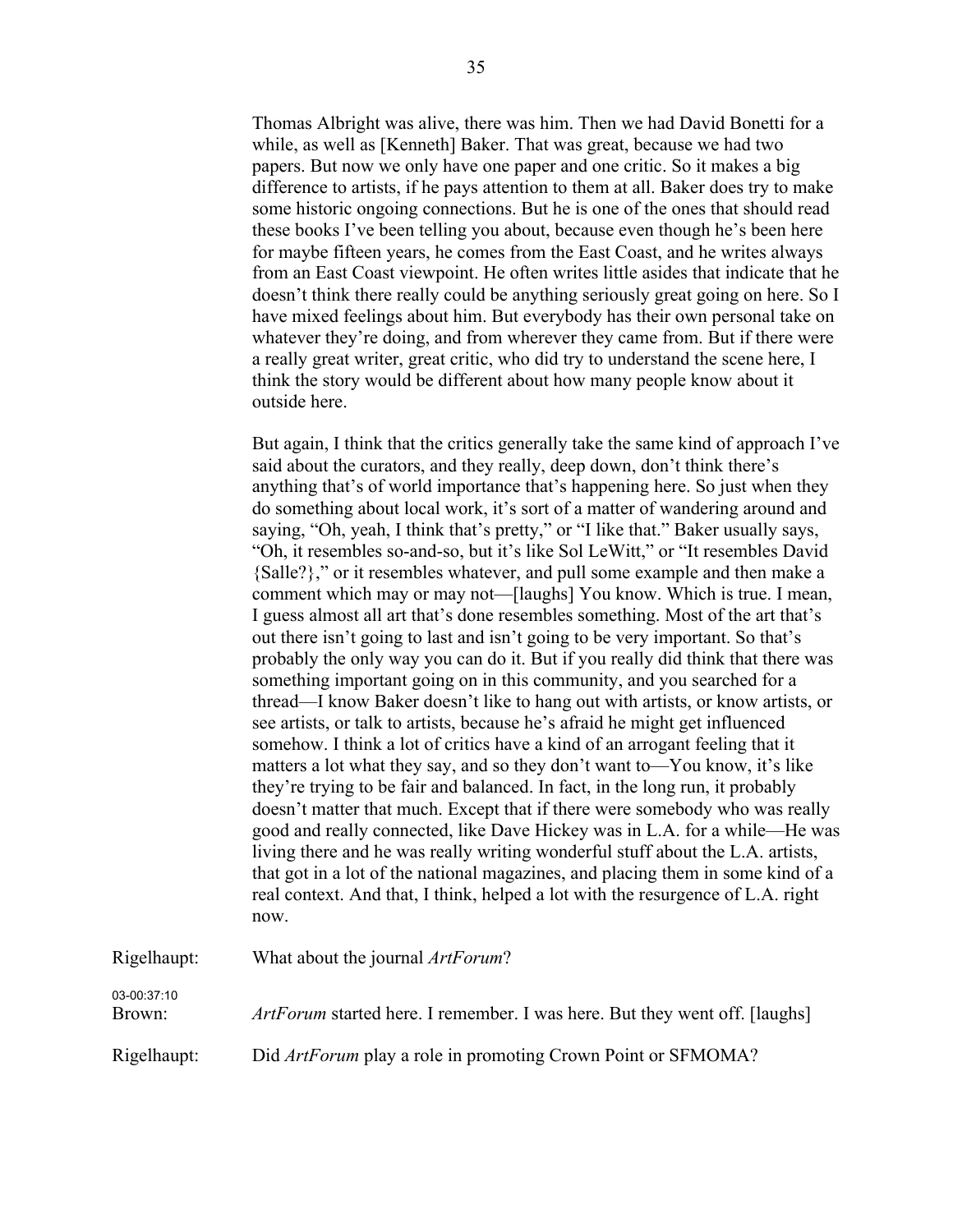| 03-00:37:25           |                                                                                                                                                                                                                                                                                                                                                                                                                                                                                                                                                                                                                                                                                                                                                                                                                                                                                                                                                                                                                                                                                           |
|-----------------------|-------------------------------------------------------------------------------------------------------------------------------------------------------------------------------------------------------------------------------------------------------------------------------------------------------------------------------------------------------------------------------------------------------------------------------------------------------------------------------------------------------------------------------------------------------------------------------------------------------------------------------------------------------------------------------------------------------------------------------------------------------------------------------------------------------------------------------------------------------------------------------------------------------------------------------------------------------------------------------------------------------------------------------------------------------------------------------------------|
| Brown:                | I think so. They wrote up some things that we did back then. Yeah. It was<br>great that they were here when they started. But we are small potatoes to<br>them, you know? Prints probably always have been small potatoes, but ours<br>have been nice small potatoes. We've given opportunities to a lot of artists.<br>You know, this is another idea that isn't original with me, that comes from<br>Tom Marioni, that California—San Francisco especially invented new ideas,<br>from the Black Panthers, and the Free Speech Movement, and gay rights, a lot<br>of new ideas that have spread from here into the culture in general, in this<br>country. Because it's an exciting social situation here, it's a good fertile place<br>for artists. The artists have been connected to these ideas. But a lot of the<br>times, other places outside this area don't recognize that a lot of these things<br>did start here. There are art movements that started here. But you know, once<br>they get out there in the rest of the world, they think they invented them<br>themselves. |
| Rigelhaupt:           | Do you think SFMOMA's been good about picking up the things that have<br>started here? Are they—                                                                                                                                                                                                                                                                                                                                                                                                                                                                                                                                                                                                                                                                                                                                                                                                                                                                                                                                                                                          |
| 03-00:39:06<br>Brown: | I don't know.                                                                                                                                                                                                                                                                                                                                                                                                                                                                                                                                                                                                                                                                                                                                                                                                                                                                                                                                                                                                                                                                             |
| Rigelhaupt:           | —kind of late to get on the bandwagon?                                                                                                                                                                                                                                                                                                                                                                                                                                                                                                                                                                                                                                                                                                                                                                                                                                                                                                                                                                                                                                                    |
| 03-00:39:07<br>Brown: | Yeah, they wait. They're an institution. It just takes one person who wants to<br>think and see, you know, to make something—Like Paul Schimmel did in<br>L.A. I think I mentioned that I think he's really done a lot to put L.A. on the<br>scene.                                                                                                                                                                                                                                                                                                                                                                                                                                                                                                                                                                                                                                                                                                                                                                                                                                       |
| Rigelhaupt:           | Do you have a sense, then, as to why you think SFMOMA was leading, in a<br>lot of ways, in showing Matthew Barney when he was young, and Doris<br>Salcedo? Why do you think they got shown at SFMOMA early in their<br>careers?                                                                                                                                                                                                                                                                                                                                                                                                                                                                                                                                                                                                                                                                                                                                                                                                                                                           |
| 03-00:39:53<br>Brown: | Because they happened to get a curator who knew about them. That's how it<br>works. And that's great. I mean, that's good for our reputation, that we were<br>able to reach out, that somebody could see that and could show them early. I<br>think that's good. I wouldn't say that they should <i>not</i> do that kind of thing.<br>That's what I've tried to do with Crown Point, too, is to try to see something<br>out—You know, there's a big picture, how people fit, who's out there that's<br>making a difference? All you can do is pick one or two; you can't handle<br>everything. Consequently, you can't handle everything here. You can't just be<br>a local museum, like we were when Henry Hopkins was here. I mean, that<br>was very nice. But because we weren't in a context, showing important—you<br>know, or we didn't have that reputation for taking risky things. I know that we<br>got some points for showing Eva Hesse early, you know, when that show was                                                                                                   |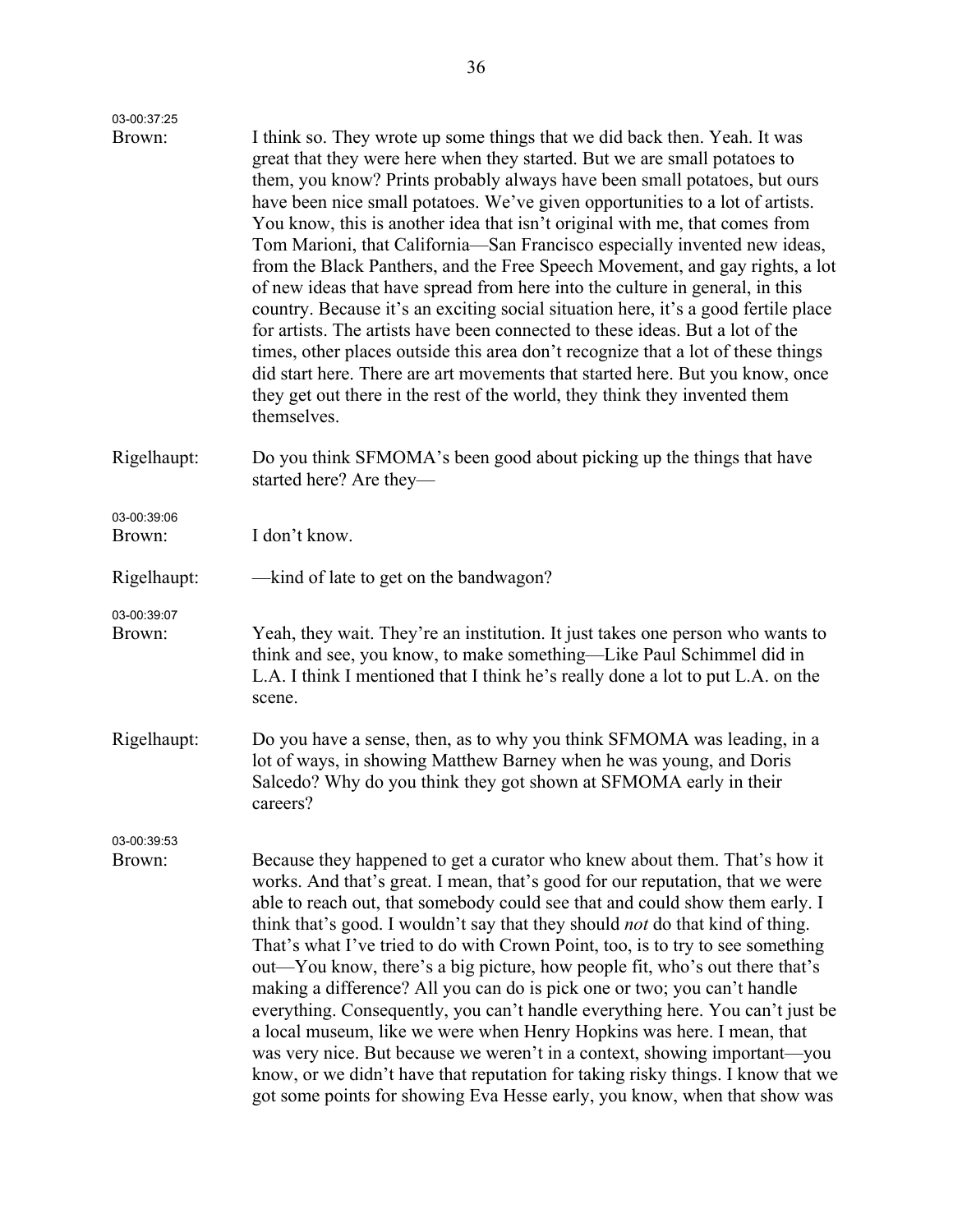|                       | around, because it was a difficult show. Even the Kiki Smith. They've taken<br>some great risks in taking some of this fragile material and interesting<br>material, material that's not going to necessarily appeal to the masses. Even<br>the Brice Marden show, it's curiously not traveling everywhere. You know, it<br>only really came here, as I understand it, and one other place, I think, besides<br>New York. In New York, there was some mumbling in the street that that was<br>boring or old fashioned. I don't think so. But it still didn't bring in the crowds,<br>you know, even though it was "old fashioned." So what can you do? You<br>know, you want to bring in crowds, but this administration right now is doing<br>a pretty nice job of hitting a balance.                                                                                                                                                                                                                                                                                                                                                                                                                                                                                                                       |
|-----------------------|--------------------------------------------------------------------------------------------------------------------------------------------------------------------------------------------------------------------------------------------------------------------------------------------------------------------------------------------------------------------------------------------------------------------------------------------------------------------------------------------------------------------------------------------------------------------------------------------------------------------------------------------------------------------------------------------------------------------------------------------------------------------------------------------------------------------------------------------------------------------------------------------------------------------------------------------------------------------------------------------------------------------------------------------------------------------------------------------------------------------------------------------------------------------------------------------------------------------------------------------------------------------------------------------------------------|
| Rigelhaupt:           | Have you ever heard discussions about who does the framing for SFMOMA?                                                                                                                                                                                                                                                                                                                                                                                                                                                                                                                                                                                                                                                                                                                                                                                                                                                                                                                                                                                                                                                                                                                                                                                                                                       |
| 03-00:42:13<br>Brown: | No.                                                                                                                                                                                                                                                                                                                                                                                                                                                                                                                                                                                                                                                                                                                                                                                                                                                                                                                                                                                                                                                                                                                                                                                                                                                                                                          |
| Rigelhaupt:           | And what about at Crown Point?                                                                                                                                                                                                                                                                                                                                                                                                                                                                                                                                                                                                                                                                                                                                                                                                                                                                                                                                                                                                                                                                                                                                                                                                                                                                               |
| 03-00:42:16<br>Brown: | We've always had someone doing framing for us. At one point in Oakland,<br>we had a frame shop in our premises, and we did most of it. But since we<br>moved to San Francisco, we've mostly sent it out.                                                                                                                                                                                                                                                                                                                                                                                                                                                                                                                                                                                                                                                                                                                                                                                                                                                                                                                                                                                                                                                                                                     |
| Rigelhaupt:           | I wanted to ask you a couple questions about other presses. If you would<br>reflect on Parasol Press?                                                                                                                                                                                                                                                                                                                                                                                                                                                                                                                                                                                                                                                                                                                                                                                                                                                                                                                                                                                                                                                                                                                                                                                                        |
| 03-00:42:44<br>Brown: | Oh, well, Parasol Press was wonderful. I mean, Bob Feldman, I like very<br>much. He put me on the map. He talked about how great we were. And the<br>story I've told many times about Sol LeWitt being my first New York artist,<br>he was sent by Parasol to me. Then after that, Feldman sent me a lot of New<br>York artists that I really loved. I was able to work with Brice Marden in '73,<br>and Chuck Close, and Robert Ryman, and Dorothea Rockburne and Bob<br>Mangold, later, Sylvia Mangold, through Parasol Press. But the way he did it,<br>actually, was the right way, in terms of getting artists. He got one or two good<br>ones, and then he got recommendations, and all the group started to come.<br>They told their friends that they liked me, and they liked working at Crown<br>Point, they liked the work that came out of it. So they were willing to come.<br>So yes, Bob Feldman. He is a kind of a nut, but he was always honest, and he<br>didn't interfere with what we were doing. I think I helped put <i>him</i> on the map,<br>but he certainly was very helpful to me as well. He had this interesting<br>different look than anybody else's prints because of what we were able to do.<br>He certainly provided great artists for us early on. It was a great start. |
| Rigelhaupt:           | What about Gemini Press?                                                                                                                                                                                                                                                                                                                                                                                                                                                                                                                                                                                                                                                                                                                                                                                                                                                                                                                                                                                                                                                                                                                                                                                                                                                                                     |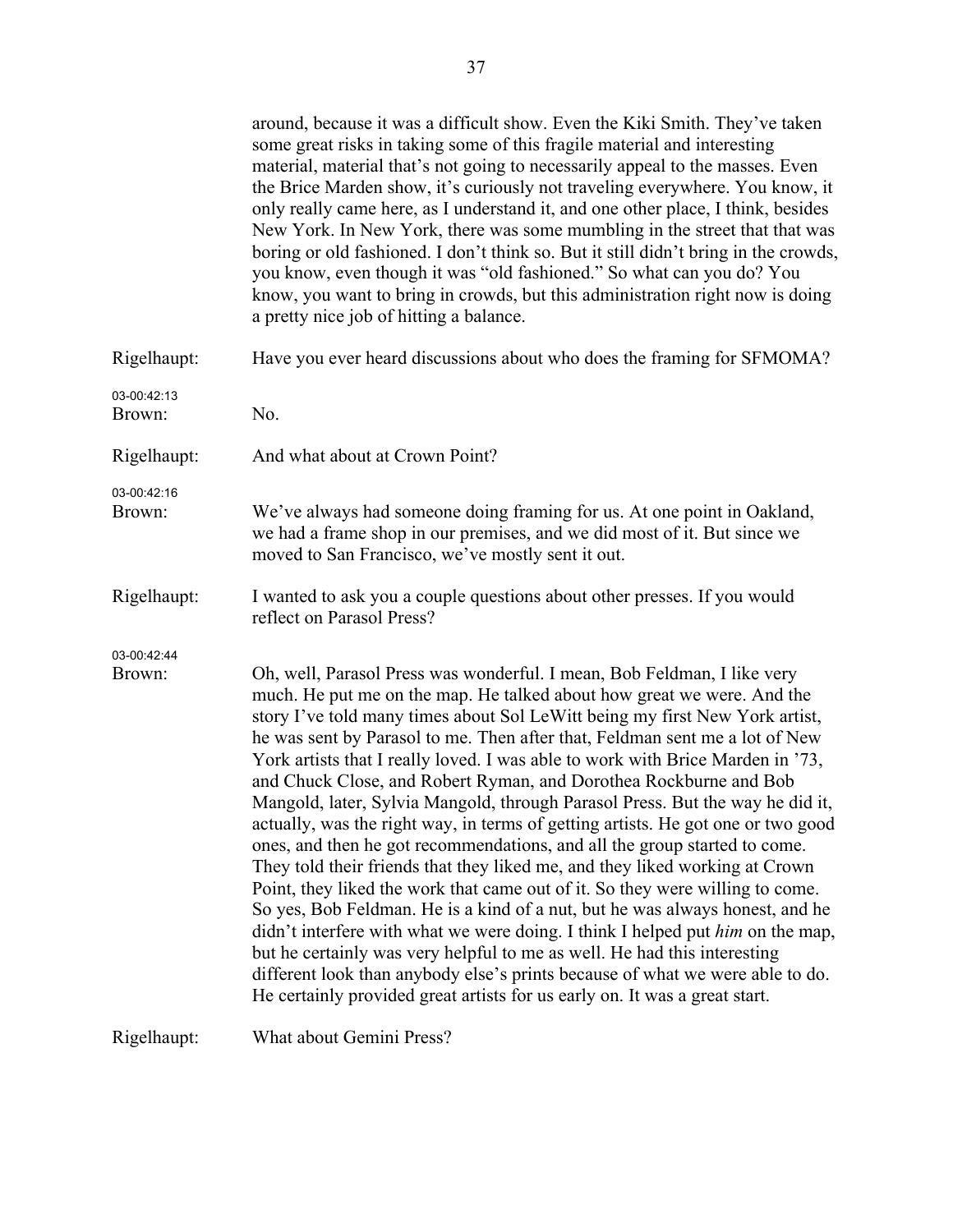| 03-00:44:21           |                                                                                                                                                                                                                                                                                                                                                                                                                                                                                                                                                                                                                                                                                                                                                                                                                                                                                                                                                                                                                                                            |
|-----------------------|------------------------------------------------------------------------------------------------------------------------------------------------------------------------------------------------------------------------------------------------------------------------------------------------------------------------------------------------------------------------------------------------------------------------------------------------------------------------------------------------------------------------------------------------------------------------------------------------------------------------------------------------------------------------------------------------------------------------------------------------------------------------------------------------------------------------------------------------------------------------------------------------------------------------------------------------------------------------------------------------------------------------------------------------------------|
| Brown:                | Gemini's very good. They're nice people. They've always been very friendly<br>and supportive. I think they're very good fabricators and lithographers. Except<br>for a couple of periods where they hired an etcher that I trained, they have not<br>been able to do etching well, and some of the etchings they have published are<br>a little bit of an embarrassment; technically, not so good. But they have done<br>many great, important fabrication projects, like the one that Rauschenberg did<br>in China.                                                                                                                                                                                                                                                                                                                                                                                                                                                                                                                                       |
| Rigelhaupt:           | What about Tamarind?                                                                                                                                                                                                                                                                                                                                                                                                                                                                                                                                                                                                                                                                                                                                                                                                                                                                                                                                                                                                                                       |
| 03-00:45:27<br>Brown: | Well, Tamarind—Actually, soon after I started Crown Point, I heard about<br>Tamarind. June Wayne started it with a Ford Foundation grant, so it was<br>really a different kind of thing from what I was doing. But I did go and asked<br>if I could see her and see the place. She explained to me what she was doing<br>and told me I should go ahead and do what I was doing. It was great that she<br>was generous with her time and helpful to me. In a way. I didn't really find it<br>helpful, because it was so completely different in format. And June Wayne is<br>not a printer herself. But I think that it's been a big force in helping to put<br>lithography on the map and to let people know how to do lithography and so<br>on. So I have only respect for that.                                                                                                                                                                                                                                                                          |
| Rigelhaupt:           | Do you have recollections of the impact that the UC Davis's art department<br>had in the 1970s?                                                                                                                                                                                                                                                                                                                                                                                                                                                                                                                                                                                                                                                                                                                                                                                                                                                                                                                                                            |
| 03-00:46:38<br>Brown: | Oh, yeah, they really had a big impact, because Thiebaud has always been so<br>articulate and interested in teaching. Then they got in Wiley and all those<br>people. So there was definitely an impact. I didn't know Bruce Nauman when<br>he was around here. He was Wiley's student. But it did have a big impact.                                                                                                                                                                                                                                                                                                                                                                                                                                                                                                                                                                                                                                                                                                                                      |
| Rigelhaupt:           | Would you reflect on other important galleries in San Francisco?                                                                                                                                                                                                                                                                                                                                                                                                                                                                                                                                                                                                                                                                                                                                                                                                                                                                                                                                                                                           |
| 03-00:48:35<br>Brown: | Well, I was living over in the East Bay, and I had my hands full raising a child<br>by myself and teaching and running the press. I did come over and go to<br>shows at the museum and galleries, but I didn't hang out in San Francisco. I<br>went to the Dilexi Gallery, because I knew the artists who were in there. There<br>were some other ones. Like Bruce Conner was showing in one; I can't<br>remember the name of it. There was another one that Tom [Marioni] told me<br>he had the first show in. So there were things. There were things like that<br>going on at the time. But I didn't know Tom then, so I didn't know about<br>those more far out ones. [laughs] So I can't remember. Of course, Art<br>Unlimited, which I was in when it started, which was called Art Unlimited,<br>which is a sort of strange name, but that was Wanda Hansen. That was great.<br>She showed a lot of people. Just everybody. Including me. It was terrific. But<br>she never really was able to make a living out of it, I guess; and then she had a |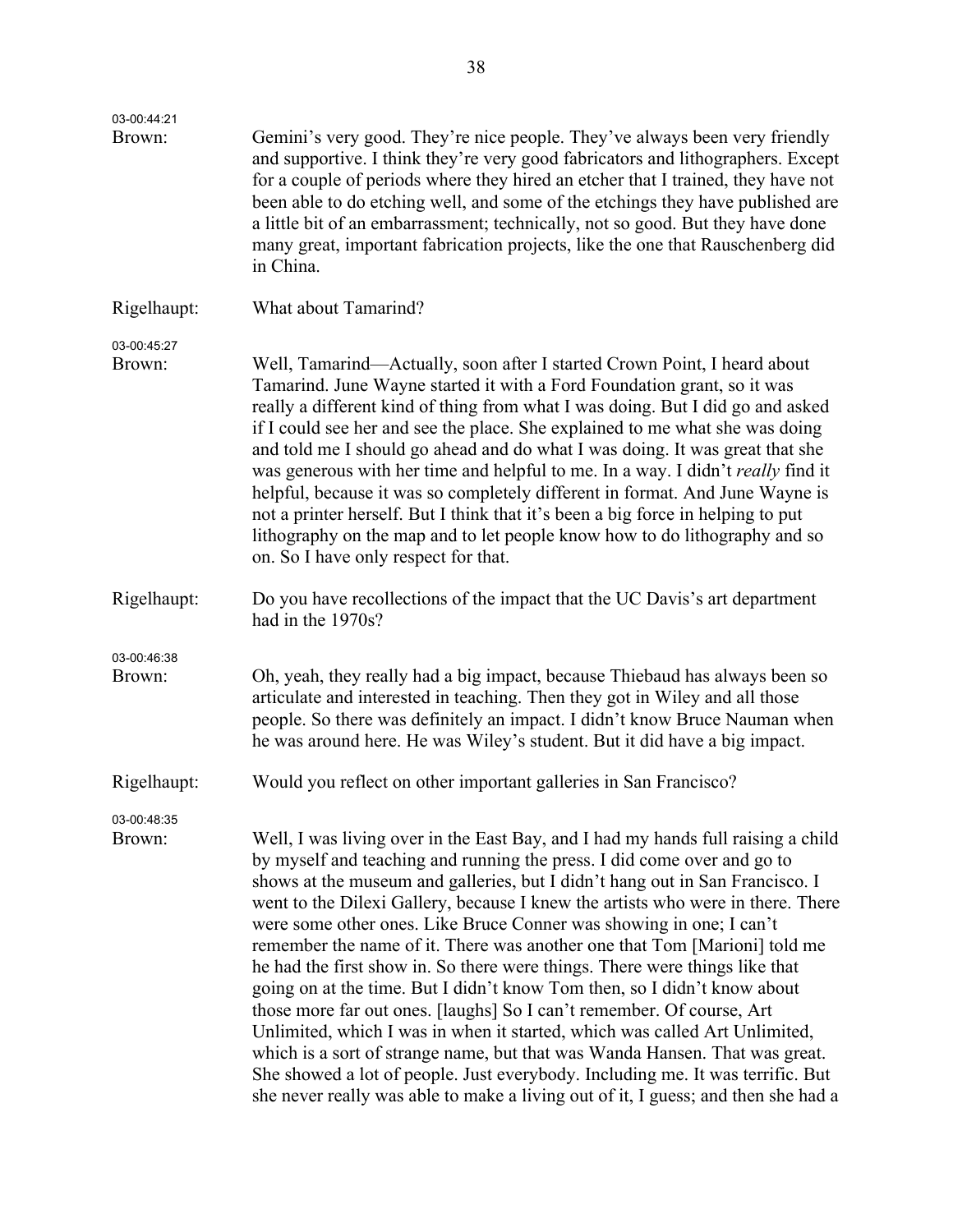|                       | partner, Diana Fuller, who was a force. That was a good gallery. An important<br>gallery in the history here.                                                                                                                                                                                                                                                                                                                                                                                                                                                                                                                                                                                                                                                                                                                                                                                                 |
|-----------------------|---------------------------------------------------------------------------------------------------------------------------------------------------------------------------------------------------------------------------------------------------------------------------------------------------------------------------------------------------------------------------------------------------------------------------------------------------------------------------------------------------------------------------------------------------------------------------------------------------------------------------------------------------------------------------------------------------------------------------------------------------------------------------------------------------------------------------------------------------------------------------------------------------------------|
| Rigelhaupt:           | What about the Campbell Gallery?                                                                                                                                                                                                                                                                                                                                                                                                                                                                                                                                                                                                                                                                                                                                                                                                                                                                              |
| 03-00:50:05<br>Brown: | Oh, it was a wonderful gallery under Charles Campbell. I have respect for<br>that. It used to be a frame shop. My ex-husband worked there, actually as a<br>framer in that building before it was a gallery. That must've been before<br>Charlie Campbell took it over. I do remember that he showed a lot of neat<br>things, pre-Columbian things. Everything he liked. He's a very wonderful<br>person, eye. He had some shows, drawings and things, of some of the people I<br>liked, like Thiebaud and Diebenkorn, so I definitely went there. But I don't<br>think it was there when I first came to town. I think it came on at some point.<br>[pause] I don't know. Tom would be a lot better on all that stuff, because he's<br>a big-He goes to every show, you know; he always has. He could tell you<br>everything about what went on back then in all the galleries. I'm less attentive<br>to it. |
| Rigelhaupt:           | Do you have a sense of how SFMOMA, moving into their new building<br>affected its relationship with Bay Area artists?                                                                                                                                                                                                                                                                                                                                                                                                                                                                                                                                                                                                                                                                                                                                                                                         |
| 03-00:51:30<br>Brown: | No, I don't think I do. I like having them in the neighborhood. I think it was a<br>wonderful, courageous thing to move South of Market.                                                                                                                                                                                                                                                                                                                                                                                                                                                                                                                                                                                                                                                                                                                                                                      |
| Rigelhaupt:           | But with the new building and the bigger space, did it change the museum's<br>focus to more national and international art? Or was that a trajectory that had<br>begun even before the move South of Market?                                                                                                                                                                                                                                                                                                                                                                                                                                                                                                                                                                                                                                                                                                  |
| 03-00:51:56<br>Brown: | I don't know. You could probably tell easily by looking at the collection. But I<br>still don't think it's the building, I think it's the people. Just in general. It's<br>always people.                                                                                                                                                                                                                                                                                                                                                                                                                                                                                                                                                                                                                                                                                                                     |
| Rigelhaupt:           | And in your memory, are there any curators that stand out as particularly<br>strong or influential at SFMOMA?                                                                                                                                                                                                                                                                                                                                                                                                                                                                                                                                                                                                                                                                                                                                                                                                 |
| 03-00:52:25<br>Brown: | Well, you know, I remember Anneliese Hoyer, who was a print curator, along<br>when I first came. I liked her; she was great. She had some interesting print<br>shows. I used to go, I always liked to see them. And oh, in the galleries, Ray<br>Lewis, of course, for the prints. Very important. Everybody liked to go and<br>see all the shows he had of old prints, and hear him talk about them. He was a<br>very big influence and a good source for me to see things, and old things, and<br>just get recharged, recharge your batteries. I know the print people. Günter<br>Troche, out at the Achenbach was the old guy, before [Robert] Johnson came<br>in. Troche was a real pro, and also open to new things.                                                                                                                                                                                     |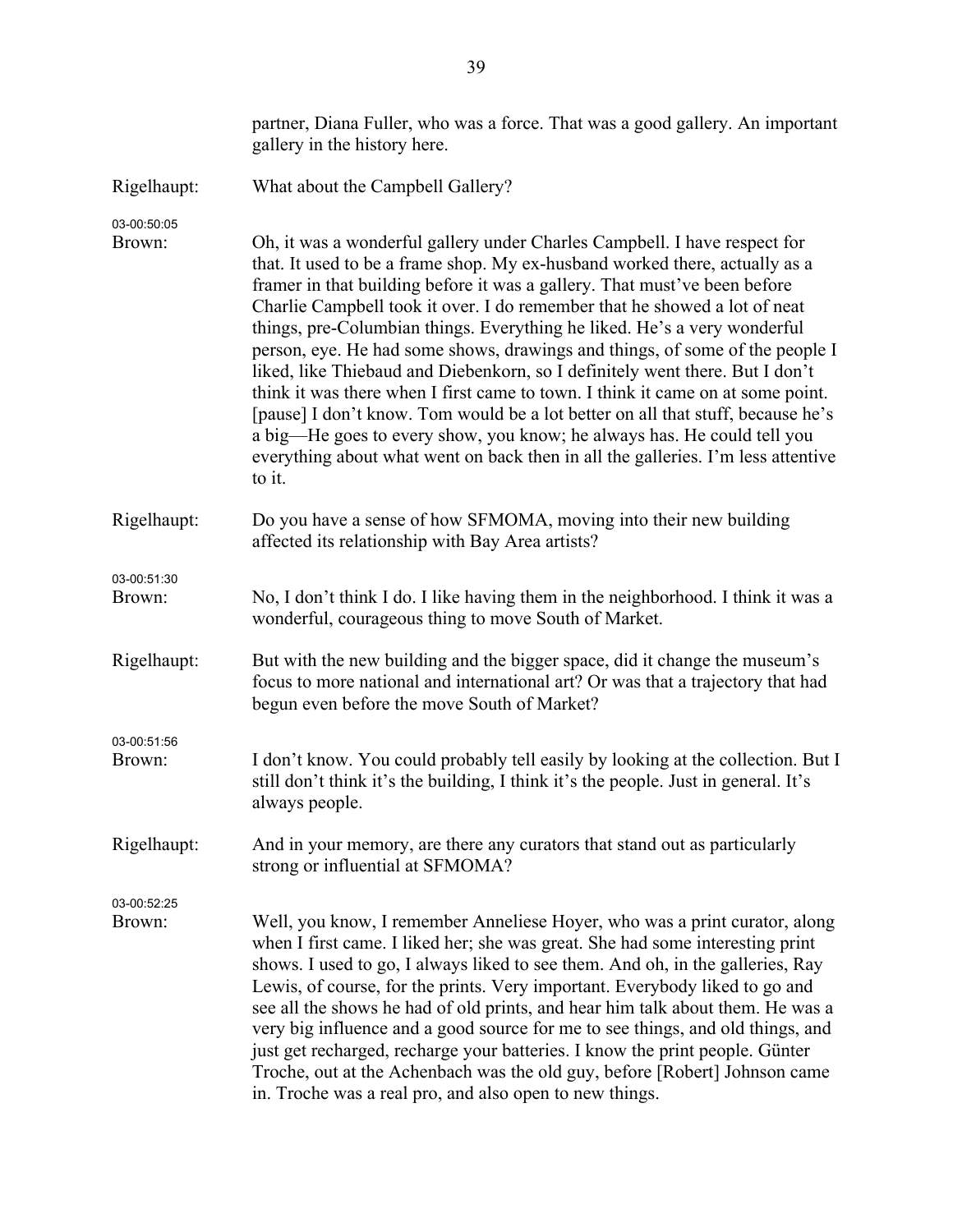Rigelhaupt: Well, those were largely my questions. And the way I typically end is, is there anything I should've asked that I didn't ask? [Brown laughs] Or is there anything you'd like to add?

03-00:54:04

Brown: Oh, I think this is totally extensive. I think I've said way more than I could imagine; probably too much. So I don't know.

> Just in terms of Crown Point's history, I should mention that after we had to let go of the Japan program, because it became just too expensive in the exchange rate and so on, and even going there and staying in a hotel was almost prohibitive, at a certain point. And so, because we'd done the Japan program, we were able to start one in China for a little while. That was very exciting, and early on, before people could really go to China, when everybody was wearing their blue clothes. It's been a big change seeing what China looks like now, it's opened up since then. But that was also very wonderful.

But the idea of building on something that you've done before, and each step. Like Parasol came along, and I was able to build on that to do my own publishing; and then was able to get Karen McCready to join me, and then to build something in New York; and then because of having done that, to be able to build something in Japan; and because of having done that, to be able to build something in China, and trying to keep this going, too. But that's what's fun and exciting about the whole thing. But it's really about people and who you have. I was able to do the China program because I ran into a man at UC Berkeley, actually, who was a China scholar and had contacts there. And he had seen an exhibition we had at the UC Berkeley museum, of the woodcuts, and came and talked to me and said, "You know, I think I could arrange you to do something similar to this in China." I thought, "Wow! That would be fabulous." And we actually were able to do that.

So there are networks. A lot of it has to do with the museums and the whole community of—You know, they show something, even if it's just a little show; somebody sees it; it hits a bell, and something else can happen. I think that it is really all about chance and timing, personal relationships. Not only relationships, but people who are on the alert. Some people are not just looking out for something they think is nice, or pretty, or someone else might like, or it might be good to show that because it'll bring in more people or something like that. But there are some people who are really trying to make sense out of things that are going on. Those are the gems. Those are the great people.

Rigelhaupt: It's a nice place to end. Thank you.

[End of Interview]